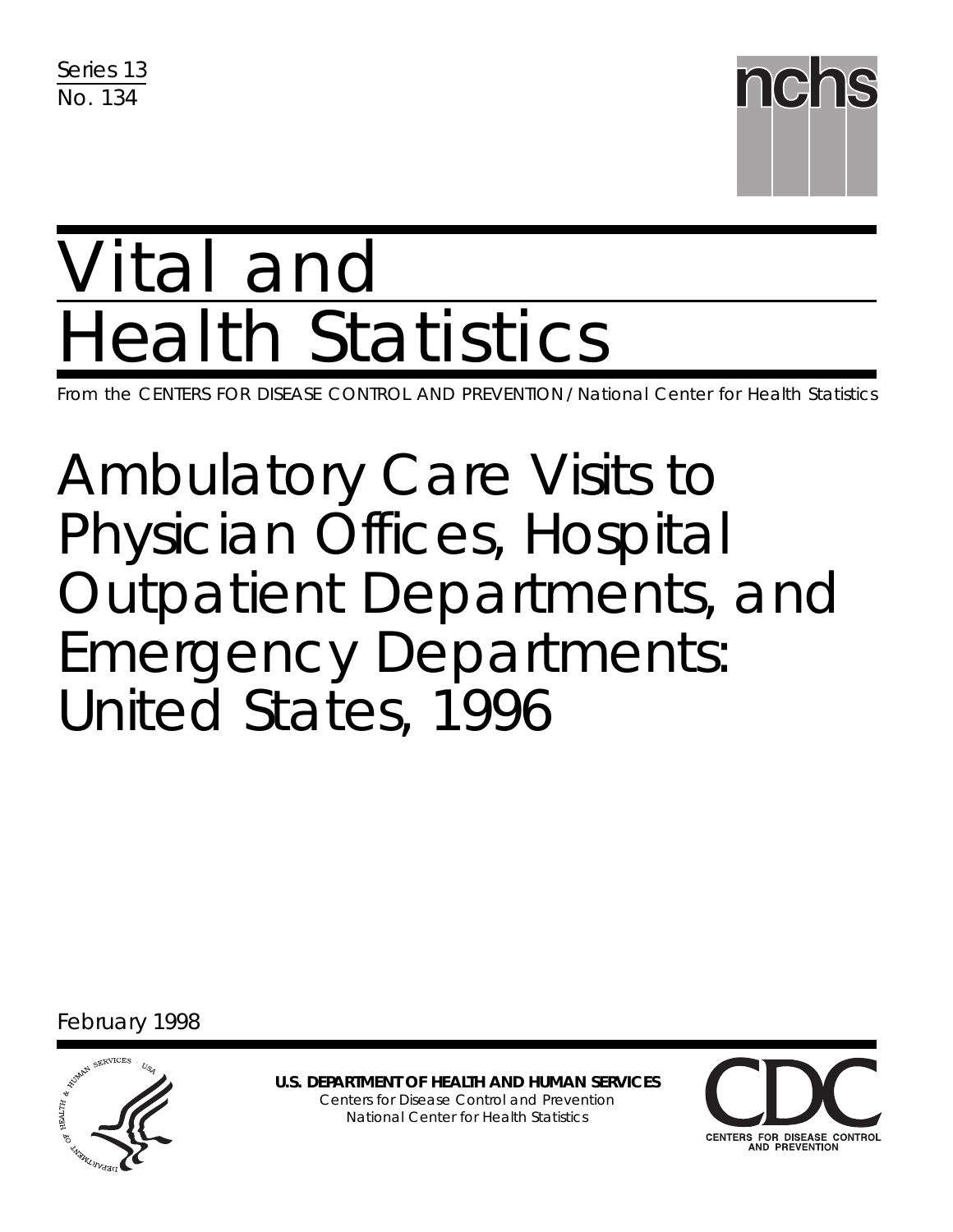#### **Copyright Information**

All material appearing in this report is in the public domain and may be reproduced or copied without permission; citation as to source, however, is appreciated.

#### **Suggested citation**

Schappert SM. Ambulatory care visits to physician offices, hospital outpatient departments, and emergency departments: United States, 1996. National Center for Health Statistics. Vital Health Stat 13(134). 1998

#### **Library of Congress Catalog Card Number**

Ambulatory care visits to physician offices, hospital outpatient departments, and emergency departments : United States, 1996.

p. cm. — (DHHS publication ; no. (PHS) 98-1795) (Vital and health statistics. Series 13, Data from the National Health Care Survey ; no. 134) ''Based on data collected from a national sample of office-based physicians and the outpatient and emergency departments of non-Federal, general and short-stay hospitals in the United States; statistics are presented on the provision and utilization of ambulatory medical care services during 1996. Ambulatory medical care services are described in terms of patient and visit characteristics overall, and across the various types of medical care settings.'' ''February 1998.''

Includes bibliographical references. ISBN 0-8406-0525-0

1. Ambulatory medical care—Utilization—Reporting—United States. I. National Center for Health Statistics (U.S.) II. Series. III. Series: Vital and health statistics. Series 13, Data from the National Health Survey ; no. 134.

[DNLM: 1. Ambulatory Care Facilities—United States—statistics. 2. Office Visits—United States—statistics. 3. Ambulatory Care—United States—statistics. W2 A N148vm no. 134 1998]

CIP

RA407.3.A349 no. 134 362.1'0973'021 s—dc21 [362.1'0973'021] DNLM/DLC for library of Congress 97-10617

For sale by the U.S. Government Printing Office Superintendent of Documents Mail Stop: SSOP Washington, DC 20402-9328 Printed on acid-free paper.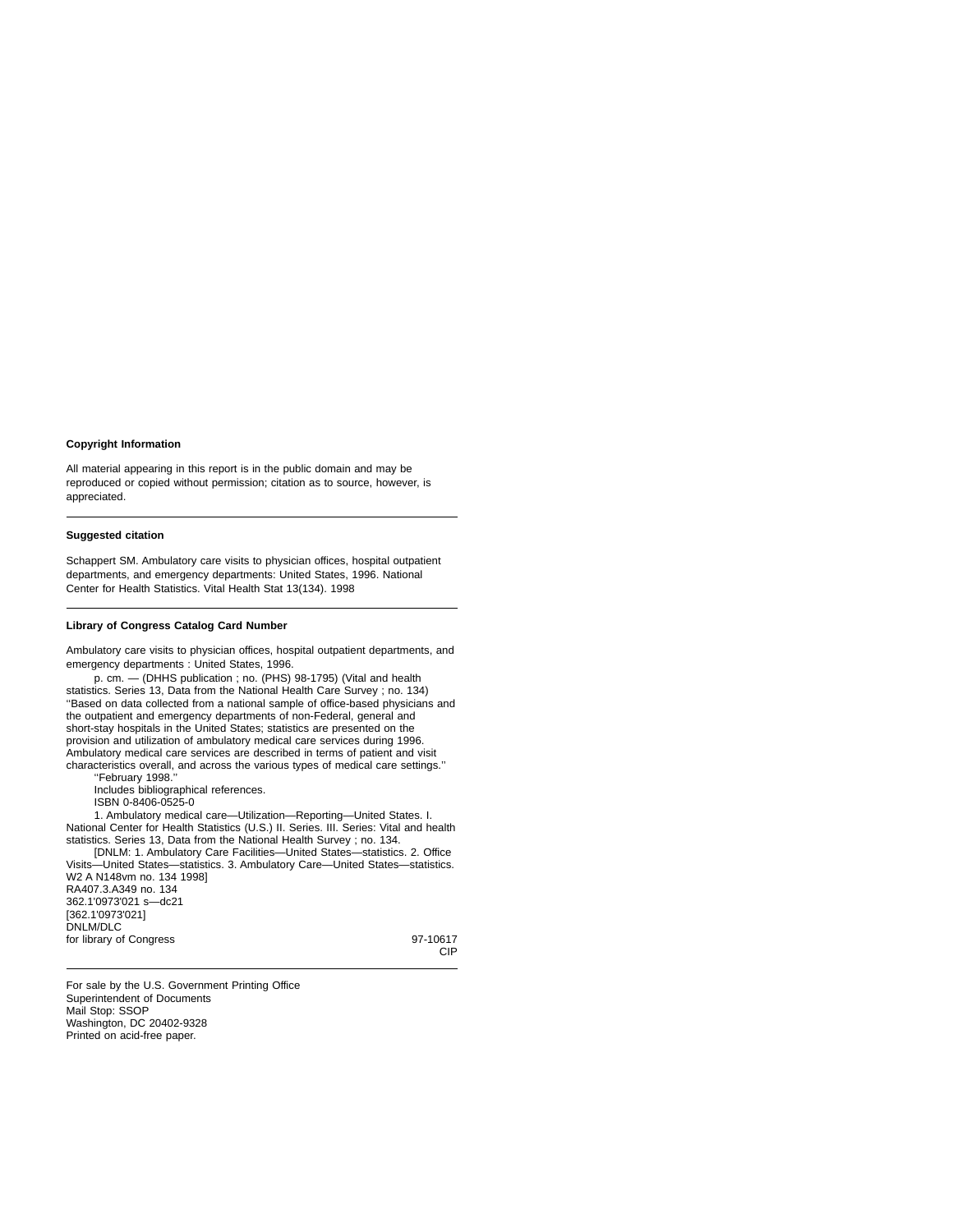## Vital and Health Statistics

Ambulatory Care Visits to Physician Offices, Hospital Outpatient Departments, and Emergency Departments: United States, 1996

Series 13: Data From the National Health Care Survey No. 134

U.S. DEPARTMENT OF HEALTH AND HUMAN SERVICES Centers for Disease Control and Prevention National Center for Health Statistics

Hyattsville, Maryland February 1998 DHHS Publication No. (PHS) 98-1795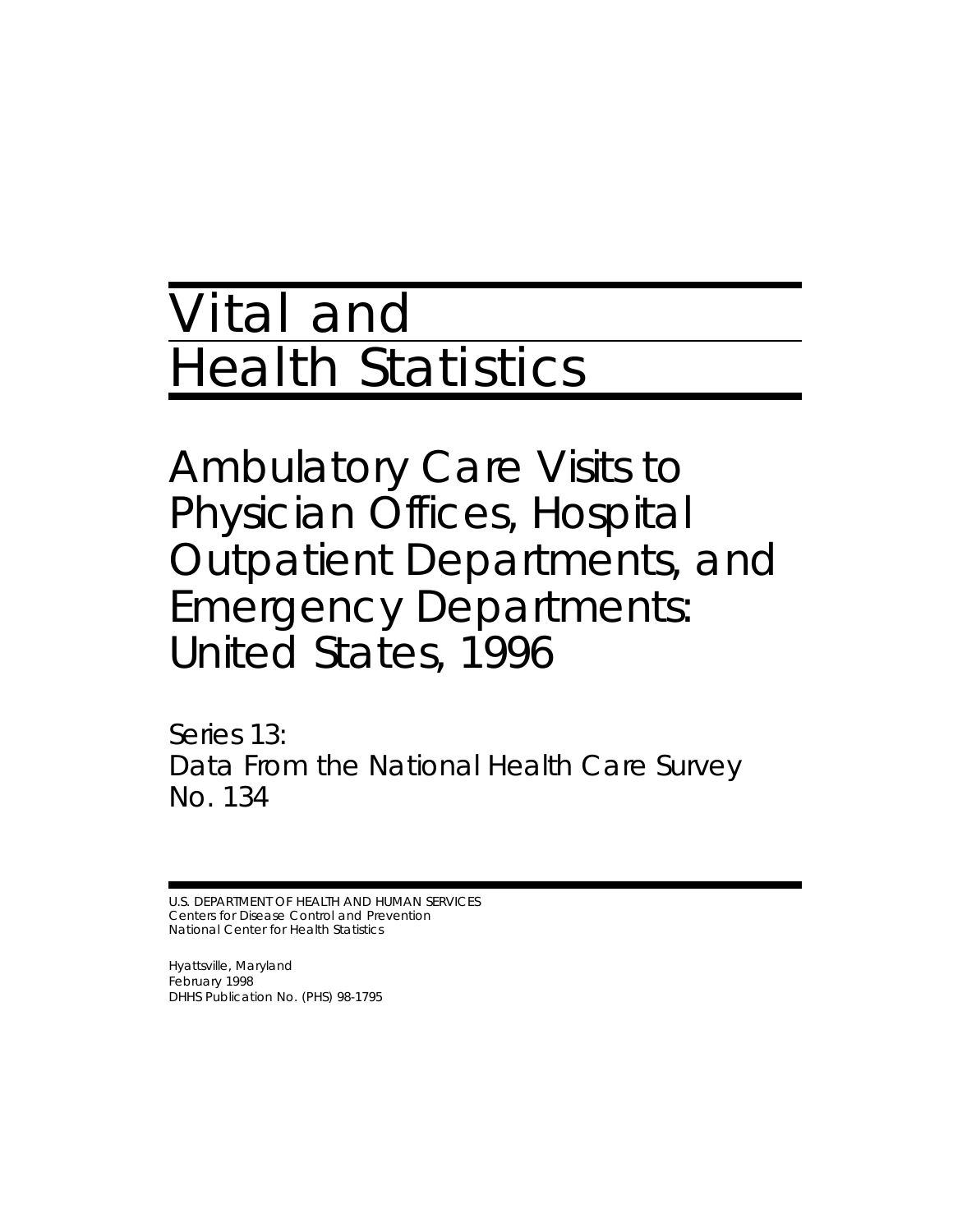#### **National Center for Health Statistics**

Edward J. Sondik, Ph.D., *Director*

Jack R. Anderson, *Deputy Director*

Jack R. Anderson, *Acting Associate Director for International Statistics*

Lester R. Curtin, Ph.D., *Acting Associate Director for Research and Methodology*

Jennifer H. Madans, Ph.D., *Acting Associate Director for Analysis, Epidemiology, and Health Promotion*

P. Douglas Williams, *Acting Associate Director for Data Standards, Program Development, and Extramural Programs*

Edward L. Hunter, *Associate Director for Planning, Budget, and Legislation*

Jennifer H. Madans, Ph.D., *Acting Associate Director for Vital and Health Statistics Systems*

Stephen E. Nieberding, *Associate Director for Management*

Charles J. Rothwell, *Associate Director for Data Processing and Services*

#### **Division of Health Care Statistics**

Thomas McLemore, *Acting Director*

Thomas McLemore, *Deputy Director*

Catharine W. Burt, Ed.D., *Chief, Ambulatory Care Statistics Branch*

Malcolm C. Graham, *Acting Chief, Technical Services Branch*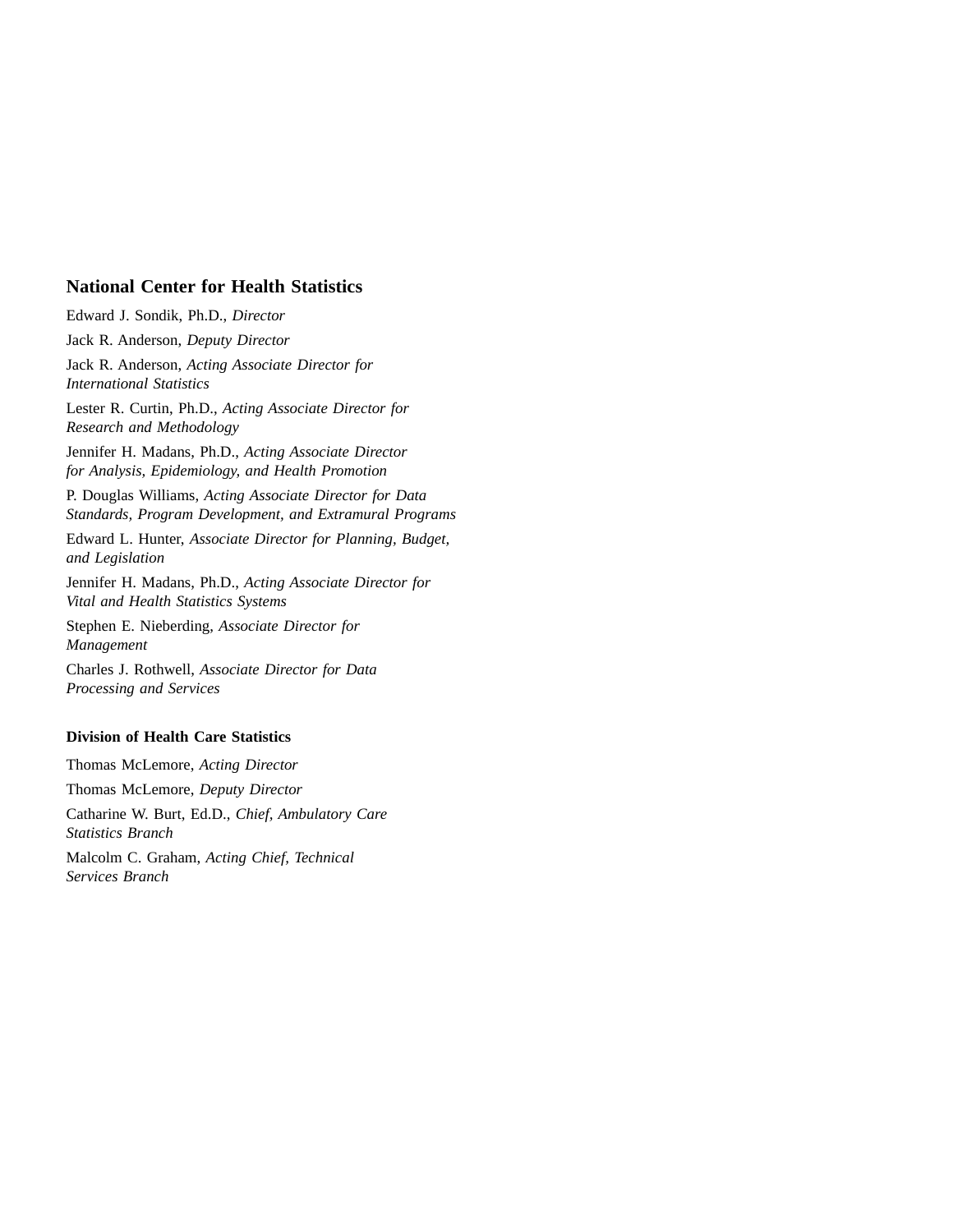## Contents

## **Figures**

| 1. Percent distributions of visits to various ambulatory care providers for selected patient characteristics: United States, |  |
|------------------------------------------------------------------------------------------------------------------------------|--|
|                                                                                                                              |  |
|                                                                                                                              |  |
|                                                                                                                              |  |
|                                                                                                                              |  |
|                                                                                                                              |  |
| 6. Percent distribution of drug mentions at ambulatory care visits by therapeutic classification: United States, 1996 7      |  |

## **Detailed Tables**

| $1_{\cdot}$ | Number, percent distribution, and annual rate of ambulatory care visits by setting, according to patient's age, sex, and |  |
|-------------|--------------------------------------------------------------------------------------------------------------------------|--|
| 2.          | Number, percent distribution, and annual rate of ambulatory care visits by geographic region of visit and setting:       |  |
|             |                                                                                                                          |  |
| 3.          | Number and percent distribution of ambulatory care visits by type of payment and expected sources of insurance for       |  |
|             |                                                                                                                          |  |
| 4.          | Number, percent distribution, and annual rate of ambulatory care visits by patient's principal reason for visit,         |  |
|             |                                                                                                                          |  |
| 5.          | Number, percent distribution, and annual rate of ambulatory care visits by the 35 principal reasons for visit most       |  |
|             |                                                                                                                          |  |
| 6.          | Number, percent distribution, and annual rate of injury-related ambulatory care visits by patient's age, sex, and race,  |  |
|             |                                                                                                                          |  |
| 7.          | Number, percent distribution, and annual rate of injury-related ambulatory care visits by patient's age, sex, and race:  |  |
|             |                                                                                                                          |  |
| 8.          | Number, percent distribution, and annual rate of injury-related ambulatory care visits by place of occurence and whether |  |
|             |                                                                                                                          |  |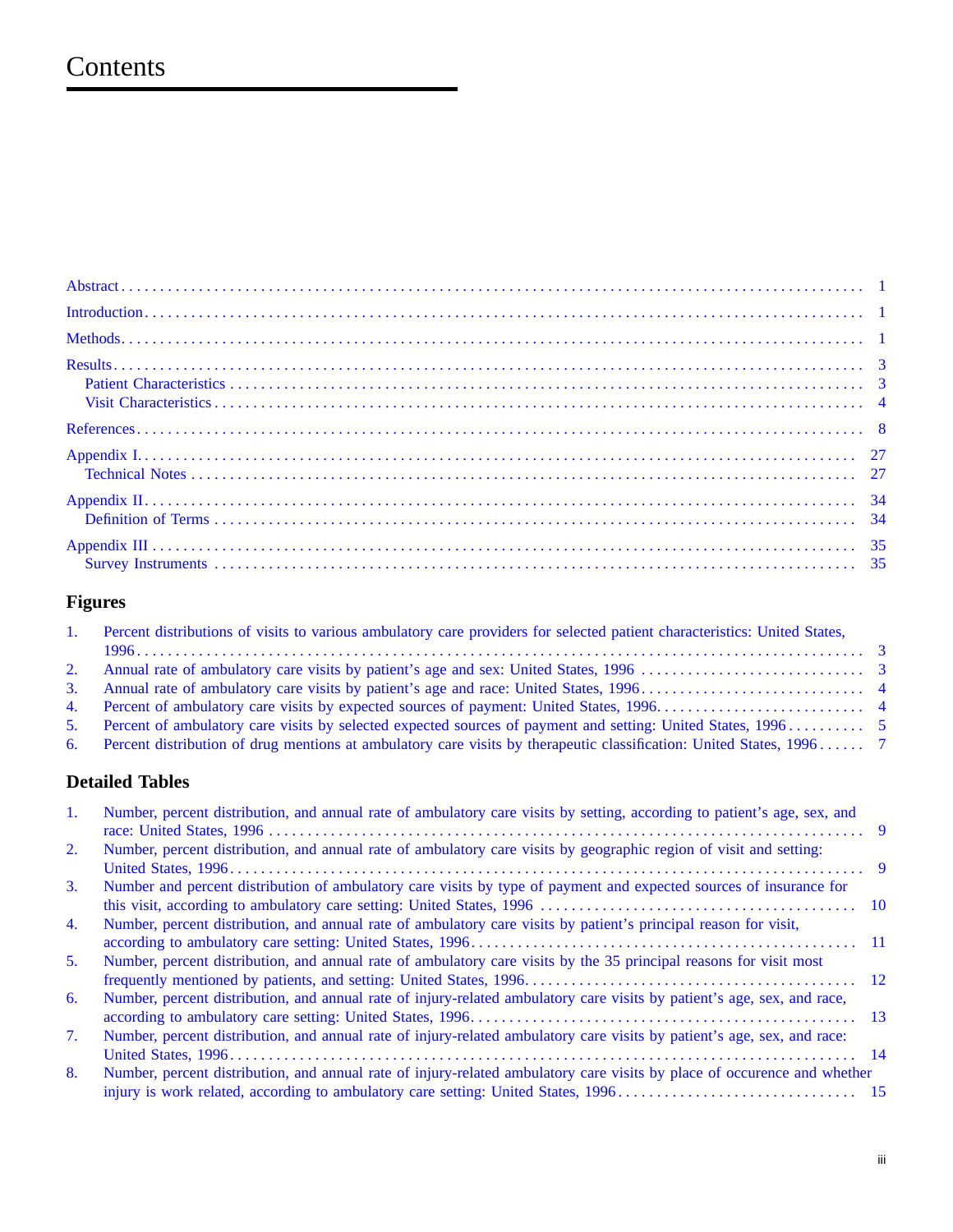| 9.  | Number, percent distribution, and annual rate of injury-related ambulatory care visits, according to intent, mechanism, |           |
|-----|-------------------------------------------------------------------------------------------------------------------------|-----------|
|     |                                                                                                                         |           |
| 10. | Number and percent of ambulatory care visits by selected diagnostic and screening services ordered or provided,         |           |
|     |                                                                                                                         |           |
| 11. | Number and percent distribution of ambulatory care visits by principal diagnosis, using major disease categories,       |           |
|     |                                                                                                                         |           |
| 12. | Number and percent distribution of ambulatory care visits by diagnosis group and ambulatory care setting:               |           |
|     |                                                                                                                         | - 18      |
| 13. | Number and percent distribution of ambulatory care visits by selected principal diagnosis groups and ambulatory care    |           |
|     |                                                                                                                         |           |
| 14. | Number and percent distribution of ambulatory care visits by medication therapy and number of medications               |           |
|     |                                                                                                                         | 23        |
| 15. | Number of drug visits, drug mentions, and drug utilization rate by ambulatory care setting: United States, 1996  23     |           |
| 16. | Number and percent distribution of drug mentions by therapeutic classification, according to ambulatory care setting:   |           |
|     |                                                                                                                         | 24        |
| 17. | Number of occurrences, percent of all drug mentions, and percent distribution by ambulatory care setting of the 35      |           |
|     |                                                                                                                         |           |
| 18. | Number and percent of ambulatory care visits by type of providers seen, according to ambulatory care setting:           |           |
|     |                                                                                                                         | <b>26</b> |
|     |                                                                                                                         |           |

## **Appendix Tables**

| L.          | Approximate relative standard errors for estimated numbers of ambulatory care visits by ambulatory care setting:<br>National Ambulatory Medical Care Survey and National Hospital Ambulatory Medical Care Survey: 1996 27       |    |
|-------------|---------------------------------------------------------------------------------------------------------------------------------------------------------------------------------------------------------------------------------|----|
| П.          | Approximate relative standard errors for estimated numbers of drug mentions at ambulatory care visits by<br>ambulatory care setting: National Ambulatory Medical Care Survey and National Hospital Ambulatory Medical Care      |    |
|             |                                                                                                                                                                                                                                 | 27 |
| Ш.          | Approximate standard errors of percents of estimated numbers of ambulatory care visits: National Ambulatory                                                                                                                     |    |
|             |                                                                                                                                                                                                                                 |    |
| IV.         | Approximate standard errors of percents of estimated numbers of drug mentions at ambulatory care visits:                                                                                                                        |    |
|             | National Ambulatory Medical Care Survey and National Hospital Ambulatory Medical Care Survey: 1996 28                                                                                                                           |    |
| $V_{\cdot}$ | Coefficients appropriate for determining approximate relative standard errors by type of estimate and ambulatory care<br>setting: National Ambulatory Medical Care Survey and National Hospital Ambulatory Medical Care Survey: |    |
|             |                                                                                                                                                                                                                                 |    |
| VI.         | Reclassification of principal diagnosis codes for use with National Ambulatory Medical Care Survey and National                                                                                                                 |    |
|             |                                                                                                                                                                                                                                 |    |
|             | VII. Reclassification of cause of injury codes for use with National Ambulatory Medical Care Survey and National Hospital                                                                                                       |    |
|             |                                                                                                                                                                                                                                 |    |
|             | VIII. U.S. population estimates used in computing annual visit rates for the National Ambulatory Medical Care Survey                                                                                                            |    |
|             |                                                                                                                                                                                                                                 |    |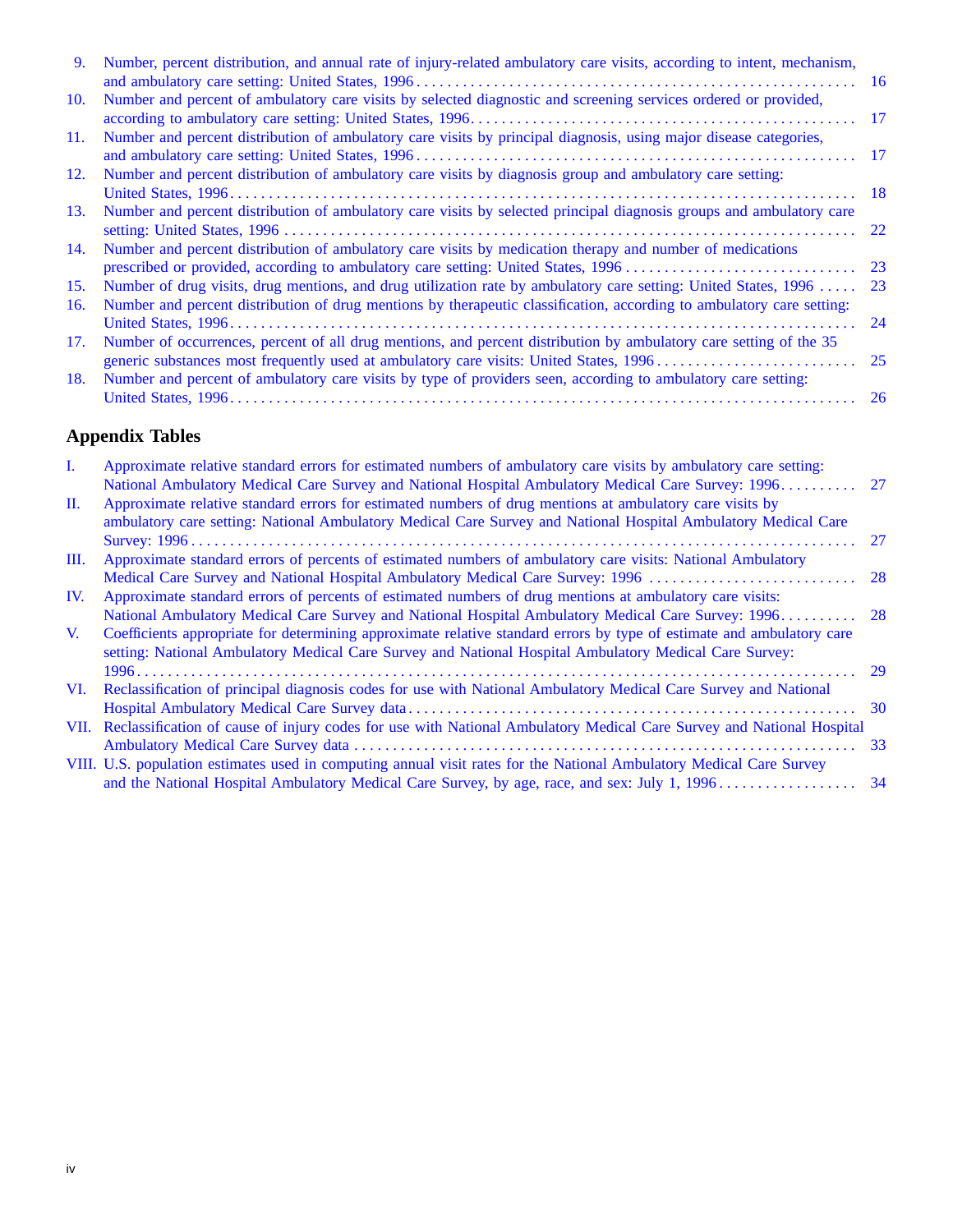#### <span id="page-6-0"></span>Abstract

#### **Objective**

This report describes ambulatory care visits in the United States across three ambulatory care settings physician offices, hospital outpatient departments, and hospital emergency departments. Statistics are presented on selected patient and visit characteristics for all ambulatory care visits and separately for each setting.

#### **Methods**

The data presented in this report were collected by means of the 1996 National Ambulatory Medical Care Survey (NAMCS) and the 1996 National Hospital Ambulatory Medical Care Survey (NHAMCS). These surveys are part of the ambulatory care component of the National Health Care Survey that measures health care utilization across a variety of providers. The NAMCS and NHAMCS are national probability sample surveys of visits to office-based physicians (NAMCS) and visits to the outpatient departments and emergency departments of non-Federal, short-stay and general hospitals (NHAMCS) in the United States. Sample data are weighted to produce annual estimates.

#### **Results**

During 1996 an estimated 892 million visits were made to physician offices, hospital outpatient departments, and hospital emergency departments in the United States, an overall rate of 3.4 visits per person. Visits to office-based physicians accounted for 82.3 percent of ambulatory care utilization, followed by visits to emergency departments (10.1 percent) and outpatient departments (7.5 percent). Persons 75 years and over had the highest rate of ambulatory care visits. Females had significantly higher rates of visits to physician offices and hospital outpatient departments than males did. About two-thirds of ambulatory care visits by black persons were to physician offices. There were an estimated 129.3 million injury-related ambulatory care visits during 1996 or 48.9 visits per 100 persons.

Keywords: ambulatory care visits . diagnoses · injury · ICD-9-CM

## Ambulatory Care Visits to Physician Offices, Hospital Outpatient Departments, and Emergency Departments: United States, 1996

*Susan M. Schappert, M.A., Division of Health Care Statistics*

## Introduction

The NAMCS was begun in 1973 to<br>
collect data on the utilization of<br>
ambulatory medical care services<br>
provided by office based physicians. It collect data on the utilization of provided by office-based physicians. It was conducted annually until 1981, again in 1985, and resumed an annual schedule in 1989. Even at its inception, however, it was recognized that there was a need for data on other types of ambulatory care utilization. In 1992 the NHAMCS was inaugurated to expand the scope of data collection to the medical services provided by hospital outpatient departments and emergency departments. Together, NAMCS and NHAMCS data provide an important tool for tracking ambulatory care utilization in the United States. A third survey, the National Survey of Ambulatory Surgery, was launched in 1994 to focus on the rapidly increasing use of ambulatory surgery centers that are not covered in NAMCS and NHAMCS. These surveys are all part of the ambulatory care component of the National Health Care Survey, which measures health care utilization across a variety of providers.

This summary report combines NAMCS and NHAMCS data along a variety of dimensions to obtain a comprehensive picture of ambulatory medical care utilization in the United States. Although three separate survey instruments are used to collect data from

each setting, many of the items are common to each survey. Areas of comparability include patient characteristics, patient's reason for visit, expected source of payment, physician's diagnosis, external cause of injury for injury-related visits, diagnostic services, medication therapy, and type of providers seen. Other items, for example, physician specialty, prior-visit status, nonmedication therapeutic and preventive services, visit duration, and visit disposition, either are not common to all three survey instruments, or are categorized in ways appropriate to the particular setting that do not lend themselves to close comparability. Therefore, this report is not intended to supersede the annual summaries that are published on the three settings individually, but rather to focus on an overview of ambulatory medical care and how it is distributed across physician offices, hospital outpatient departments, and hospital emergency departments. For additional information on ambulatory care utilization that is specific to a particular setting, refer to the annual summary report for that setting  $(1-3)$ .

## **Methods**

The data presented in this report are from two national surveys—the 1996 NAMCS and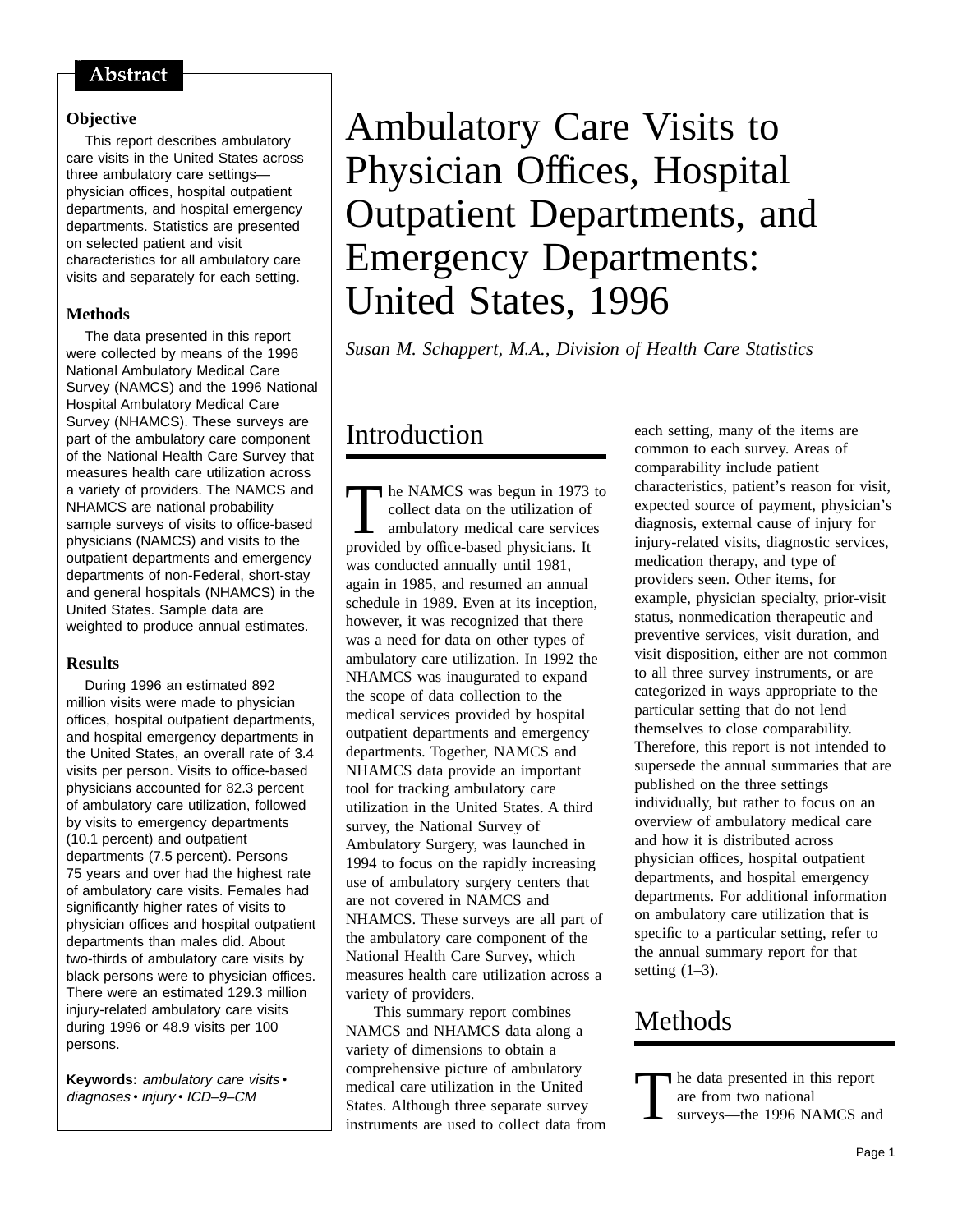the 1996 NHAMCS. These are national probability sample surveys conducted by the Division of Health Care Statistics of the National Center for Health Statistics (NCHS), Centers for Disease Control and Prevention. Survey dates for the NAMCS were January 1, 1996, through December 29, 1996, and, for the NHAMCS, December 25, 1995, through December 22, 1996.

The target universe of NAMCS includes visits made in the United States to the offices of nonfederally employed physicians (excluding those in the specialties of anesthesiology, radiology, and pathology) who were classified by the American Medical Association (AMA) and the American Osteopathic Association (AOA) as ''office-based, patient care.'' Visits to private, nonhospital-based clinics and health maintenance organizations (HMO's) were within the scope of the survey, but those that took place in federally operated facilities and hospital-based outpatient departments were not. Telephone contacts and visits made outside the ambulatory care setting were excluded from the NAMCS and NHAMCS.

The target universe of the NHAMCS is in-person visits made in the United States to emergency departments (ED's) and outpatient departments (OPD's) of non-Federal, short-stay hospitals (hospitals with an average stay of less than 30 days) or those whose specialty is general (medical or surgical) or children's general. Only outpatient department clinics that were under the supervision of a physician were within the scope of the NHAMCS. Clinics specializing in radiology, laboratory services, physical rehabilitation, or other ancillary services were out of scope. The NHAMCS sampling frame from 1992 to the present consists of hospitals that were listed in the April 1991 SMG Hospital Database.

A multistage probability sample design is used in both surveys; the designs are described elsewhere (1–3). In the NAMCS, sample physicians were asked to complete Patient Record forms (PRF's) for a systematic random sample of office visits occurring during a randomly assigned 1-week reporting

period. Of 3,000 physicians selected from the master files of the AMA and the AOA, 2,142 were in scope, or eligible to participate in the survey. The response rate was 70.0 percent, and a total of 29,805 PRF's were collected.

For the NHAMCS, hospital staff were asked to complete PRF's for a systematic random sample of patient visits occurring during a randomly assigned 4-week reporting period. Of the 486 hospitals sampled in 1996, 438 were eligible to participate in the survey. The overall response rate was 95 percent, with 392 ED's providing 21,902 PRF's, and 235 OPD's completing 29,806 forms.

Because the estimates presented in this report are based on a sample rather than on the entire universe of ambulatory visits, the[y are subject to](#page-32-0) [samplin](#page-32-0)g variability. The Technical Notes (Appendix I) found at the end of this report include an explanation of sampling errors and guidelines for judging the precision of the estimates, as well as information on the tests of significance used to establish differences between survey estimates.

The PRF is produced in three separate versions that have been carefully designed for use in each of the three ambulatory care settings. The forms are used by medical staff to record information about patient visits. They are shown in [Appendix III](#page-40-0) and should serve as a reference for readers as they review the survey findings presented in this document. The outpatient department PRF is in many respects identical to the NAMCS, while the emergency department PRF differs in ways appropriate to that setting.

Several medical classification systems were used to code data from the NAMCS and NHAMCS. Each PRF contains an identical item on the patient's expressed reason for the visit. In this item the respondent was asked to record the patient's ''complaint(s), symptom(s), or other reason(s) for this visit in the patient's (or patient surrogate's) own words.'' Up to three reasons for visit were classified and coded for each survey according to the *Reason for Visit Classification for Ambulatory Care* (RVC) (4).

Each PRF contains an item on the cause of injury for injury-related visits. Up to three external causes of injury were classified and coded according to the ''Supplementary Classification of External Causes of Injury and Poisoning'' found in the *International Classification of Diseases, 9th Revision Clinical Modification* (ICD–9–CM)(5). In addition, each form contains an identical item on diagnosis. The respondent was asked to record the principal diagnosis or problem associated with the patient's most important reason for the current visit as well as any other significant current diagnoses. Up to three diagnoses were classified and coded according to the ICD–9–CM (5).

In the medication item, which is also identical on all three PRF's, respondents were instructed to record all new or continued medications ordered, supplied, or administered at the visit, including prescription and nonprescription preparations, immunization and desensitizing agents, and anesthetics. Up to six medications, referred to in the surveys as drug mentions, were coded per drug visit according to a classification system developed at NCHS. A report describing the method and instruments used to collect and process drug information is available (6). Therapeutic classification of the drugs mentioned on the PRF's was determined using the *National Drug Code Directory*, 1995 edition (7).

The U.S. Bureau of the Census, Housing Surveys Branch was responsible for data collection for both surveys. Processing operations and medical coding were performed by Analytic Sciences, Inc., Durham, North Carolina. As part of the quality assurance procedure, a 10-percent quality control sample of survey records was independently processed. Coding error rates ranged between 0.1 and 2.7 percent for various survey items within each setting.

Many of the tables in this report present data on rates of ambulatory care visits. The population figures used in calculating these rates are U.S. Bureau of the Census estimates of the civilian, noninstitutionalized population of the United States as of July 1, 1996, and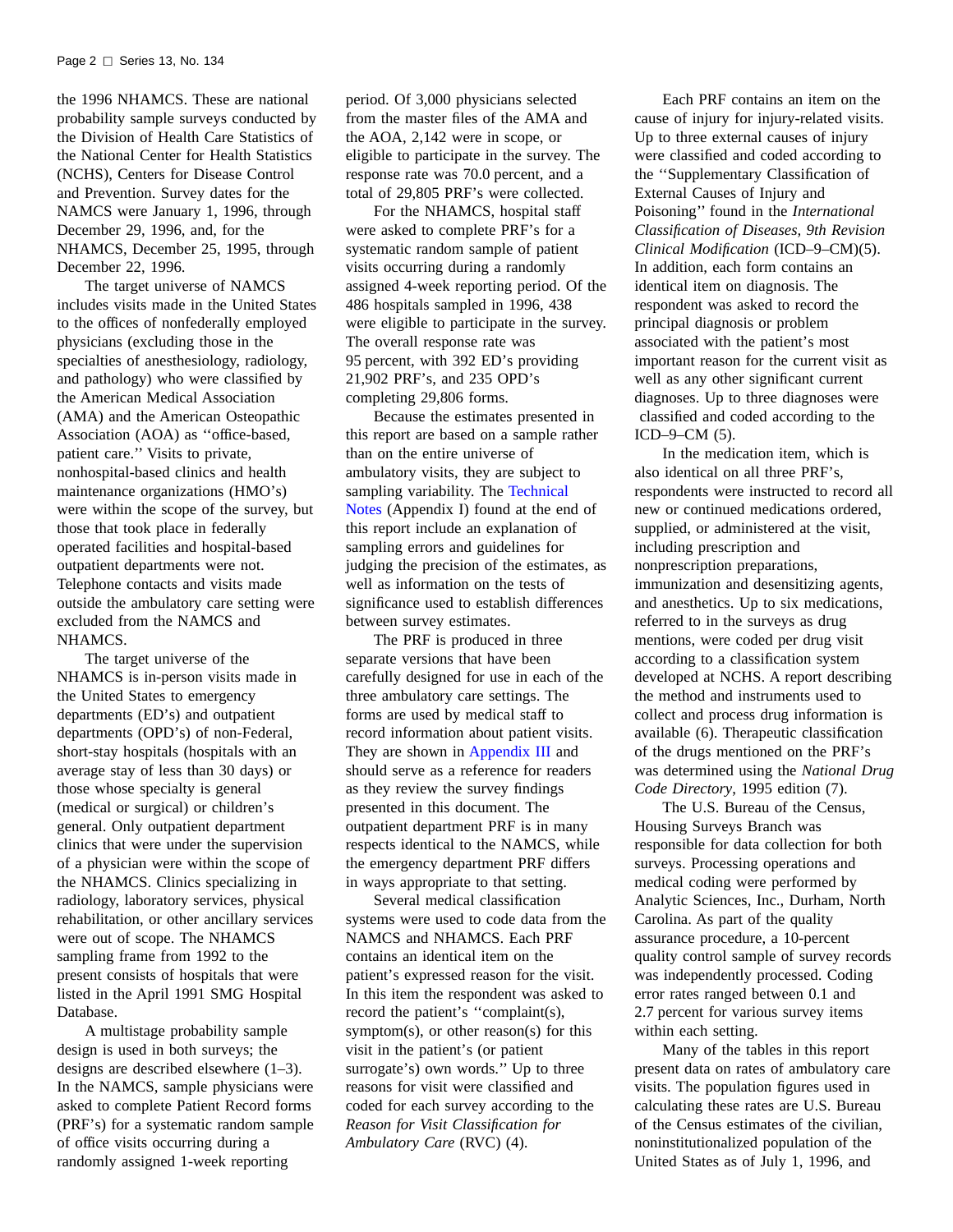<span id="page-8-0"></span>

**Figure 1. Percent distributions of visits to various ambulatory care providers for selected patient characteristics: United States, 1996**

have been adjusted for net underenumeration (see [Technical Notes\).](#page-32-0)

## Results

There were an estimated 892<br>million ambulatory care vis<br>made to physician offices,<br>hospital outpoint denotments are million ambulatory care visits made to physician offices, hospital outpatient departments, and hospital emergency departments in 1996, an overall rate of 3.4 visits per person. This was not significantly different than the 1995 rate of 3.3 visits per person. Furthermore, visit rates for each of the three settings did not differ significantly from rates observed in previous years  $(8-17)$ .

Visits to office-based physicians were predominant, accounting for 82.3 percent of combined ambulatory care utilization. Visits to emergency departments represented 10.1 percent of the total, followed by hospital outpatient departments with 7.5 percent (figure 1). Patient and visit characteristics for these ambulatory care encounters are described in the next section.

## **Patient Characteristics**

Ambulatory care visits by patient's age, sex, and race are shown in [table 1.](#page-14-0) The overall visit rate was 3.4 visits per person, but the rate for females (3.9

visits) was significantly higher than that for males (2.9 visits). This was mainly a result of significantly higher visit rates by females in the age groups 15–24 years, 25–44 years, and 45–64 years (figure 2). Persons 75 years and over had the highest rate of ambulatory care visits, 7.2 visits per person.

Females made 58.7 percent of the ambulatory care visits during 1996; eight of every ten visits made by females were to physician offices. Females had a significantly higher rate of visits to physician offices and hospital outpatient departments than males did overall, but the visit rate to hospital emergency departments did not differ by sex.

Utilization of different ambulatory care settings varied by patient's age



Although persons 75 years and over had the highest rate of utilization of ambulatory care services, visits by this age group accounted for only 11.0 percent of all ambulatory medical care visits. Most of these were to physician offices (87.9 percent). However, utilization of the hospital emergency department was also high for this group relative to other age groups about 54 visits per 100 persons 75 years and over during the year. Persons 15–24 years of age made slightly less than one-fifth of their ambulatory care visits to the hospital emergency department, a proportion higher than for any other age group.

The visit rate for white persons, 3.4 visits per person, was not significantly different than the rate for black persons, 3.5 visits per person in 1996. But the latter rate was higher than the rate for black persons in 1995 (2.8 visits per person). The difference between the two years is mainly due to higher rates for black persons in the age groups under 15 years and 75 years and over.

Comparing black and white visit rates by age for 1996, black persons 25–44 years and 45–64 years had higher overall visit rates compared with white perso[ns \(figure 3\). N](#page-9-0)o significant differences were found between white persons and black persons in the other age groups. The combined visit rate for Asian/Pacific Islanders and American Indians/ Eskimos/Aleuts was 2.6 visits per person during 1996.

Utilization of different ambulatory care settings varied by patient's race  $(x^2 = 61.1, df = 4, p < 0.001)$ , with



**Figure 2. Annual rate of ambulatory care visits by patient's age and sex: United States, 1996**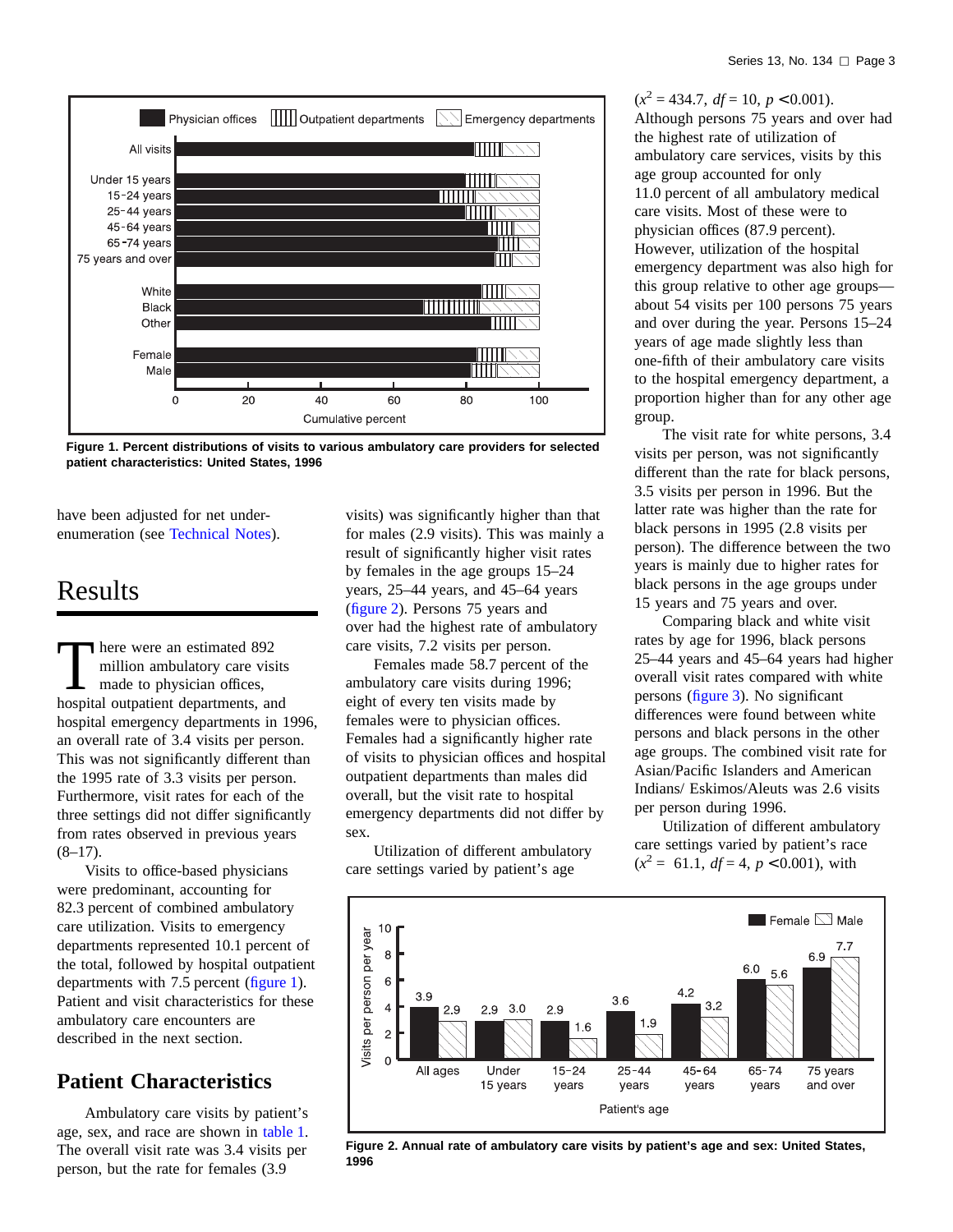<span id="page-9-0"></span>

**Figure 3. Annual rate of ambulatory care visits by patient's age and race: United States, 1996**

striking differences evident in the distribution of ambulatory care utilization by white and black persons. White persons accounted for 83.0 percent of all ambulatory care visits, most of which (84.4 percent) were to physician offices. In contrast, about two-thirds (68.3 percent) of the ambulatory care visits by black persons were to physician offices while 16.4 percent were to hospital emergency departments, and 15.3 percent were to hospital outpatient departments.

This contrast is also evident in the rate of ambulatory care visits by setting. White persons visited physician offices at a slightly higher rate than black persons did (2.9 visits per white person compared with 2.4 visits per black person). But for hospital OPD's and ED's, the rates of visits by black pers[ons were higher](#page-14-0) than those for white persons (table 1).

### **Visit Characteristics**

#### **Geographic Region of Visit**

Ambulatory care visit rates are presented by geographic region and setting in [table 2. Ov](#page-14-0)erall, visit rates did not differ significantly by region except that the West had a higher rate than the South. This difference was apparently due to a higher rate of physician office visits and emergency department visits in the West; no differences were noted in the rate for outpatient department visits between the two regions.

#### **Expected Sources of Payment**

Data on expected sources of payment are shown in figures 4 a[nd](#page-10-0) 5 and [table 3. Th](#page-15-0)is item underwent substantial revision for the 1995–96 NAMCS. The first part of the new item concerns type of payment (for example, was the visit part of an insured fee-for-service arrangement, Preferred Provider Option, or HMO/other prepaid plan). Other options that could be checked were self-pay, no charge, and ''other'' type of payment. Respondents were asked to check only one type of payment. If any of the first three options were checked, the respondent was asked to complete part b of the item, expected sources of insurance for the visit. Respondents were asked to check all expected sources of insurance that were applicable.

More than one-third of ambulatory care visits were covered under insured,

fee-for-service arrangements (37.1 percent), and one-quarter (24.7 percent) were part of an HMO/other prepaid plan. An additional 12.2 [percent cited](#page-15-0) Preferred Provider Option (table 3). Table 3 also shows the breakdown, by a[mbulatory ca](#page-15-0)re setting, of type of payment and expected sources of insurance.

Expected sources of payment are shown for combined settings (figure 4) and separate setti[ngs \(figure 5\). F](#page-10-0)or combined settings, expected sources of payment were most often private insurance (44.8 percent), Medicare (20.8 percent), and Medicaid (14.6 percent).

The percent of visits citing private insurance and Medicare was significantly higher at physician office vis[its \(figure 5\). A](#page-10-0)s might be expected, the percent of visits listing Medicaid was significantly higher at hospital outpatient departments and emergency departments.

#### **Patient's Principal Reason for Visit**

As described earlier, up to three reasons for visit were classified and coded for each survey according to the RVC (4). The principal reason for visit is the problem, complaint, or reason listed in part a of the item.

The RVC is divided into the eight modules or groups of reasons displayed in [table 4. M](#page-16-0)ore than one-half of the combined ambulatory visits were made



**Figure 4. Percent of ambulatory care visits by expected sources of payment: United States, 1996**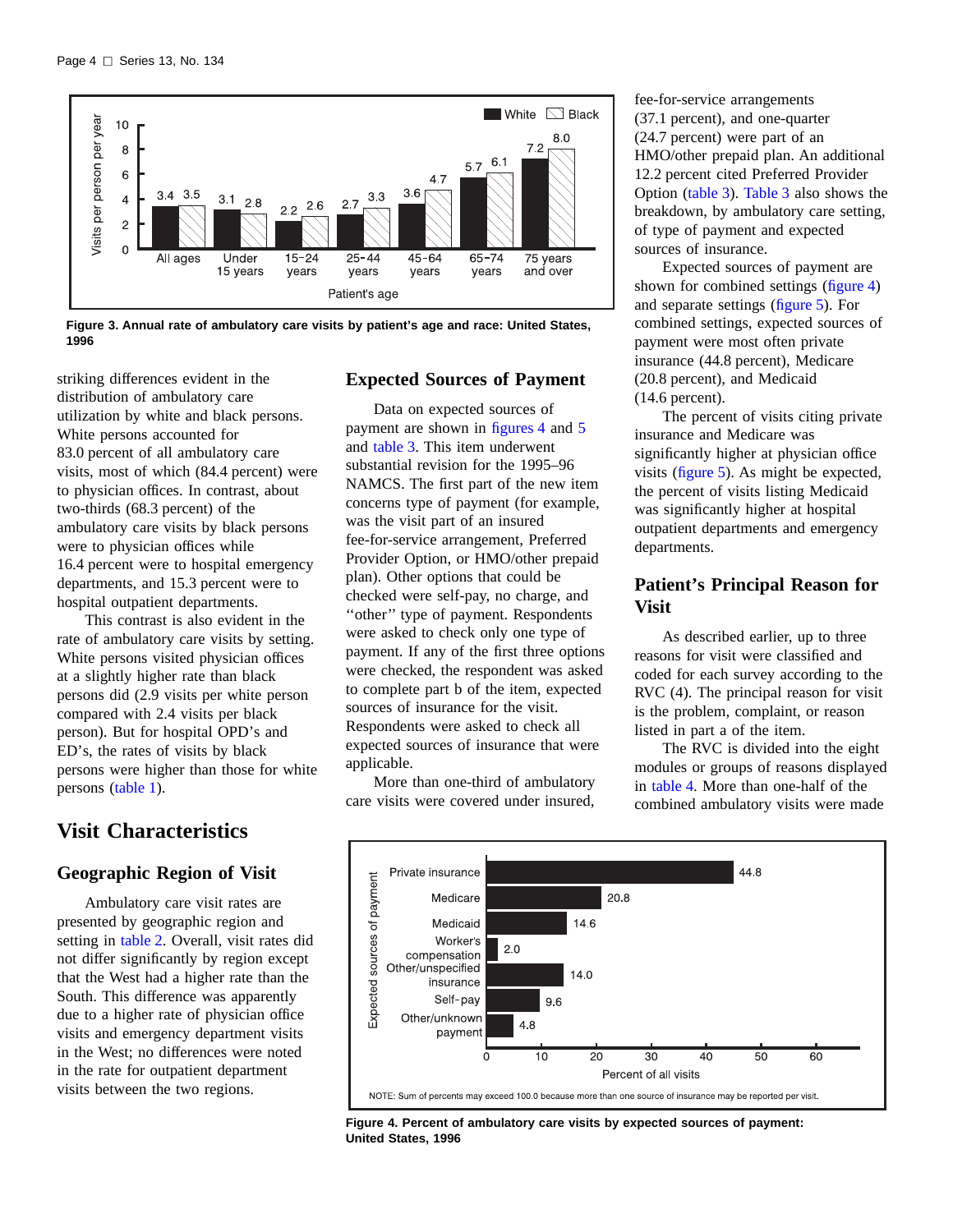<span id="page-10-0"></span>

**Figure 5. Percent of ambulatory care visits by selected expected sources of payment and setting: United States, 1996**

for reasons classified as symptoms (53.7 percent). Respiratory symptoms accounted for 10.6 percent of all visits, and musculoskeletal symptoms accounted for 9.8 percent. This distribution parallels that which has been shown using NAMCS data, as physician office visits comprise the majority of ambulatory care visit data. The distribution is also shown across all three settings in [table 4. A](#page-16-0)lthough emergency department visits represent only 10.1 percent of all ambulatory visits, they account for about one-half (46.9 percent) of all visits made for injuries and adverse effects and about one-fifth of all visits for digestive symptoms (22.1 percent). This setting also receives a disproportionate number of visits for symptoms related to the nervous system (20.9 percent) and for general symptoms (21.4 percent), including reasons such as fever and chest pain. Outpatient departments received a relatively high share of visits in the treatment module, referring mainly to followup or ''progress'' visits, which is likely indicative of the fact that most outpatient visits are made by previously seen patients returning for care of previously treated problems (3).

The 35 most frequently mentioned principal reasons for visit, representing more than one-half (52.6 percent) of ambulatory care visits, are shown in [table 5. Ge](#page-17-0)neral medical examination was the most frequently mentioned

reason for visit (6.1 percent of the total), while cough was the most frequently mentioned reason having to do with illness or injury (2.9 percent). As in [table 4, dis](#page-16-0)tributions are also shown across ambulatory care settings, reflecting the patterns mentioned in the previous paragraph. Emergency departments accounted for disproportionately high shares of the total visits for chest pain (35.0 percent of the total), shortness of breath (34.7 percent), stomach pain (28.4 percent), and fever (26.7 percent). [In general, ho](#page-17-0)wever, the ranking shown in table 5 is weighted heavily toward NAMCS data, because office visits comprise the bulk of ambulatory care utilization. For rankings specific to each setting, see other published reports (1–3). It should also be noted that estimates that differ in ranked order may not be significantly different from each other.

#### **Injury-Related Visits**

Injury-related visits are presented in [terms of pa](#page-18-0)tient's age, sex, and race in tables 6 and 7. There were an estimated 129.3 milli[on injur](#page-19-0)y-related ambulatory care visits in 1996, representing 14.5 percent of the total number of visits. Visits were considered to be injury related if ''yes'' was checked in response to the question, ''Is this visit

injury related?'' on the PRF, or if an injury reason for visit or injury diagnosis was recorded, or if a cause of injury was specified on the form. The results from any one of these items, each of which measures a unique aspect of injury, would underestimate the number of injury-related visits. Using the above definition, the number of injury visits was 5.1 percent greater for combined ambulatory care data, compared with what the result would have been had the injury checkbox been used as the sole determinant. This is not as large an increase as resulted from use of the broader definition in 1995; the difference may be attributed to improved reporting and coding of data in 1996.

Roughly 7 of 10 injury visits were made to physician offices compared with 3 of 10 to emergency departments and less than 1 of 10 to outpatient departments. Combining the three settings, there were 48.9 injury visits per 100 persons during 1996, not statistically different than the 1995 rate. There was no significant difference in percent distribution by sex. About one-third of the visits (34.8 percent) were made by persons 25–44 years of age. Persons in the two youngest age groups (under 15 and 15–24 years of age) showed a disproportionate utilization of the hospital emergency department for injury visits compared with other age groups. About 4 in 10 of the injury visits made by these age groups were to hospital ED's compared with a range of 16 to 27 percent for the other age groups. The rate of ED injury visits was higher for persons 15–24 years (17.8 visits per 100 persons) than for all other age groups with the exception of those 75 years and over.

No significant difference was found between the overall injury visit rates for males and females. Among females the injury visit rate ranged from 32.2 visits per 100 females under 15 years of age to 68.1 visits per 100 females 75 years and over. However, the rate for those 75 years and over was not significantly different from the rates for females 25–44, 45–64, and 65–74 years. Females in the youngest age group (under 15 years) had an injury visit rate that was significantly lower than the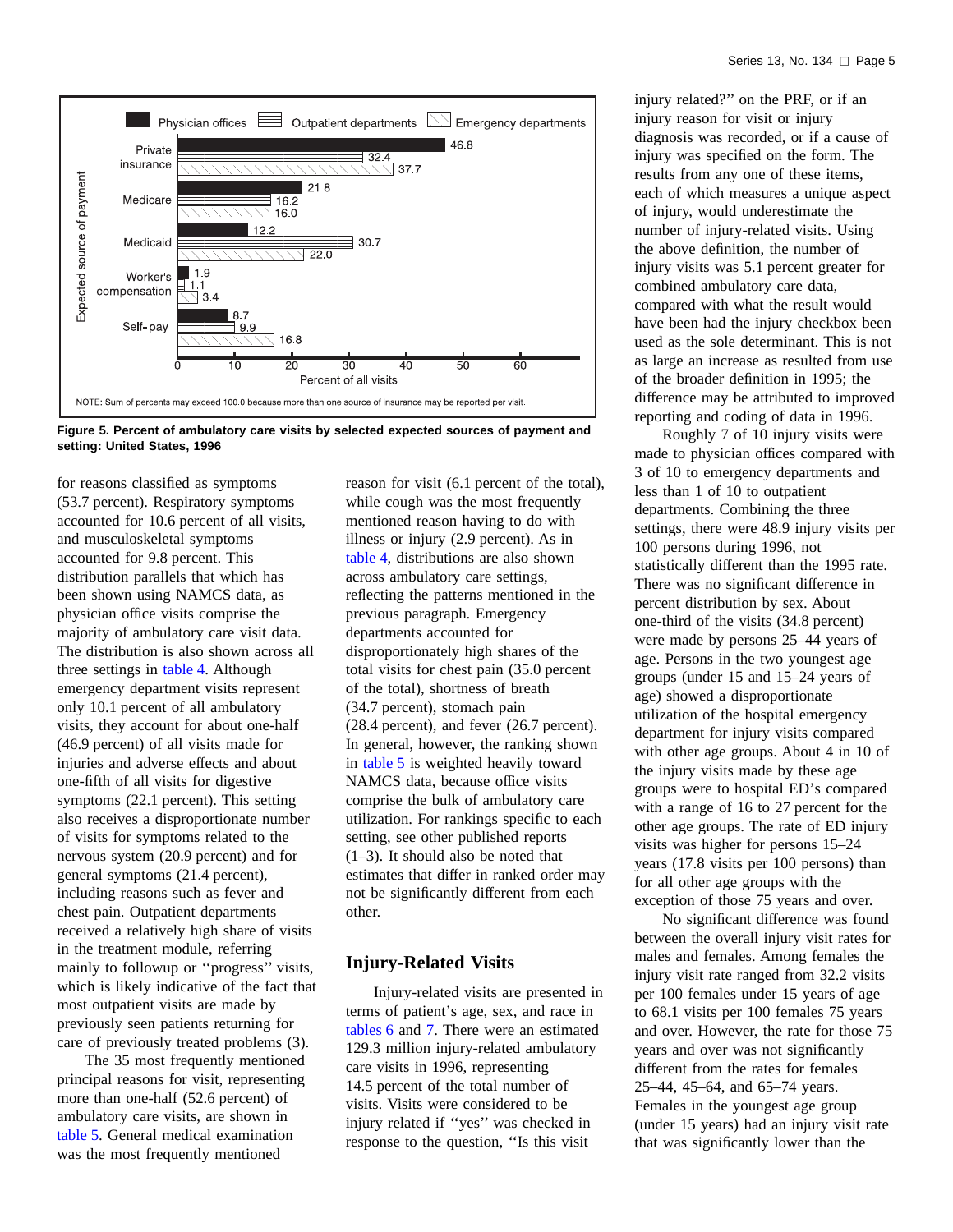rates for all other age groups except 15–24 years.

Males 25–44 years had an injury visit rate that was significantly higher than the rate for those under 15 years of age, while the rate for males 75 years and over was higher than for those under 15 years and 65–74 years. No other statistically significant differences were noted by age for males.

The combined injury visit rate for black persons was 56.4 visits per 100 persons in 1996, compared with 48.3 visits per 100 white persons. More than one-half (59.7 percent) of the injury visits made by black persons were to physician offices compared with two-thirds (68.6 percent) of the injury visits made by white persons.

All three survey instruments asked about the place of occurrence of the injury and whether it was work related. Work-related injuries include those that were sustained while the patient was engaged in work activities on or off the employer premises. Results from these items are shown in [table 8. It s](#page-20-0)hould be kept in mind, however, that there were very high rates of nonresponse associated with these items; 43.6 percent of the combined injury visits did not specify a place of occurrence, and 34.6 percent did not specify whether the injury was work related. More complete reporting could change the distribution.

Based on the available data, the following patterns were observed. One-fifth (19.1 percent) of ambulatory care injury visits resulted from injuries occurring in the home. Schools were indicated as the place of occurrence at 13.0 percent of the visits. At least 17.5 percent of the injury visits were work related. For persons between the ages of 18 and 64, at least one-quarter of the injury visits were work related (data [not shown\).](#page-21-0)

In table 9 data on the intent and mechanism of injury are shown across ambulatory care settings, based on ICD–9–CM groupings of the first-listed external cause of injury code (E-code). A descrip[tion of the groupings c](#page-32-0)an be found in the Technical Notes. Cause of injury data were not reported for 13.5 percent of the injury visits. Unintentional falls were the leading cause of injury at combined injury visits

(16.8 percent of the total). The majority of these visits were made to physician offices (63.1 percent). In comparison, about two-thirds of intentional injury visits (64.4 percent) were made to hospital ED's. (Intentional injuries include those caused by the patient, by persons other than the patient, and by legal interventions.) ED's also received a comparatively high proportion of visits for unintentional injuries caused by cutting and piercing instruments (55.5 percent of the total), poisonings (53.1 percent), and pedal cycle accidents (49.8 percent).

#### **Diagnostic and Screening Services**

This item was designed to reflect the type of services offered in each of the three ambulatory care settings, so it was not identical on each of the three PRF's. However, a number of categories were common to all three forms or could be aggregated to facilitate comparability.

Slightly less than three-quarters of all ambulatory care visits (73.2 percent) included one or more diagnostic services [\(table 10\). Vis](#page-22-0)its to emergency departments were more likely to report diagnostic services (88.0 percent of ED visits) compared with office visits (71.5 percent) and OPD visits (72.9 percent). Blood pressure was taken at nearly three-quarters (74.5 percent) of ED visits compared with less than one-half (44.0 percent) of office visits and one-half (50.7 percent) of outpatient department visits. More than one-third of ED visits (36.4 percent) included an x ray compared with 8 percent or less of office visits and outpatient department visits. The percent of visits with a mental status exam was also substantially higher at ED visits, 14.4 percent, compared with office visits and OPD visits (2.7 percent for each setting). The proportion of visits with HIV serology remained low, as it has in previous years, at less than 1 percent of ambulatory care visits overall.

#### **Principal Diagnosis**

Principal diagnoses were analyzed across ambulatory care settings. [Table 11](#page-22-0) shows the distribution of visits across

the three settings for each of the principal diagnosis categories, using the major disease categories from the ICD–9–CM (5). Emergency departments accounted for more than one-third (34.6 percent) of all ambulatory care visits with a diagnosis of injury and poisoning. While outpatient departments accounted for just 7.5 percent of all ambulatory care visits, they reported a somewhat higher relative share of visits with diagnoses in the categories of mental disorders (12.1 percent) and endocrine, nutritional and metabolic diseases, and immunity disorders (11.4 percent).

Displayed in table 12 are ambulatory car[e visits by princi](#page-23-0)pal diagnosis using the major disease categories specified by the ICD–9–CM in conjunction with more detailed diagnostic groupings within each major category. These data are shown for combined settings as well as single settings. The diagnostic groupings were developed for use specifically with NAMCS and NHAMCS data. A complete description of the ICD–9–CM codes used for each group is included in the [Technical Notes.](#page-32-0)

The supplementary classification of the ICD–9–CM, used for diagnoses that are not classifiable to injury or illness (for example, general medical examination, routine prenatal examination, and health supervision of an infant or child), accounted for 15.7 percent of all ambulatory care visits. Once again, this mainly reflects the distribution of diagnoses at physician office visits, which comprise the majority of ambulatory care utilization. Diseases of the respiratory system (12.6 percent), injury and poisoning (9.2 percent), and diseases of the nervous system and sense organs (9.0 percent) were also prominent on the list.

A selection of the most frequently reported principal diagnoses for 1996 are featured in [table 13. Th](#page-27-0)e categories shown in this table are based on the ICD–9–CM reclassification (shown in the [Technical Notes\) tha](#page-32-0)t has been discussed previously. But in this table, several of the categories have been combined to better summarize the ambulatory care visit data. The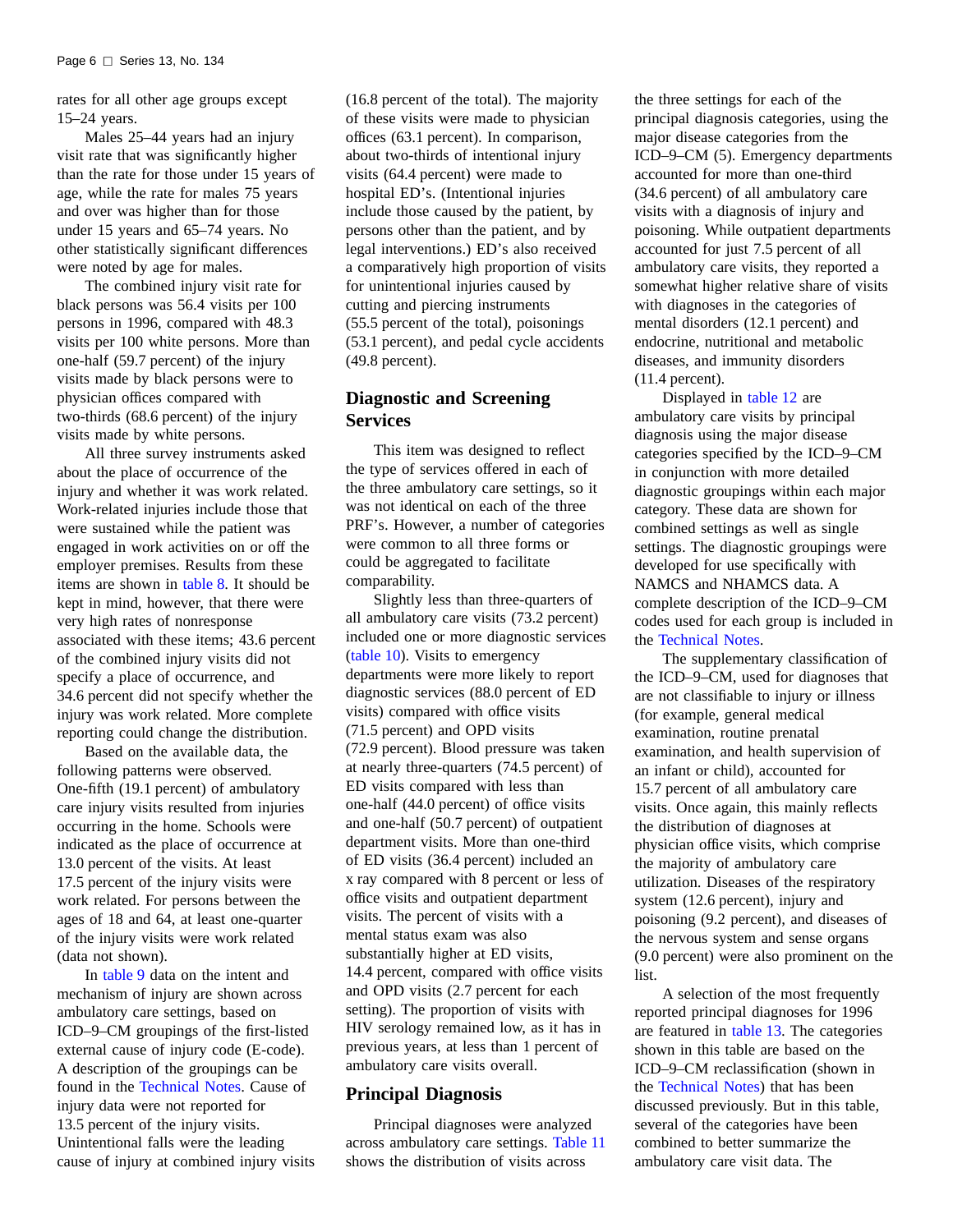<span id="page-12-0"></span>diagnosis groupings in table 13 accounted for more [than](#page-27-0) [one-half](#page-27-0) [o](#page-27-0)f all ambulatory care visits made during the year. The three most frequent illness diagnoses were acute upper respiratory infections, essential hypertension, and malignant neoplasms. Most of the visits for these conditions were made to physician offices.

#### **Medication Therapy**

The medication item was identical on all three PRF's. Other types of therapeutic services included in the survey were designed to reflect the individual setting and have not been included in this report because of lack of comparability. Up to six medications, called drug mentions, were coded per visit.

As used in the NAMCS and NHAMCS, the term "drug" is interchangeable with the term ''medication'' and the term "prescribing" is used broadly to mean ordering or providing any medication, whether prescription or over the counter. Visits with one or more drug mentions are termed ''drug visits'' in the surveys.

Data on medication therapy are shown in [tables 14–17. M](#page-28-0)edication therapy was reported at 6 of 10 ambulatory care visits in 1996 overall, and 7 of 10 emergency department visits [\(table 14\). Sl](#page-28-0)ightly less than one-half of all visits (46.5 percent) included one or two medications ordered or provided.

There were 1.2 billion drug mentions at ambulatory care visits during 1996. This yields an average of 1.4 drug mentions per visit, or 2.1 drug mentions per drug vis[it \(table 15\). As](#page-28-0) would be expected, physician office visits accounted for the majority of drug mentions, 983.7 million, or 80.3 percent of the total. The drug utilization rate was 1.6 mentions per ED visit compared with 1.3 mentions per office visit, but this difference was not significant.

Drug mentio[ns are display](#page-29-0)ed by therapeutic class in table 16 and figure 6. This classification is based on the therapeutic categories used in the *National Drug Code Directory,* 1995 edition (7). It should be noted that some drugs have more than one therapeutic

application. In cases of this type, the drug was listed under its primary therapeutic use. Cardiovascular-renal drugs (13.9 percent), drugs used for pain relief (13.8 percent), and antimicrobial agents (12.8 percent) were listed most frequently. One-quarter of the mentions of pain relief drugs occurred at ED visits (24.6 percent). The utilization rate for this class of drug was 46.1 mentions per 100 ED visits compared with 15.5 mentions per 100 office visits. Utilization of antimicrobials was also substantially higher at ED visits, with 24.3 mentions per 100 ED visits compared with 16.9 mentions per 100 office visits.

The 35 most frequently used generic substances for 1996 are shown in [table 17. Dr](#page-30-0)ug products containing more than one ingredient (combination products) are included in the data for each ingredient. For example, acetaminophen with codeine is included in the count for acetaminophen and the count for codeine. Acetaminophen was the generic ingredient most frequently used in drugs ordered or provided at ambulatory care visits overall in 1996, occurring in 5.0 percent of drug mentions. Three of every ten of these occurrences (30.8 percent) took place at emergency department visits.

Amoxicillin occurred in 3.3 percent of all drug mentions, followed by ibuprofen (2.4 percent). Thirty percent of the ibuprofen occurrences were at ED visits.

#### **Providers Seen**

This item appeared on the PRF's for each of the three ambulatory care settings, but with slight variations in categories. However, it is possible to aggregate the data to facilitate [comparability.](#page-31-0) These data are presented in table 18. Physicians were seen at 95.3 percent of ambulatory visits, but the percent for outpatient department visits was significantly less, 83.8 percent, than for physician office visits or for ED visits. Registered nurses were seen at slightly less than one-quarter of combined ambulatory care visits, but at about 8 of 10 ED visits (85.2 percent) and 4 of 10 OPD visits (42.7 percent). Medical assistants were seen at slightly less than one-quarter of ambulatory visits, but this was due mainly to their presence at office visits, where they were reported at 26.3 percent of the total. Licensed practical nurses were seen more often at physician office visits (9.3 percent) than at ED visits (4.4 percent).



**Figure 6. Percent distribution of drug mentions at ambulatory care visits by therapeutic classification: United States, 1996**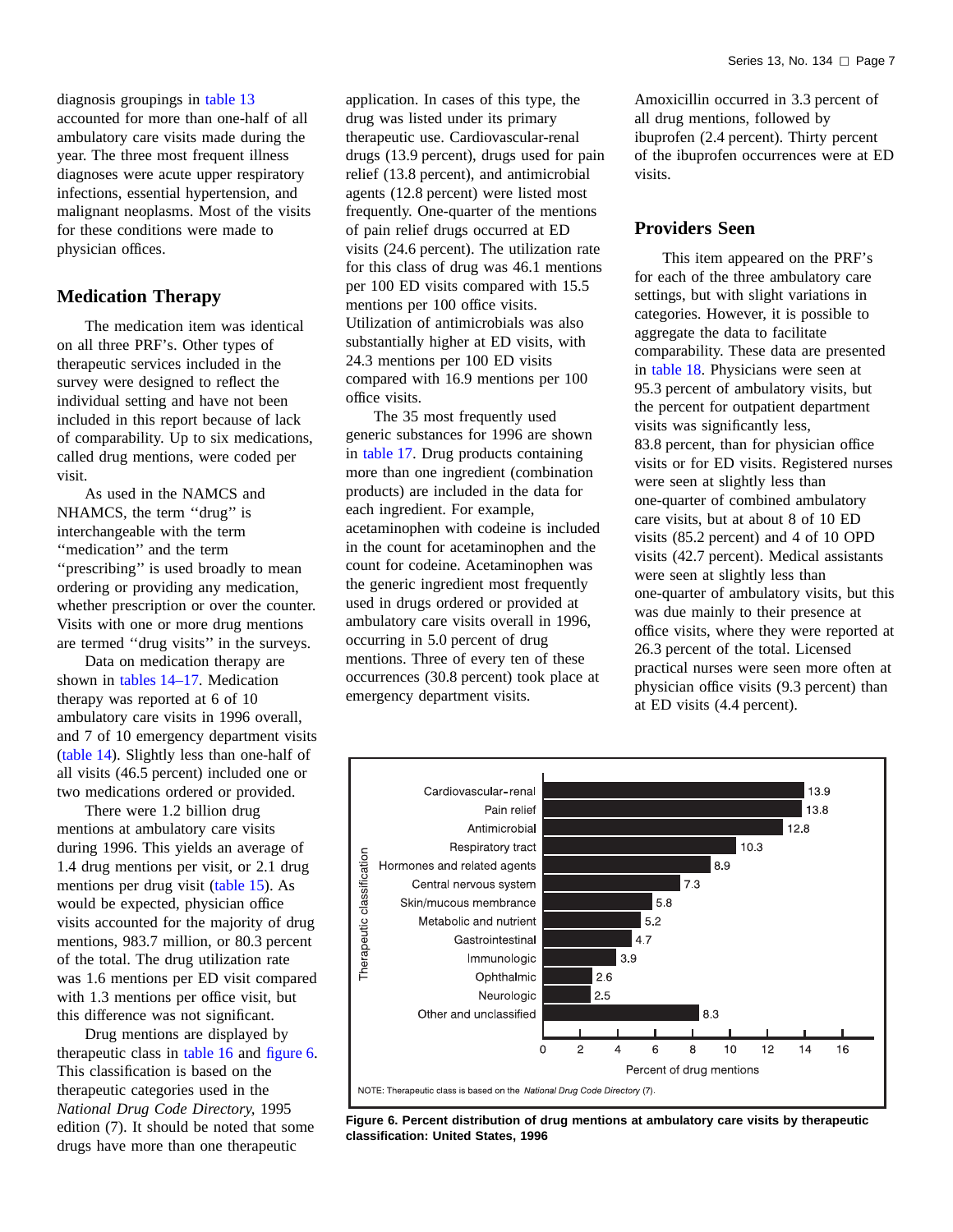<span id="page-13-0"></span>Previous years of ambulatory care visit and drug data from the NAMCS and NHAMCS are available in a variety of formats including public use data tape, CD-ROM, and as downloadable datafiles accessed through the NCHS homepage on the Internet. Microdata files for 1996 are available on the Internet and should be available in other formats in early 1998. For additional information concerning NAMCS and NHAMCS data, contact the Ambulatory Care Statistics Branch at (301) 436-7132.

#### **References**

- 1. Woodwell DA. National Ambulatory Medical Care Survey: 1996 Summary. Advance data from vital and health statistics; no. 295. Hyattsville, Maryland: National Center for Health Statistics. 1997.
- 2. McCaig LF, Stussman BJ. National Hospital Ambulatory Medical Care Survey: 1996 emergency department summary. Advance data from vital and health statistics; no. 293. Hyattsville, Maryland: National Center for Health Statistics. 1997.
- 3. McCaig LF. National Hospital Ambulatory Medical Care Survey: 1996 outpatient department summary. Advance data from vital and health statistics; no. 294. Hyattsville, Maryland: National Center for Health Statistics. 1997.
- 4. Schneider D, Appleton L, McLemore T. A reason for visit classification for ambulatory care. National Center for Health Statistics. Vital and Health Stat 2(78). 1979.
- 5. Public Health Service and Health Care Financing Administration. International Classification of Diseases, 9th Revision, clinical modification. Washington: Public Health Service. 1980.
- 6. Koch H, Campbell W. The collection and processing of drug information. National Ambulatory Medical Care Survey, 1980. National Center for Health Statistics. Vital Health Stat 2(90). 1982.
- 7. Food and Drug Administration. National Drug Code Directory, 1995 Edition. Washington: Public Health Service. 1995.
- 8. Schappert SM. Ambulatory care visits to physician offices, hospital outpatient departments, and emergency departments: United States, 1995.

National Center for Health Statistics. Vital Health Stat 13(129). 1997.

- 9. Schappert SM. National Ambulatory Medical Care Survey: 1992 summary. Advance data from vital and health statistics; no. 253. Hyattsville, Maryland: National Center for Health Statistics. 1994.
- 10. Woodwell DA, Schappert SM. National Ambulatory Medical Care Survey: 1993 summary. Advance data from vital and health statistics; no. 270. Hyattsville, Maryland: National Center for Health Statistics. 1995.
- 11. Schappert SM. National Ambulatory Medical Care Survey: 1994 summary. Advance data from vital and health statistics; no. 273. Hyattsville, Maryland: National Center for Health Statistics. 1995.
- 12. McCaig LF. National Hospital Ambulatory Medical Care Survey: 1992 emergency department summary. Advance data from vital and health statistics; no. 245. Hyattsville, Maryland: National Center for Health Statistics. 1994.
- 13. Stussman BJ. National Hospital Ambulatory Medical Care Survey: 1993 emergency department summary. Advance data from vital and health statistics; no. 271. Hyattsville, Maryland: National Center for Health Statistics. 1996.
- 14. Stussman BJ. National Hospital Ambulatory Medical Care Survey: 1994 emergency department summary. Advance data from vital and health statistics; no. 275. Hyattsville, Maryland: National Center for Health Statistics. 1996.
- 15. McCaig LM. National Hospital Ambulatory Medical Care Survey: 1992 outpatient department summary. Advance data from vital and health statistics; no. 248. Hyattsville, Maryland: National Center for Health Statistics. 1994.
- 16. Lipkind KL. National Hospital Ambulatory Medical Care Survey: 1993 outpatient department summary. Advance data from vital and health statistics; no. 268. Hyattsville, Maryland: National Center for Health Statistics. 1995.
- 17. Lipkind KL. National Hospital Ambulatory Medical Care Survey: 1994 outpatient department summary. Advance data from vital and health statistics; no. 276. Hyattsville, Maryland: National Center for Health Statistics. 1996.

18. Shah BV, Barnwell BG, Hunt PN, La Vange LM. SUDAAN User's Manual, Release 5.50. Research Triangle Park: North Carolina: Research Triangle Institute. 1991.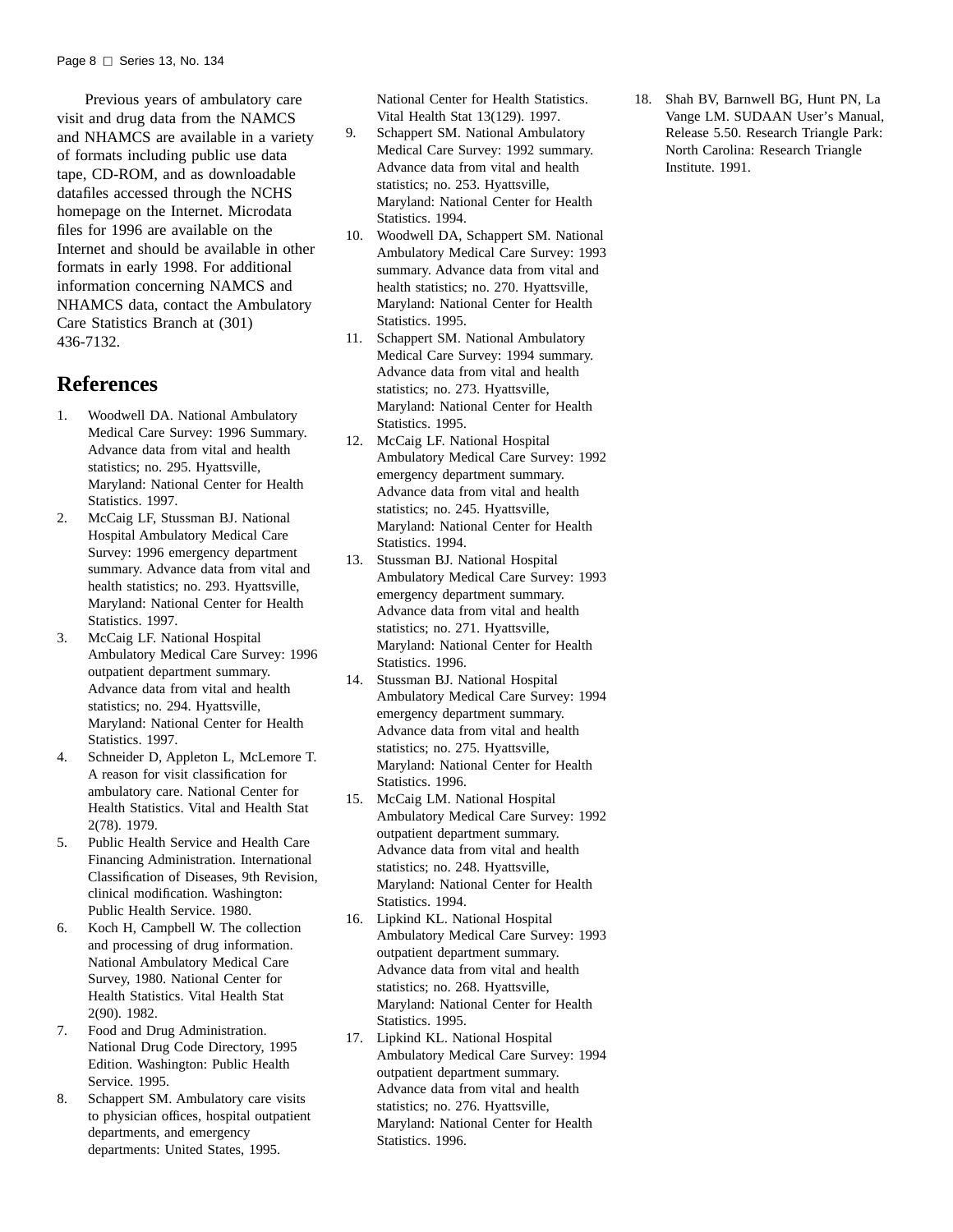<span id="page-14-0"></span>**Table 1. Number, percent distribution, and annual rate of ambulatory care visits by setting, according to patient's age, sex, and race: United States, 1996**

|                                                                                                                                                                                                                                                    |                             |                             |                           |                             | Age                         |                          |                                               |                             | Sex                         |                             | Race                       |                          |
|----------------------------------------------------------------------------------------------------------------------------------------------------------------------------------------------------------------------------------------------------|-----------------------------|-----------------------------|---------------------------|-----------------------------|-----------------------------|--------------------------|-----------------------------------------------|-----------------------------|-----------------------------|-----------------------------|----------------------------|--------------------------|
| Ambulatory care setting                                                                                                                                                                                                                            | Total                       | Under 15<br>years           | $15 - 24$<br>years        | $25 - 44$<br>years          | $45 - 64$<br>years          | $65 - 74$<br>years       | 75 years<br>and over                          | Female                      | Male                        | White                       | <b>Black</b>               | Other                    |
|                                                                                                                                                                                                                                                    |                             |                             |                           |                             |                             |                          | Number of visits in thousands                 |                             |                             |                             |                            |                          |
| Combined settings<br>$\mathcal{A}$ . The set of the set of the set of the $\mathcal{A}$                                                                                                                                                            | 892,025                     | 176,919                     | 81,762                    | 231,031                     | 198,885                     | 105,624                  | 97,803                                        | 523,681                     | 368,345                     | 740,818                     | 119,794                    | 31,413                   |
| Physician offices<br>Outpatient departments<br>Emergency departments                                                                                                                                                                               | 734,493<br>67,186<br>90,347 | 140,851<br>15,196<br>20,872 | 59,086<br>8,310<br>14,366 | 184,449<br>18,547<br>28,036 | 170,229<br>14,911<br>13,745 | 93,879<br>5,799<br>5,945 | 85,999<br>4,422<br>7,382                      | 434,509<br>41,298<br>47,873 | 299,984<br>25,888<br>42,473 | 625,472<br>46,644<br>68,702 | 81,813<br>18,377<br>19,604 | 27,208<br>2,164<br>2,041 |
|                                                                                                                                                                                                                                                    |                             |                             |                           |                             |                             | Percent distribution     |                                               |                             |                             |                             |                            |                          |
| Combined settings<br>a construction of the construction of the construction of the construction of the construction of the construction of the construction of the construction of the construction of the construction of the construction of the | 100.0                       | 100.0                       | 100.0                     | 100.0                       | 100.0                       | 100.0                    | 100.0                                         | 100.0                       | 100.0                       | 100.0                       | 100.0                      | 100.0                    |
| Physician offices<br>Outpatient departments<br>Emergency departments                                                                                                                                                                               | 82.3<br>7.5<br>10.1         | 79.6<br>8.6<br>11.8         | 72.3<br>10.2<br>17.6      | 79.8<br>8.0<br>12.1         | 85.6<br>7.5<br>6.9          | 88.9<br>5.5<br>5.6       | 87.9<br>4.5<br>7.5                            | 83.0<br>7.9<br>9.1          | 81.4<br>7.0<br>11.5         | 84.4<br>6.3<br>9.3          | 68.3<br>15.3<br>16.4       | 86.6<br>6.9<br>6.5       |
|                                                                                                                                                                                                                                                    |                             |                             |                           |                             |                             |                          | Number of visits per 100 persons <sup>1</sup> |                             |                             |                             |                            |                          |
| Combined settings<br>.                                                                                                                                                                                                                             | 337.3                       | 297.5                       | 224.5                     | 276.7                       | 373.7                       | 579.3                    | 718.7                                         | 386.8                       | 285.4                       | 339.2                       | 354.3                      | 257.5                    |
| Physician offices<br>Outpatient departments<br>Emergency departments                                                                                                                                                                               | 277.8<br>25.4<br>34.2       | 236.9<br>25.6<br>35.1       | 162.2<br>22.8<br>39.4     | 220.9<br>22.2<br>33.6       | 319.9<br>28.0<br>25.8       | 514.9<br>31.8<br>32.6    | 632.0<br>32.5<br>54.2                         | 321.0<br>30.5<br>35.4       | 232.5<br>20.1<br>32.9       | 286.4<br>21.4<br>31.5       | 242.0<br>54.4<br>58.0      | 223.0<br>17.7<br>16.7    |

<sup>1</sup>Based on U.S. Bureau of the Census monthly postcensal estimates of the civilian noninstitutionalized population of the United States as of July 1, 1996. Figures are consistent with an unpublished<br>hard-copy national popu using the 1990 National Population Adjustment Matrix.

NOTE: Numbers may not add to totals because of rounding.

#### **Table 2. Number, percent distribution, and annual rate of ambulatory care visits by geographic region of visit and setting: United States, 1996**

| Geographic<br>region                                                                                          | Combined<br>settings | Physician<br>offices | Outpatient<br>departments                     | Emergency<br>departments |
|---------------------------------------------------------------------------------------------------------------|----------------------|----------------------|-----------------------------------------------|--------------------------|
|                                                                                                               |                      |                      | Number of visits in thousands                 |                          |
| All visits                                                                                                    | 892,025              | 734,493              | 67,186                                        | 90,347                   |
| Northeast                                                                                                     | 181,393              | 143.902              | 19,704                                        | 17.786                   |
| Midwest                                                                                                       | 211,954              | 163,930              | 25,056                                        | 22,968                   |
| South $\ldots \ldots \ldots \ldots \ldots$                                                                    | 282,741              | 236,036              | 14,105                                        | 32,600                   |
|                                                                                                               | 215,939              | 190,625              | 8,320                                         | 16,993                   |
|                                                                                                               |                      |                      | Percent distribution                          |                          |
| All visits                                                                                                    | 100.0                | 100.0                | 100.0                                         | 100.0                    |
| Northeast                                                                                                     | 20.3                 | 19.6                 | 29.3                                          | 19.7                     |
| Midwest                                                                                                       | 23.8                 | 22.3                 | 37.3                                          | 25.4                     |
| South $\ldots \ldots \ldots \ldots \ldots$                                                                    | 31.7                 | 32.1                 | 21.0                                          | 36.1                     |
|                                                                                                               | 24.2                 | 26.0                 | 12.4                                          | 18.8                     |
|                                                                                                               |                      |                      | Number of visits per 100 persons <sup>1</sup> |                          |
| All visits and and and and and an analysis and all the set of the set of the set of the set of the set of the | 338.0                | 278.3                | 25.5                                          | 34.2                     |
| Northeast                                                                                                     | 333.3                | 264.4                | 36.2                                          | 32.7                     |
| Midwest                                                                                                       | 347.9                | 269.1                | 41.4                                          | 37.7                     |
| South $\ldots \ldots \ldots \ldots \ldots$                                                                    | 310.0                | 258.8                | 15.5                                          | 35.7                     |
|                                                                                                               | 376.3                | 332.2                | 14.5                                          | 29.6                     |

<sup>1</sup>Regional estimates were provided by the Division of Health Interview Statistics (DHIS), NCHS, and are based on U.S. Bureau of the Census estimates of the civilian noninstitutional population of the United States as of July 1, 1996. DHIS estimates differ slightly from monthly postcensal estimates because of differences in the adjustment process.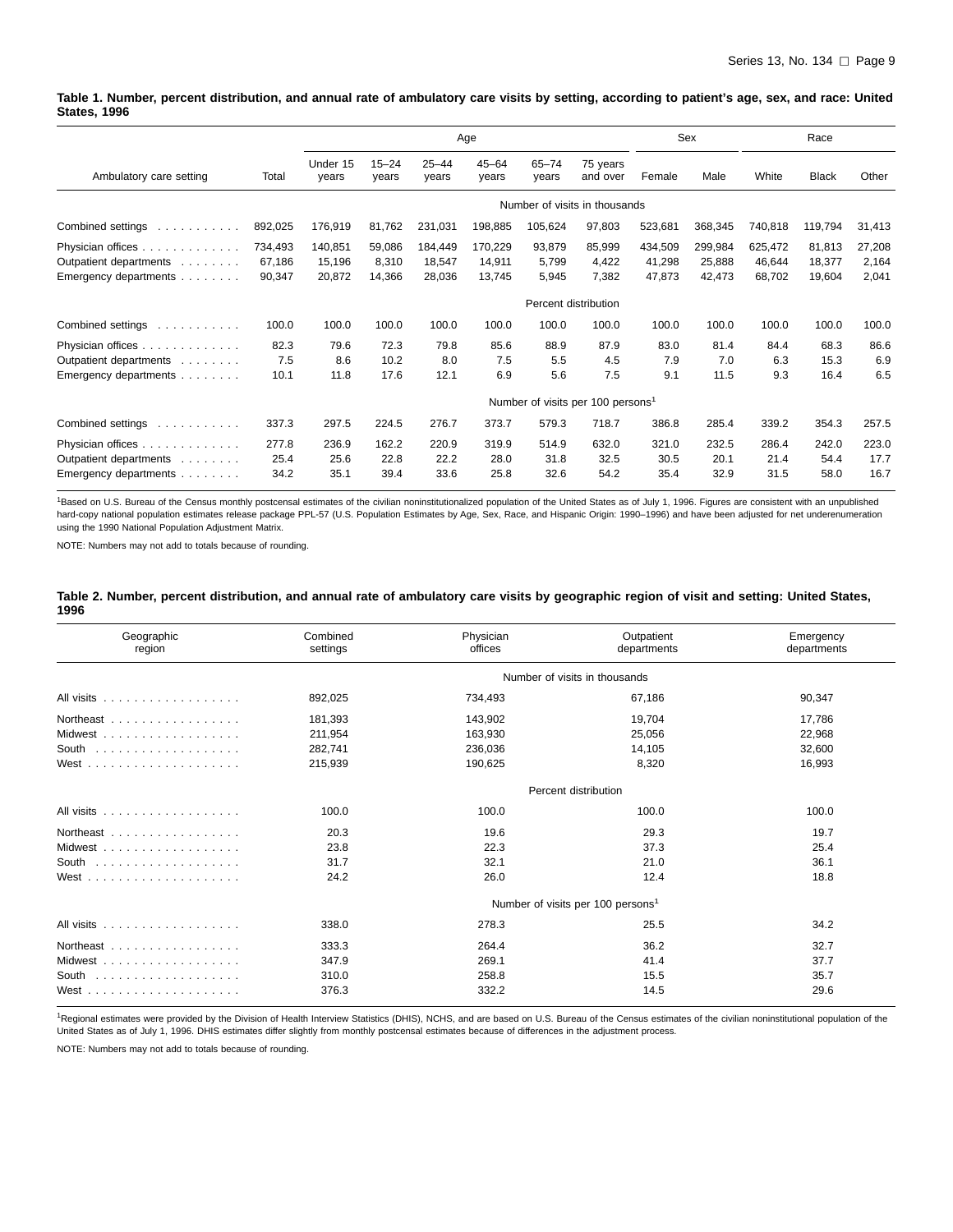#### <span id="page-15-0"></span>**Table 3. Number and percent distribution of ambulatory care visits by type of payment and expected sources of insurance for this visit, according to ambulatory care setting: United States, 1996**

| Type of payment and<br>expected sources of insurance <sup>1</sup> | Combined<br>settings             | Total   | Physician<br>offices | Outpatient<br>departments | Emergency<br>departments |
|-------------------------------------------------------------------|----------------------------------|---------|----------------------|---------------------------|--------------------------|
|                                                                   | Number of visits<br>in thousands |         |                      | Percent distribution      |                          |
| All visits ..................                                     | 892,025                          | 100.0   | 100.0                | 100.0                     | 100.0                    |
| $Insurance2$                                                      | 762,851                          | 85.5    | 87.0                 | 79.3                      | 78.0                     |
| Insured, fee-for-service                                          | 331,326                          | 37.1    | 35.9                 | 41.9                      | 43.5                     |
| Private insurance                                                 | 180,107                          | 20.2    | 20.5                 | 16.3                      | 20.5                     |
| Medicare                                                          | 114,080                          | 12.8    | 13.1                 | 11.6                      | 10.9                     |
| Medicaid                                                          | 62,627                           | 7.0     | 5.0                  | 19.0                      | 14.1                     |
| Worker's compensation                                             | 10,737                           | 1.2     | 1.1                  | 0.6                       | 2.2                      |
| Other $\dots$ , $\dots$ , $\dots$ , $\dots$ , $\dots$ , $\dots$   | 18,352                           | 2.1     | 2.2                  | 1.2                       | 1.6                      |
| Unknown                                                           | 8,068                            | 0.9     | 1.0                  | 0.5                       | 0.5                      |
| $HMO/other$ prepaid <sup>3</sup>                                  | 219,993                          | 24.7    | 26.0                 | 21.4                      | 16.4                     |
| Private insurance                                                 | 114,745                          | 12.9    | 13.6                 | 10.2                      | 8.6                      |
| Medicare                                                          | 21,426                           | 2.4     | 2.6                  | 1.4                       | 1.9                      |
| Medicaid                                                          | 26,230                           | 2.9     | 2.6                  | 5.4                       | 3.9                      |
| Worker's compensation                                             | 1,122                            | *0.1    | 0.1                  | $\star$                   | 0.3                      |
| Other $\ldots$ $\ldots$ $\ldots$ $\ldots$ $\ldots$                | 40,209                           | 4.5     | 5.0                  | 2.8                       | 1.8                      |
| Unknown                                                           | 27,414                           | 3.1     | 3.4                  | $*2.8$                    | 1.0                      |
| Preferred Provider Option                                         | 109,141                          | 12.2    | 13.4                 | 5.5                       | 7.9                      |
| Private insurance                                                 | 76,862                           | 8.6     | 9.4                  | 3.6                       | 5.6                      |
| Medicare<br>.                                                     | 13,128                           | 1.5     | 1.6                  | 0.4                       | 1.1                      |
| Medicaid                                                          | 5,385                            | 0.6     | 0.5                  | $*1.1$                    | 0.7                      |
| Worker's compensation                                             | 449                              | $\star$ | $\star$              | $\star$                   | 0.2                      |
| Other                                                             | 13,311                           | 1.5     | 1.7                  | 0.4                       | 0.6                      |
| Unknown                                                           | 6,508                            | 0.7     | 0.8                  | $*0.3$                    | 0.3                      |
| Unspecified type of payment                                       | 102,391                          | 11.5    | 11.7                 | 10.5                      | 10.3                     |
| Private insurance                                                 | 27,654                           | 3.1     | 3.2                  | $*2.3$                    | 3.0                      |
| Medicare                                                          | 37,047                           | 4.2     | 4.5                  | 2.8                       | 2.1                      |
| Medicaid                                                          | 35,865                           | 4.0     | 4.0                  | 5.2                       | 3.3                      |
| Worker's compensation                                             | 5,471                            | 0.6     | 0.6                  | $*0.3$                    | 0.7                      |
| Other $\dots$ , $\dots$ , $\dots$ , $\dots$ , $\dots$ , $\dots$   | 6,963                            | 0.8     | 0.8                  | $*0.8$                    | 0.7                      |
| Unknown $\ldots$ , $\ldots$ , $\ldots$                            | 4,499                            | 0.5     | 0.4                  | $*0.7$                    | 1.5                      |
| Self-pay $\ldots \ldots \ldots \ldots \ldots$                     | 85,826                           | 9.6     | 8.7                  | 9.9                       | 16.8                     |
| No charge $\ldots \ldots \ldots \ldots \ldots$                    | 11,137                           | 1.2     | 1.1                  | 2.8                       | 1.2                      |
|                                                                   | 16,192                           | 1.8     | 1.5                  | 4.6                       | 2.1                      |
| No answer <sup>4</sup>                                            | 16,019                           | 1.8     | 1.6                  | 3.4                       | 1.9                      |

\* Figure does not meet standard of reliability or precision.

<sup>1</sup>Only one type of payment (Preferred Provider Option, insured fee-for-service, HMO/other prepaid, self-pay, no charge, or other) was coded for each visit. These figures may not always add to totals because of rounding. For payment types of Preferred Provider Option, insured fee-for-service, and HMO/other prepaid, respondents were also asked to check all of the applicable expected sources of insurance (private, Medicare, Medicaid, Worker's compensation, or other sources). As a result expected sources of insurance will not add to totals because more than one source could be reported per visit.

2Includes insured, fee-for-service; HMO/other prepaid; Preferred Provider Option; and unspecified type of payment but source of insurance listed.

<sup>3</sup>HMO is health maintenance organization.

4Neither type of payment nor source of insurance was reported.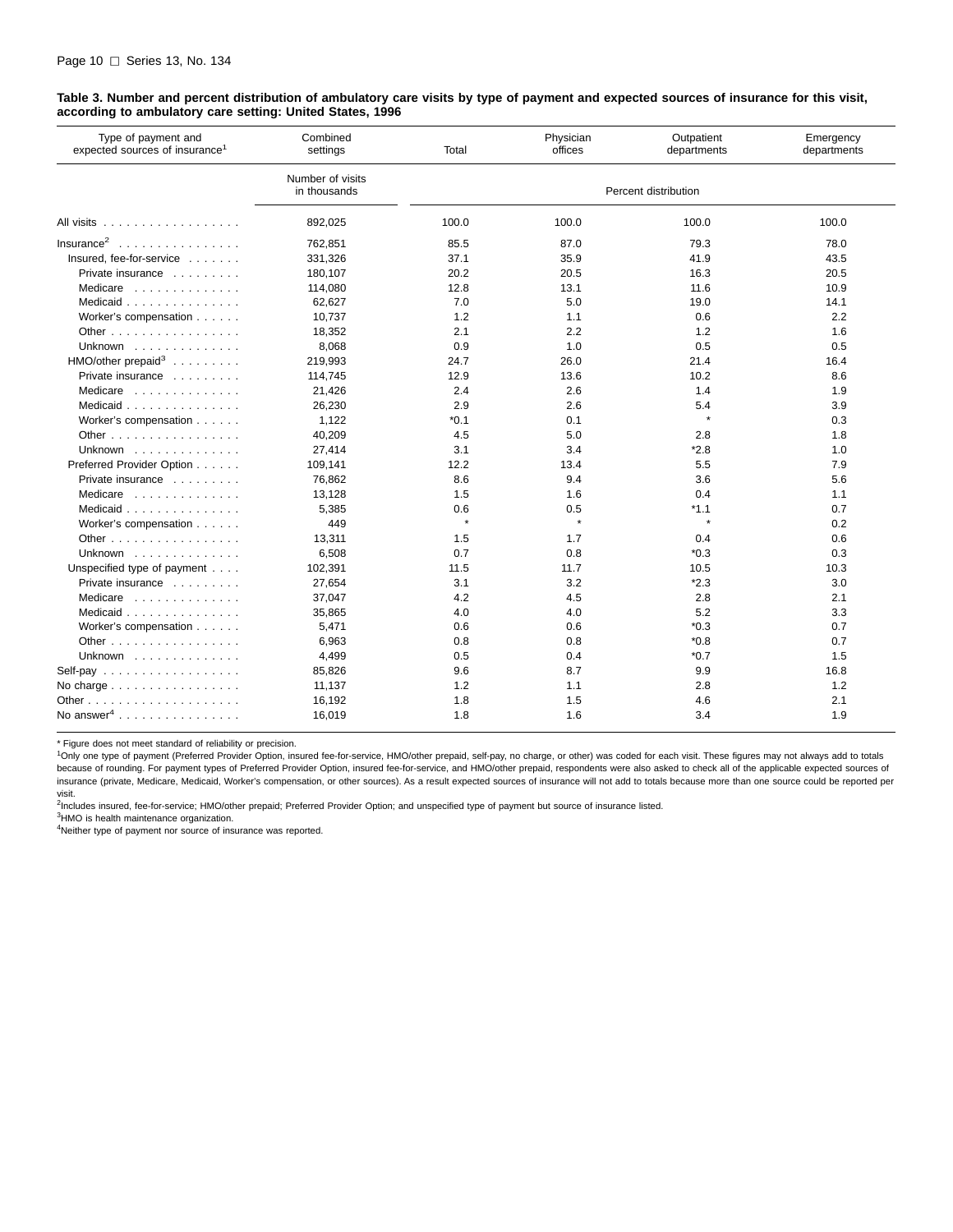#### <span id="page-16-0"></span>**Table 4. Number, percent distribution, and annual rate of ambulatory care visits by patient's principal reason for visit, according to ambulatory care setting: United States, 1996**

| Principal reason for visit and RVC code <sup>1</sup>     | Combined settings                | Total                   | Phvsician<br>offices | Outpatient | Emergency<br>departments departments Total |      | Physician<br>offices | Outpatient<br>departments departments | Emergency                                     |      |
|----------------------------------------------------------|----------------------------------|-------------------------|----------------------|------------|--------------------------------------------|------|----------------------|---------------------------------------|-----------------------------------------------|------|
|                                                          | Number of visits<br>in thousands | Percent<br>distribution |                      |            | Percent distribution                       |      |                      |                                       | Number of visits per 100 persons <sup>2</sup> |      |
|                                                          | 892,025                          | 100.0                   | 100.0                | 82.3       | 7.5                                        | 10.1 | 337.3                | 277.8                                 | 25.4                                          | 34.2 |
| Symptom module S001-S999                                 | 478,848                          | 53.7                    | 100.0                | 81.5       | 5.4                                        | 13.1 | 181.1                | 147.6                                 | 9.8                                           | 23.7 |
| General symptoms S001-S099                               | 65,513                           | 7.3                     | 100.0                | 74.1       | 4.5                                        | 21.4 | 24.8                 | 18.4                                  | 1.1                                           | 5.3  |
| Symptoms referable to psychological/mental               |                                  |                         |                      |            |                                            |      |                      |                                       |                                               |      |
| disorders S100-S199                                      | 24,311                           | 2.7                     | 100.0                | 85.5       | 8.9                                        | 5.6  | 9.2                  | 7.9                                   | $*0.8$                                        | 0.5  |
| Symptoms referable to the nervous system                 |                                  |                         |                      |            |                                            |      |                      |                                       |                                               |      |
| (excluding sense organs) S200-S259                       | 25,750                           | 2.9                     | 100.0                | 74.3       | 4.8                                        | 20.9 | 9.7                  | 7.2                                   | 0.5                                           | 2.0  |
| Symptoms referable to the cardiovascular/                |                                  |                         |                      |            |                                            |      |                      |                                       |                                               |      |
| lymphatic system S260-S299                               | 4.487                            | 0.5                     | 100.0                | 81.8       | 5.5                                        | 12.7 | 1.7                  | 1.4                                   | 0.1                                           | 0.2  |
| Symptoms referable to the eyes                           |                                  |                         |                      |            |                                            |      |                      |                                       |                                               |      |
| and ears S300-S399                                       | 49,057                           | 5.5                     | 100.0                | 88.8       | 4.7                                        | 6.5  | 18.6                 | 16.5                                  | 0.9                                           | 1.2  |
| Symptoms referable to the respiratory                    |                                  |                         |                      |            |                                            |      |                      |                                       |                                               |      |
| S400-S499<br>system $\ldots \ldots \ldots \ldots \ldots$ | 94,491                           | 10.6                    | 100.0                | 84.2       | 4.6                                        | 11.1 | 35.7                 | 30.1                                  | 1.7                                           | 4.0  |
| Symptoms referable to the digestive                      |                                  |                         |                      |            |                                            |      |                      |                                       |                                               |      |
| S500-S639<br>system $\ldots \ldots \ldots \ldots \ldots$ | 47,504                           | 5.3                     | 100.0                | 71.1       | 6.8                                        | 22.1 | 18.0                 | 12.8                                  | 1.2                                           | 4.0  |
| Symptoms referable to the genitourinary                  |                                  |                         |                      |            |                                            |      |                      |                                       |                                               |      |
|                                                          | 33,665                           | 3.8                     | 100.0                | 84.1       | 7.6                                        | 8.3  | 12.7                 | 10.7                                  | 1.0                                           | 1.1  |
| Symptoms referable to the skin, hair,                    |                                  |                         |                      |            |                                            |      |                      |                                       |                                               |      |
| and nails S830-S899                                      | 46,223                           | 5.2                     | 100.0                | 90.8       | 4.6                                        | 4.6  | 17.5                 | 15.9                                  | 0.8                                           | 0.8  |
| Symptoms referable to the                                |                                  |                         |                      |            |                                            |      |                      |                                       |                                               |      |
| musculoskeletal system S900-S999                         | 87,848                           | 9.8                     | 100.0                | 80.9       | 5.3                                        | 13.8 | 33.2                 | 26.9                                  | 1.7                                           | 4.6  |
| Disease module D001-D999                                 | 89,203                           | 10.0                    | 100.0                | 88.6       | 7.6                                        | 3.7  | 33.7                 | 29.9                                  | 2.6                                           | 1.2  |
| Diagnostic, screening, and preventive                    |                                  |                         |                      |            |                                            |      |                      |                                       |                                               |      |
|                                                          | 147,370                          | 16.5                    | 100.0                | 91.3       | 8.1                                        | 0.6  | 55.7                 | 50.9                                  | 4.5                                           | 0.3  |
| Treatment module T100-T899                               | 98,573                           | 11.1                    | 100.0                | 82.1       | 15.9                                       | 2.0  | 37.3                 | 30.6                                  | 5.9                                           | 0.8  |
| Injuries and adverse effects module J001-J999            | 43,545                           | 4.9                     | 100.0                | 47.4       | 5.7                                        | 46.9 | 16.5                 | 7.8                                   | 0.9                                           | 7.7  |
| Test results module R100-R700                            | 12,522                           | 1.4                     | 100.0                | 88.5       | 9.8                                        | 1.7  | 4.7                  | 4.2                                   | 0.5                                           | 0.1  |
| Administrative module A100-A140                          | 8,542                            | 1.0                     | 100.0                | 91.4       | 7.4                                        | 1.2  | 3.2                  | 3.0                                   | 0.2                                           | 0.0  |
|                                                          | 13,422                           | 1.5                     | 100.0                | 74.9       | 19.0                                       | 6.1  | 5.1                  | 3.8                                   | 1.0                                           | 0.3  |

\* Figure does not meet standard of reliability or precision.

0.0 Quantity more than zero but less than 0.05.

<sup>1</sup>Based on *A Reason for Visit Classification for Ambulatory Care* (RVC) (4).<br><sup>2</sup>Based on U.S. Bureau of the Census monthly postcensal estimates of the civilian noninstitutionalized population of the United States as of J hard-copy national population estimates release package PPL-57 (U.S. Population Estimates by Age, Sex, Race, and Hispanic Origin: 1990–1996) and have been adjusted for net underenumeration<br>using the 1990 National Populatio

3Includes problems and complaints not elsewhere classified, entries of "none," blanks, and illegible entries.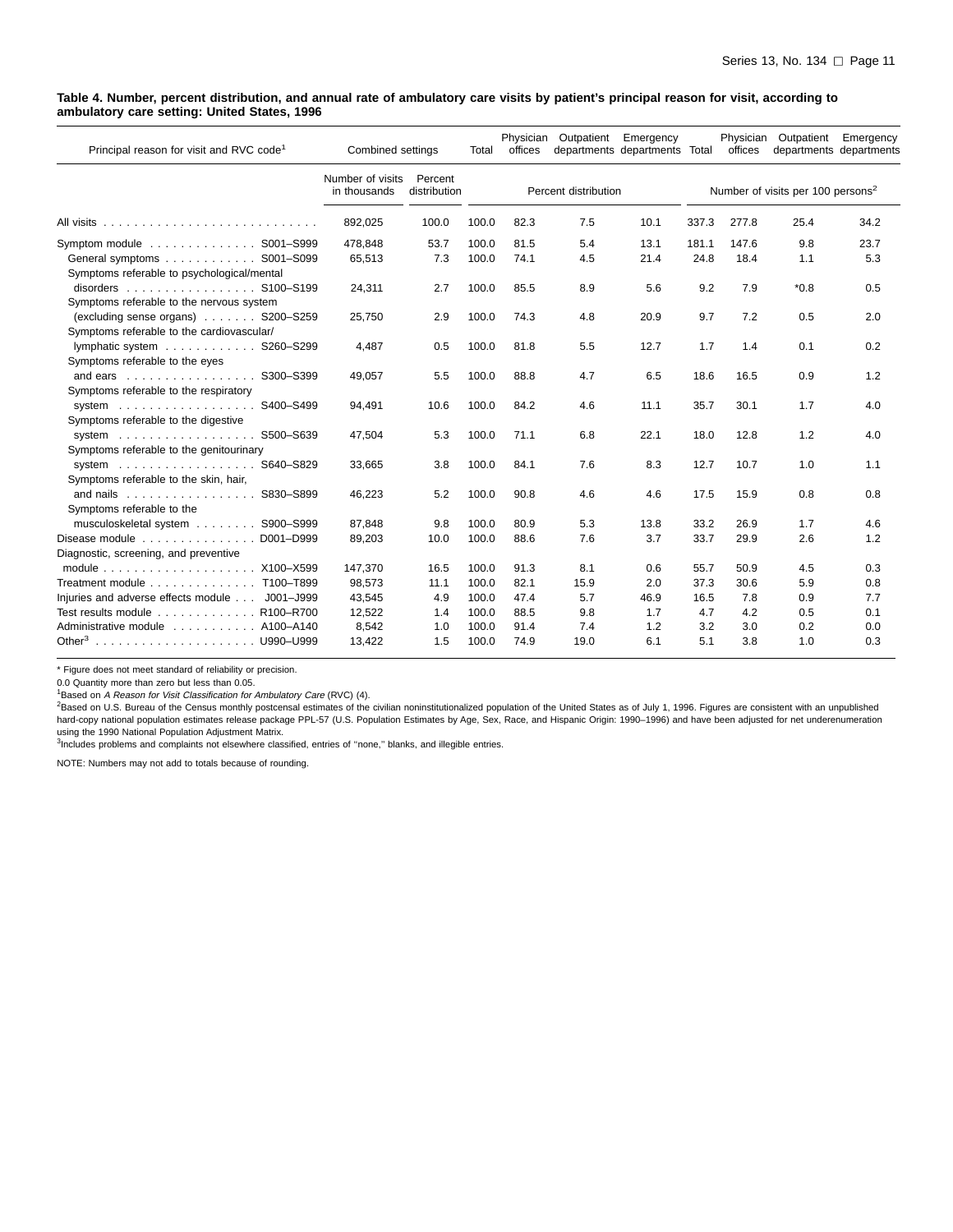#### <span id="page-17-0"></span>**Table 5. Number, percent distribution, and annual rate of ambulatory care visits by the 35 principal reasons for visit most frequently mentioned by patients, and setting: United States, 1996**

| Principal reason for visit and RVC code <sup>1</sup> | Combined settings                |                         | Total | Physician<br>offices | Outpatient<br>departments | Emergency<br>departments | Total | Physician<br>offices | Outpatient<br>departments                     | Emergency<br>departments |
|------------------------------------------------------|----------------------------------|-------------------------|-------|----------------------|---------------------------|--------------------------|-------|----------------------|-----------------------------------------------|--------------------------|
|                                                      | Number of visits<br>in thousands | Percent<br>distribution |       |                      | Percent distribution      |                          |       |                      | Number of visits per 100 persons <sup>2</sup> |                          |
|                                                      | 892,025                          | 100.0                   | 100.0 | 82.3                 | 7.5                       | 10.1                     | 337.3 | 277.8                | 25.4                                          | 34.2                     |
| General medical examination X100                     | 54,714                           | 6.1                     | 100.0 | 92.6                 | 7.2                       |                          | 20.7  | 19.2                 | 1.5                                           |                          |
| Progress visit, not otherwise                        |                                  |                         |       |                      |                           |                          |       |                      |                                               |                          |
| specified $\ldots \ldots \ldots \ldots \ldots$ T800  | 37,533                           | 4.2                     | 100.0 | 76.7                 | 22.9                      | $\pmb{\ast}$             | 14.2  | 10.9                 | 3.2                                           | $\star$                  |
| Routine prenatal examination X205                    | 27,057                           | 3.0                     | 100.0 | 88.5                 | 10.8                      | 0.7                      | 10.2  | 9.1                  | 1.1                                           | 0.1                      |
|                                                      | 25,804                           | 2.9                     | 100.0 | 88.4                 | 4.2                       | 7.5                      | 9.8   | 8.6                  | 0.4                                           | 0.7                      |
| Symptoms referable to throat S455                    | 21,009                           | 2.4                     | 100.0 | 85.5                 | 5.6                       | 8.9                      | 7.9   | 6.8                  | 0.4                                           | 0.7                      |
| Postoperative visit T205                             | 20,043                           | 2.2                     | 100.0 | 93.1                 | 6.0                       | 0.9                      | 7.6   | 7.1                  | 0.5                                           | 0.1                      |
| Stomach and abdominal pain, cramps,                  |                                  |                         |       |                      |                           |                          |       |                      |                                               |                          |
| and spasms S545                                      | 17,970                           | 2.0                     | 100.0 | 65.2                 | 6.3                       | 28.4                     | 6.8   | 4.4                  | 0.4                                           | 1.9                      |
| Well baby examination X105                           | 16,464                           | 1.8                     | 100.0 | 92.5                 | 7.4                       | $\pmb{\ast}$             | 6.2   | 5.8                  | 0.5                                           | $\star$                  |
| Fever                                                | 15,440                           | 1.7                     | 100.0 | 69.4                 | 3.9                       | 26.7                     | 5.8   | 4.1                  | 0.2                                           | 1.6                      |
| Back symptoms S905                                   | 14,162                           | 1.6                     | 100.0 | 80.8                 | 4.9                       | 14.3                     | 5.4   | 4.3                  | 0.3                                           | 0.8                      |
| Skin rash S860                                       | 13,985                           | 1.6                     | 100.0 | 85.8                 | 5.9                       | 8.3                      | 5.3   | 4.5                  | 0.3                                           | 0.4                      |
| Earache or ear infection S355                        | 13,776                           | 1.5                     | 100.0 | 82.2                 | 5.5                       | 12.3                     | 5.2   | 4.3                  | 0.3                                           | 0.6                      |
| Chest pain and related symptoms S050                 | 13,328                           | 1.5                     | 100.0 | 61.4                 | 3.6                       | 35.0                     | 5.0   | 3.1                  | 0.2                                           | 1.8                      |
| Nasal congestion S400                                | 12,325                           | 1.4                     | 100.0 | 91.2                 | 3.5                       | 5.3                      | 4.7   | 4.3                  | 0.2                                           | 0.2                      |
| Knee symptoms S925                                   | 11,241                           | 1.3                     | 100.0 | 87.4                 | 4.8                       | 7.8                      | 4.3   | 3.7                  | 0.2                                           | 0.3                      |
| Headache, pain in head  S210                         | 10,994                           | 1.2                     | 100.0 | 73.9                 | 4.5                       | 21.6                     | 4.2   | 3.1                  | 0.2                                           | 0.9                      |
| Vision dysfunctions S305                             | 10,810                           | 1.2                     | 100.0 | 96.3                 | 3.0                       | $\star$                  | 4.1   | 3.9                  | 0.1                                           | $\star$                  |
| Hypertension D510                                    | 10,801                           | 1.2                     | 100.0 | 90.0                 | 7.8                       | 2.2                      | 4.1   | 3.7                  | 0.3                                           | 0.1                      |
| Depression S110                                      | 9,142                            | 1.0                     | 100.0 | 89.4                 | 7.9                       | 2.8                      | 3.5   | 3.1                  | $*0.3$                                        | 0.1                      |
| Blood pressure test X320                             | 8,865                            | 1.0                     | 100.0 | 96.5                 | 3.2                       |                          | 3.4   | 3.2                  | 0.1                                           |                          |
| Medications, other and unspecified                   |                                  |                         |       |                      |                           |                          |       |                      |                                               |                          |
|                                                      | 8,605                            | 1.0                     | 100.0 | 87.7                 | 9.0                       | 3.3                      | 3.3   | 2.9                  | 0.3                                           | 0.1                      |
| Neck symptoms S900                                   | 8,465                            | 0.9                     | 100.0 | 82.7                 | 4.0                       | 13.3                     | 3.2   | 2.6                  | 0.1                                           | 0.4                      |
| Head cold, upper respiratory                         |                                  |                         |       |                      |                           |                          |       |                      |                                               |                          |
| infection $(coryza)$ S445                            | 7,884                            | 0.9                     | 100.0 | 85.5                 | 8.1                       | 6.4                      | 3.0   | 2.5                  | *0.2                                          | 0.2                      |
| Shoulder symptoms S940                               | 7,847                            | 0.9                     | 100.0 | 86.8                 | 3.7                       | 9.5                      | 3.0   | 2.6                  | 0.1                                           | 0.3                      |
| Diabetes mellitus D205                               | 7,261                            | 0.8                     | 100.0 | 91.3                 | 7.4                       |                          | 2.7   | 2.5                  | 0.2                                           | $\star$                  |
| Low back symptoms $\ldots$ 9910                      | 7,248                            | 0.8                     | 100.0 | 79.0                 | 5.3                       | 15.7                     | 2.7   | 2.2                  | 0.1                                           | 0.4                      |
| Leg symptoms $\ldots \ldots \ldots \ldots$ S920      | 6,990                            | 0.8                     | 100.0 | 80.4                 | 7.1                       | 12.5                     | 2.6   | 2.1                  | 0.2                                           | 0.3                      |
| Vertigo-dizziness S225                               | 6,840                            | 0.8                     | 100.0 | 75.9                 | 4.9                       | 19.1                     | 2.6   | 2.0                  | 0.1                                           | 0.5                      |
|                                                      | 6,684                            | 0.7                     | 100.0 | 62.6                 | 2.7                       | 34.7                     | 2.5   | 1.6                  | 0.1                                           | 0.9                      |
| Physical exam required for school                    |                                  |                         |       |                      |                           |                          |       |                      |                                               |                          |
| or employment $\ldots \ldots \ldots$ . A100          | 6,556                            | 0.7                     | 100.0 | 92.8                 | 6.7                       | $\pmb{\ast}$             | 2.5   | 2.3                  | 0.2                                           | $\star$                  |
| Skin lesion 8865                                     | 6,184                            | 0.7                     | 100.0 | 91.4                 | 5.0                       | 3.7                      | 2.3   | 2.1                  | 0.1                                           | 0.1                      |
| Foot and toe symptoms S935                           | 5,994                            | 0.7                     | 100.0 | 77.7                 | 5.6                       | 16.7                     | 2.3   | 1.8                  | 0.1                                           | 0.4                      |
| Hand and finger symptoms S860                        | 5,851                            | 0.7                     | 100.0 | 77.4                 | 4.3                       | 18.3                     | 2.2   | 1.7                  | 0.1                                           | 0.4                      |
| Acne or pimples S830                                 | 5,711                            | 0.6                     | 100.0 | 98.1                 | 1.8                       | $\star$                  | 2.2   | 2.1                  | 0.0                                           |                          |
| Other and unspecified symptoms                       |                                  |                         |       |                      |                           |                          |       |                      |                                               |                          |
| referable to ears S365                               | 5,587                            | 0.6                     | 100.0 | 91.0                 | 6.8                       | 2.2                      | 2.1   | 1.9                  | 0.1                                           | 0.0                      |
| All other reasons                                    | 422,854                          | 47.4                    | 100.0 | 79.9                 | 7.8                       | 12.2                     | 159.9 | 127.8                | 12.5                                          | 19.6                     |
|                                                      |                                  |                         |       |                      |                           |                          |       |                      |                                               |                          |

\* Figure does not meet standard of reliability or precision.

0.0 Quantity more than zero but less than 0.05.<br><sup>1</sup>Based on *A Reason for Visit Classification for Ambulatory Care* (RVC) (5).

<sup>2</sup>Based on U.S. Bureau of the Census monthly postcensal estimates of the civilian noninstitutionalized population of the United States as of July 1, 1996. Figures are consistent with an unpublished hard-copy national population estimates release package PPL-57 (U.S. Population Estimates by Age, Sex, Race, and Hispanic Origin: 1990–1996) and have been adjusted for net underenumeration<br>using the 1990 National Populatio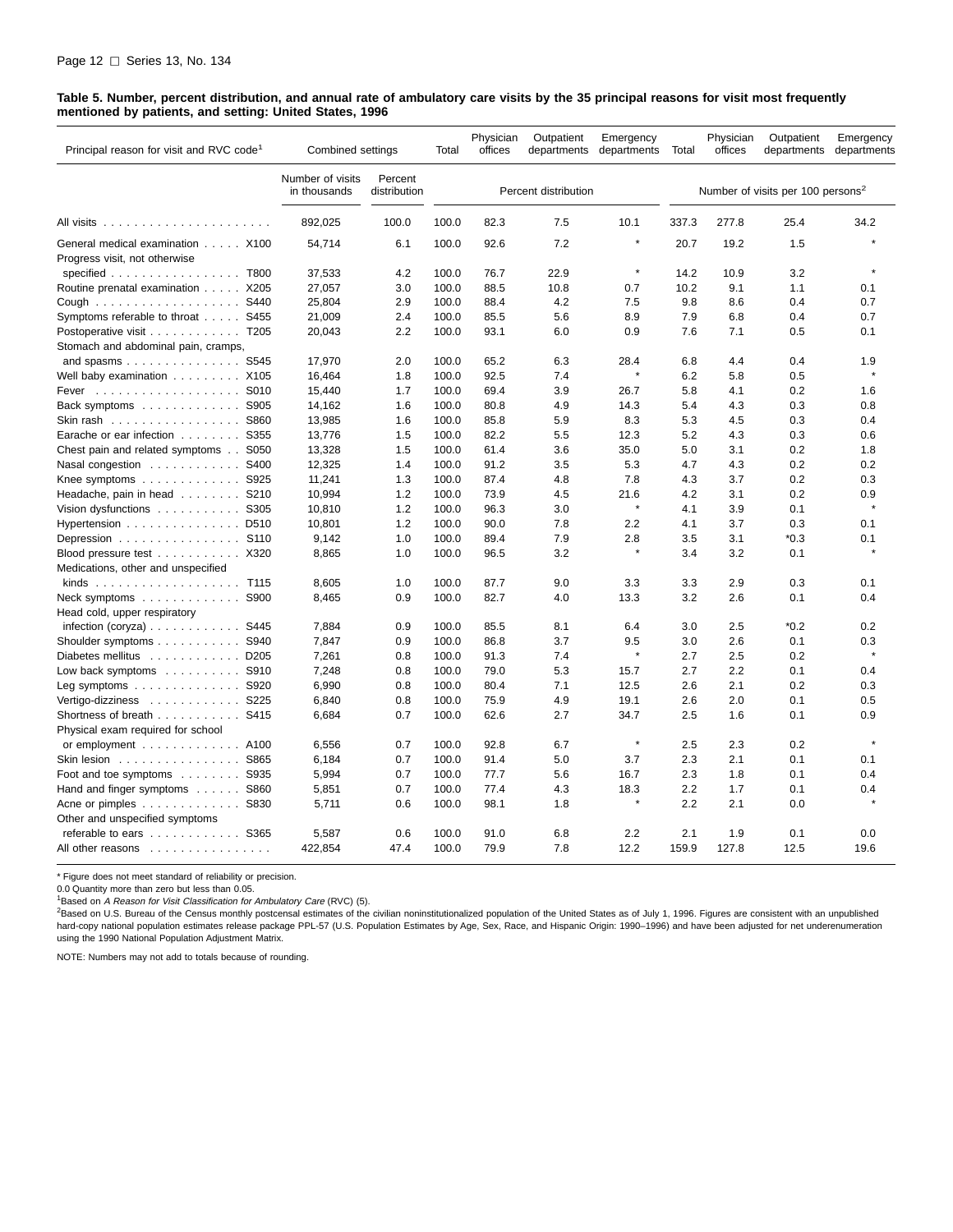#### <span id="page-18-0"></span>**Table 6. Number, percent distribution, and annual rate of injury-related ambulatory care visits by patient's age, sex, and race, according to ambulatory care setting: United States, 1996**

|                                                                      |                           |                          |                            | Age                       |                          |                       |                                                      |                           | Sex                       |                           | Race                     |                     |
|----------------------------------------------------------------------|---------------------------|--------------------------|----------------------------|---------------------------|--------------------------|-----------------------|------------------------------------------------------|---------------------------|---------------------------|---------------------------|--------------------------|---------------------|
| Ambulatory care setting                                              | Total                     | Under 15<br>years        | $15 - 24$<br>years         | $25 - 44$<br>years        | $45 - 64$<br>years       | $65 - 74$<br>years    | 75 years<br>and over                                 | Female                    | Male                      | White                     | <b>Black</b>             | Other               |
|                                                                      |                           |                          |                            |                           |                          |                       | Number of injury visits in thousands                 |                           |                           |                           |                          |                     |
| Combined settings<br>a concert contracto                             | 129,284                   | 21,390                   | 17,114                     | 44,999                    | 27,543                   | 9,032                 | 9,207                                                | 64,534                    | 64,750                    | 105,504                   | 19,064                   | 4,716               |
| Physician offices<br>Outpatient departments<br>Emergency departments | 87,582<br>6,761<br>34,941 | 11,889<br>1,234<br>8,267 | 9,516<br>$*1,127$<br>6,471 | 30,708<br>2,384<br>11,907 | 21,685<br>1,360<br>4,498 | 7,095<br>366<br>1,571 | 6,690<br>291<br>2,226                                | 45,108<br>3,522<br>15,905 | 42,475<br>3,239<br>19,036 | 72,415<br>4,985<br>28,104 | 11,378<br>1.576<br>6,109 | 3,789<br>200<br>727 |
|                                                                      |                           |                          |                            |                           |                          |                       | Percent distribution                                 |                           |                           |                           |                          |                     |
| Combined settings<br>and a straightful and                           | 100.0                     | 100.0                    | 100.0                      | 100.0                     | 100.0                    | 100.0                 | 100.0                                                | 100.0                     | 100.0                     | 100.0                     | 100.0                    | 100.0               |
| Physician offices<br>Outpatient departments<br>Emergency departments | 67.7<br>5.2<br>27.0       | 55.6<br>5.8<br>38.6      | 55.6<br>$*6.6$<br>37.8     | 68.2<br>5.3<br>26.5       | 78.7<br>4.9<br>16.3      | 78.6<br>4.0<br>17.4   | 72.7<br>3.2<br>24.2                                  | 69.9<br>5.5<br>24.6       | 65.6<br>5.0<br>29.4       | 68.6<br>4.7<br>26.6       | 59.7<br>8.3<br>32.0      | 80.3<br>4.2<br>15.4 |
|                                                                      |                           |                          |                            |                           |                          |                       | Number of injury visits per 100 persons <sup>1</sup> |                           |                           |                           |                          |                     |
| Combined settings<br>and a straightful and                           | 48.9                      | 36.0                     | 47.0                       | 53.9                      | 51.8                     | 49.5                  | 67.7                                                 | 47.7                      | 50.2                      | 48.3                      | 56.4                     | 38.7                |
| Physician offices<br>Outpatient departments<br>Emergency departments | 33.1<br>2.6<br>13.2       | 20.0<br>2.1<br>13.9      | 26.1<br>$*3.1$<br>17.8     | 36.8<br>2.9<br>14.3       | 40.7<br>2.6<br>8.5       | 38.9<br>2.0<br>8.6    | 49.2<br>2.1<br>16.4                                  | 33.3<br>2.6<br>11.7       | 32.9<br>2.5<br>14.8       | 33.2<br>2.3<br>12.9       | 33.7<br>4.7<br>18.1      | 31.1<br>1.6<br>6.0  |

\* Figure does not meet standard of reliability or precision.<br><sup>1</sup>Based on U.S. Bureau of the Census monthly postcensal estimates of the civilian noninstitutionalized population of the United States as of July 1, 1996. Figur hard-copy national population estimates release package PPL-57 (U.S. Population Estimates by Age, Sex, Race and Hispanic Origin: 1990–1996) and have been adjusted for net underenumeration<br>using the 1990 National Population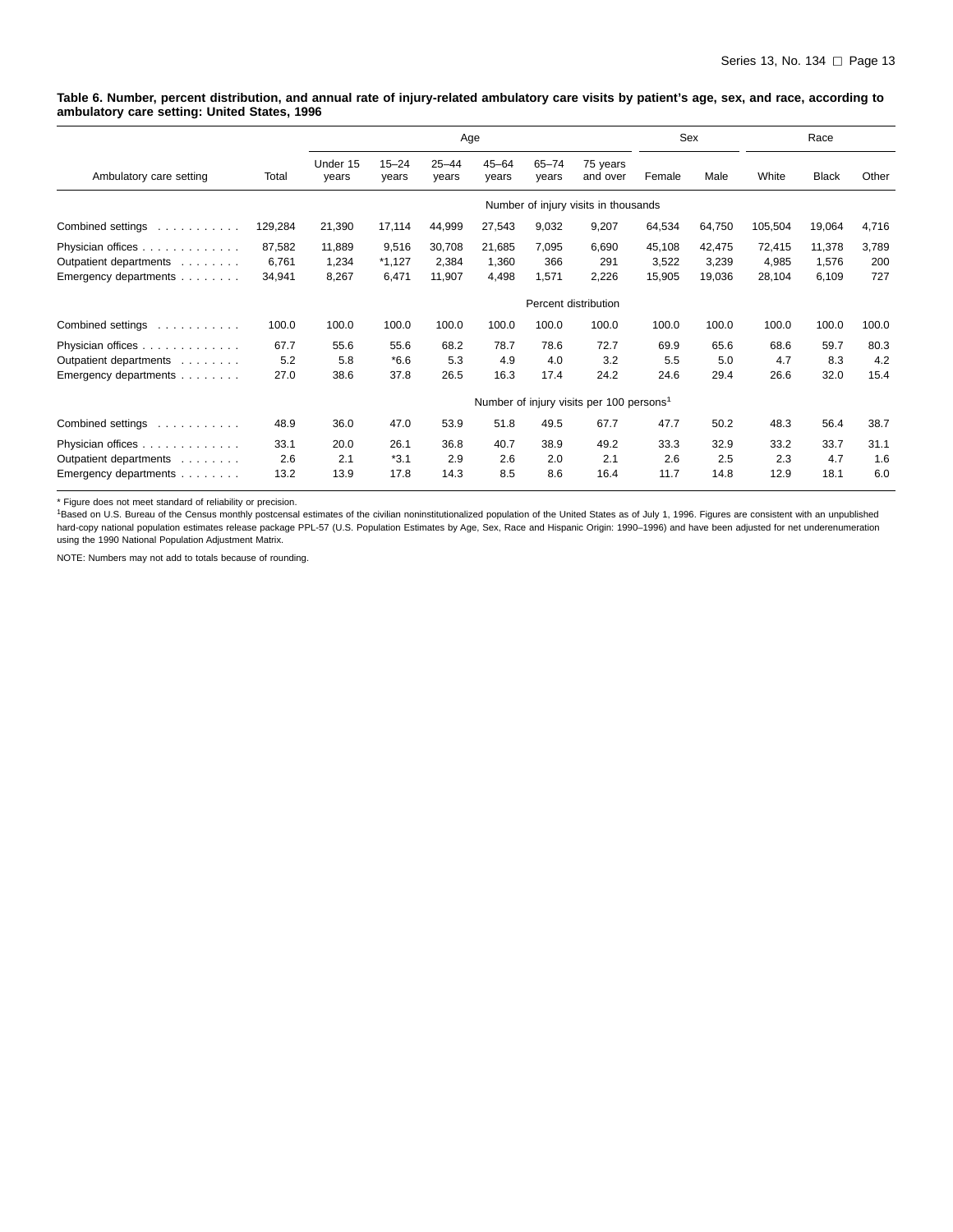#### <span id="page-19-0"></span>**Table 7. Number, percent distribution, and annual rate of injury-related ambulatory care visits by patient's age, sex, and race: United States, 1996**

| Patient characteristic                                        | Number of visits<br>in thousands <sup>1</sup> | Percent<br>distribution | Number of visits<br>per 100 persons <sup>2</sup> |
|---------------------------------------------------------------|-----------------------------------------------|-------------------------|--------------------------------------------------|
|                                                               | 129,284                                       | 100.0                   | 48.9                                             |
| Age                                                           |                                               |                         |                                                  |
|                                                               | 21,390                                        | 16.5                    | 36.0                                             |
|                                                               | 17,114                                        | 13.2                    | 47.0                                             |
|                                                               | 44,999                                        | 34.8                    | 53.9                                             |
|                                                               | 27,543                                        | 21.3                    | 51.8                                             |
|                                                               | 9,032                                         | 7.0                     | 49.5                                             |
| 75 years and over $\ldots \ldots \ldots \ldots \ldots \ldots$ | 9,207                                         | 7.1                     | 67.7                                             |
| Sex and age                                                   |                                               |                         |                                                  |
|                                                               | 64,534                                        | 49.9                    | 47.7                                             |
|                                                               | 9,347                                         | 7.2                     | 32.2                                             |
|                                                               | 7,266                                         | 5.6                     | 40.3                                             |
|                                                               | 21,555                                        | 16.7                    | 50.9                                             |
|                                                               | 15,020                                        | 11.6                    | 54.7                                             |
|                                                               | 5,616                                         | 4.3                     | 55.8                                             |
|                                                               | 5,730                                         | 4.4                     | 68.1                                             |
|                                                               | 64,750                                        | 50.1                    | 50.2                                             |
|                                                               | 12,042                                        | 9.3                     | 39.6                                             |
|                                                               | 9,848                                         | 7.6                     | 53.5                                             |
|                                                               | 23,444                                        | 18.1                    | 57.0                                             |
|                                                               | 12,523                                        | 9.7                     | 48.7                                             |
|                                                               | 3,416                                         | 2.6                     | 41.9                                             |
|                                                               | 3,477                                         | 2.7                     | 66.9                                             |
| Race and age                                                  |                                               |                         |                                                  |
| White                                                         | 105,504                                       | 81.6                    | 48.3                                             |
|                                                               | 16,958                                        | 13.1                    | 36.3                                             |
|                                                               | 13,401                                        | 10.4                    | 46.2                                             |
|                                                               | 35,556                                        | 27.5                    | 51.8                                             |
|                                                               | 23,144                                        | 17.9                    | 50.8                                             |
|                                                               | 7,944                                         | 6.1                     | 49.3                                             |
|                                                               | 8,502                                         | 6.6                     | 69.2                                             |
|                                                               | 19,064                                        | 14.7                    | 56.4                                             |
|                                                               | 3,700                                         | 2.9                     | 38.7                                             |
|                                                               | 3,228                                         | 2.5                     | 58.8                                             |
|                                                               | 7,316                                         | 5.7                     | 69.0                                             |
|                                                               | 3,419                                         | 2.6                     | 61.9                                             |
|                                                               | 838                                           | 0.6                     | 52.8                                             |
|                                                               | 562                                           | 0.4                     | 54.3                                             |
|                                                               | 4,716                                         | 3.6                     | 38.7                                             |

<sup>1</sup>Includes visits to physician offices, hospital outpatient departments, and emergency departments.

<sup>2</sup>Based on U.S. Bureau of the Census monthly postcensal estimates of the civilian noninstitutionalized population of the United States as of July 1, 1996. Figures are consistent with an unpublished hard- copy national population estimates release package PPL-57 (U.S. Population Estimates by Age, Sex, Race, and Hispanic Origin: 1990–1996) and have been adjusted for net underenumeration<br>using the 1990 National Populati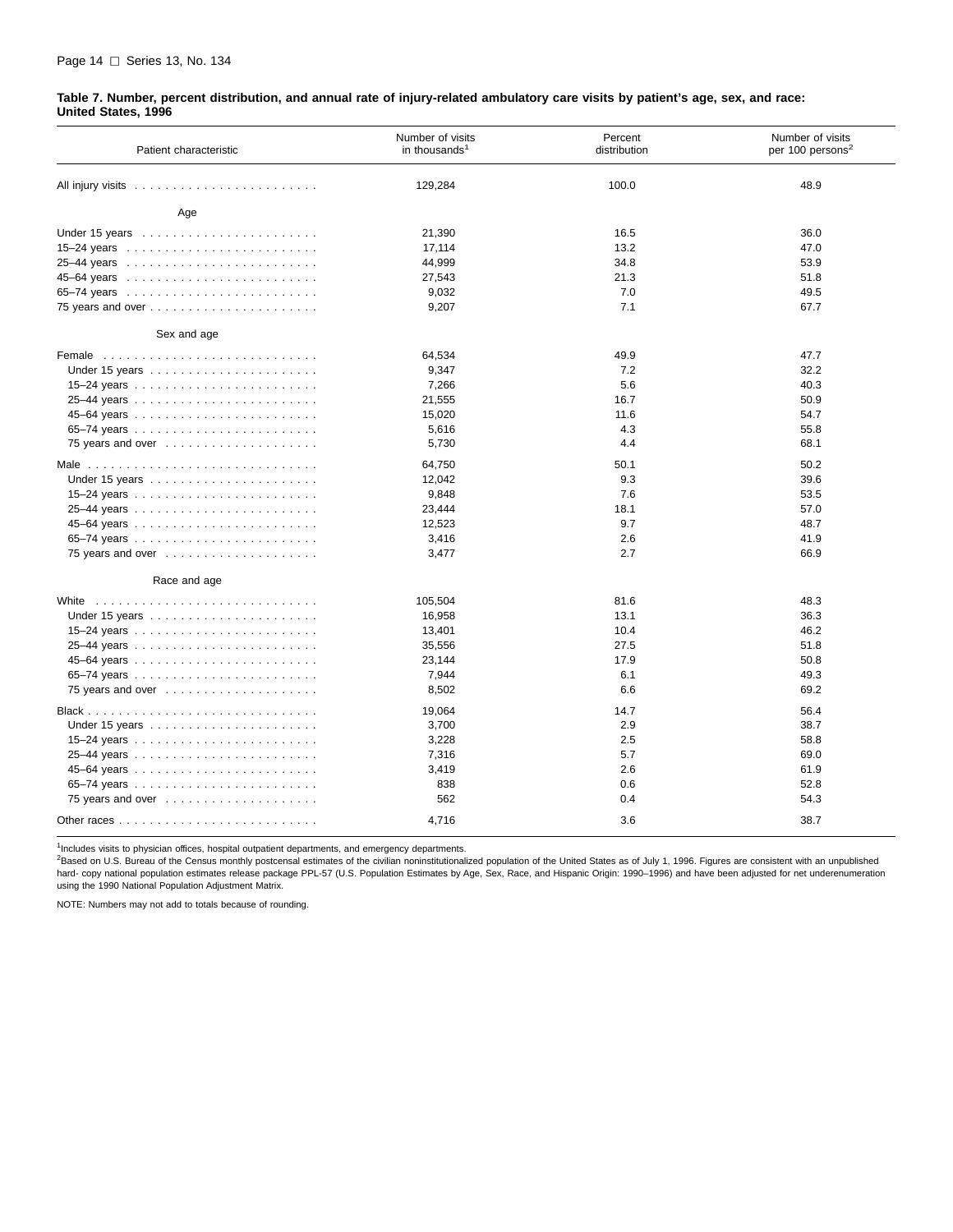<span id="page-20-0"></span>**Table 8. Number, percent distribution, and annual rate of injury-related ambulatory care visits by place of occurrence and whether injury is work related, according to ambulatory care setting: United States, 1996**

| Characteristic                                         | Combined settings                | Total                   | Physician<br>offices | Outpatient<br>departments | Emergency<br>departments | Total | Physician<br>offices | Outpatient<br>departments | Emergency<br>departments                        |       |
|--------------------------------------------------------|----------------------------------|-------------------------|----------------------|---------------------------|--------------------------|-------|----------------------|---------------------------|-------------------------------------------------|-------|
|                                                        | Number of visits<br>in thousands | Percent<br>distribution |                      |                           | Percent distribution     |       |                      |                           | Number of visits per 1,000 persons <sup>1</sup> |       |
| All injury visits $\ldots \ldots \ldots \ldots \ldots$ | 129,284                          | 100.0                   | 100.0                | 67.7                      | 5.2                      | 27.0  | 488.9                | 331.2                     | 25.6                                            | 132.1 |
| Place of occurrence                                    |                                  |                         |                      |                           |                          |       |                      |                           |                                                 |       |
| Home                                                   | 24,656                           | 19.1                    | 100.0                | 56.5                      | 4.4                      | 39.2  | 93.2                 | 52.7                      | 4.1                                             | 36.5  |
| Street or highway                                      | 16,800                           | 13.0                    | 100.0                | 65.7                      | 3.8                      | 30.6  | 11.0                 | 7.0                       | 2.4                                             | 3.4   |
| Sports or athletic area                                | 7,495                            | 5.8                     | 100.0                | 76.8                      | 2.6                      | 20.5  | 28.3                 | 2.2                       | 0.7                                             | 5.8   |
|                                                        | 2,919                            | 2.3                     | 100.0                | 63.4                      | 6.2                      | 30.5  | 63.5                 | 41.7                      | 2.4                                             | 19.4  |
|                                                        | 21,102                           | 16.3                    | 100.0                | 71.4                      | 3.9                      | 24.7  | 79.8                 | 57.0                      | 3.1                                             | 19.7  |
|                                                        | 56,311                           | 43.6                    | 100.0                | 70.9                      | 6.9                      | 22.2  | 213.0                | 151.1                     | 14.6                                            | 47.3  |
| Work related                                           |                                  |                         |                      |                           |                          |       |                      |                           |                                                 |       |
|                                                        | 22,673                           | 100.0                   | 100.0                | 77.5                      | 4.1                      | 18.4  | 85.7                 | 66.4                      | 3.5                                             | 15.8  |
|                                                        | 61,859                           | 47.8                    | 100.0                | 61.3                      | 3.5                      | 35.2  | 233.9                | 143.4                     | 8.1                                             | 82.4  |
| Unknown                                                | 44,752                           | 34.6                    | 100.0                | 71.7                      | 8.3                      | 20.0  | 169.2                | 121.4                     | 14.0                                            | 33.9  |

1Based on U.S. Bureau of the Census monthly postcensal estimates of the civilian noninstitutionalized population of the United States as of July 1, 1996. Figures are consistent with an unpublished hard-copy national population estimates release package PPL-57 (U.S. Population Estimates by Age, Sex, Race, and Hispanic Origin: 1990–1996) and have been adjusted for net underenumeration using the 1990 National Population Adjustment Matrix.

NOTES: These findings should be interpreted with caution. The place of occurrence of the injury was not reported for 43.6 percent of injury visits overall; whether the injury was work related was not reported for 34.6 percent of visits. Numbers may not add to totals because of rounding.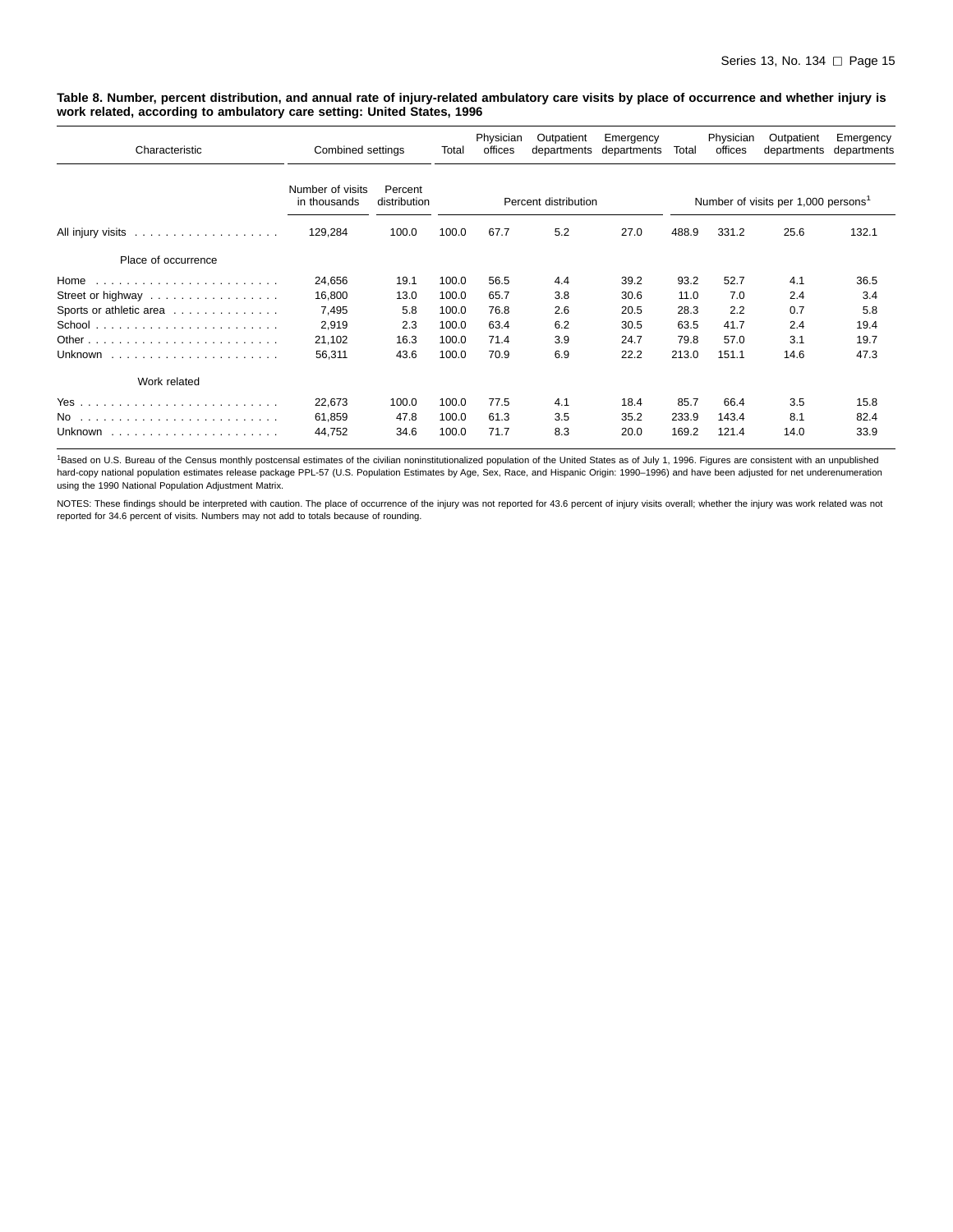#### <span id="page-21-0"></span>**Table 9. Number, percent distribution, and annual rate of injury-related ambulatory care visits, according to intent, mechanism, and ambulatory care setting: United States, 1996**

| Intent and mechanism <sup>1</sup>                                                                                     | Combined settings                |                         | Total | Physician<br>offices | Outpatient           | Emergency<br>departments departments Total |         | Physician<br>offices | Outpatient                                      | Emergency<br>departments departments |
|-----------------------------------------------------------------------------------------------------------------------|----------------------------------|-------------------------|-------|----------------------|----------------------|--------------------------------------------|---------|----------------------|-------------------------------------------------|--------------------------------------|
|                                                                                                                       | Number of visits<br>in thousands | Percent<br>distribution |       |                      | Percent distribution |                                            |         |                      | Number of visits per 1,000 persons <sup>2</sup> |                                      |
|                                                                                                                       | 129,284                          | 100.0                   | 100.0 | 67.7                 | 5.2                  | 27.0                                       | 488.9   | 331.2                | 25.6                                            | 132.1                                |
| Unintentional injuries                                                                                                | 102,105                          | 79.0                    | 100.0 | 65.3                 | 5.3                  | 29.4                                       | 386.1   | 252.1                | 20.4                                            | 113.6                                |
|                                                                                                                       | 21,712                           | 16.8                    | 100.0 | 63.1                 | 3.6                  | 33.2                                       | 82.1    | 51.9                 | 3.0                                             | 27.3                                 |
| Motor vehicle, traffic<br>Striking against or struck accidentally by                                                  | 13,129                           | 10.2                    | 100.0 | 62.9                 | 4.3                  | 32.9                                       | 49.7    | 31.2                 | 2.1                                             | 16.3                                 |
| objects or persons                                                                                                    | 7,929                            | 6.1                     | 100.0 | 49.8                 | 5.7                  | 44.5                                       | 30.0    | 14.9                 | 1.7                                             | 13.4                                 |
| Overexertion and strenuous movements                                                                                  | 8,540                            | 6.6                     | 100.0 | 78.9                 | 4.2                  | 16.9                                       | 32.3    | 25.5                 | 1.4                                             | 5.5                                  |
| Cutting or piercing instruments or objects                                                                            | 4,797                            | 3.7                     | 100.0 | 39.3                 | 5.2                  | 55.5                                       | 18.1    | 7.1                  | 0.9                                             | 10.1                                 |
| Natural and environmental factors<br>Poisoning by drugs, medicinal substances,<br>biologicals, other solid and liquid | 3,698                            | 2.9                     | 100.0 | 57.3                 | 6.4                  | 36.3                                       | 14.0    | 8.0                  | 0.9                                             | 5.1                                  |
| substances, gases, and vapors<br>Fire and flames, hot substance or object,                                            | 1,335                            | 1.0                     | 100.0 | $\star$              | $*5.5$               | 53.1                                       | 5.0     | $\star$              | $*0.3$                                          | 2.7                                  |
| caustic or corrosive material, and steam                                                                              | 1,746                            | 1.4                     | 100.0 | 57.9                 | 7.5                  | 34.6                                       | 6.6     | 3.8                  | 0.5                                             | 2.3                                  |
|                                                                                                                       | 1,145                            | 0.9                     | 100.0 | 53.2                 | $\pmb{\ast}$         | 42.3                                       | 4.3     | 2.3                  | $\star$                                         | 1.8                                  |
| Pedal cycle, nontraffic and other                                                                                     | 1,026                            | 0.8                     | 100.0 |                      | $*4.6$               | 49.8                                       | 3.9     | $\star$              | $*0.2$                                          | 1.9                                  |
| Motor vehicle, nontraffic                                                                                             | 604                              | 0.5                     | 100.0 |                      | $\star$              | 37.8                                       | 2.3     |                      | $\star$                                         | 0.9                                  |
| Other transportation                                                                                                  | 482                              | 0.4                     | 100.0 | $\star$              | $\pmb{\ast}$         | 30.2                                       | 1.8     | $\star$              | $\star$                                         | 0.6                                  |
|                                                                                                                       | 262                              | 0.2                     | 100.0 | $\star$              | 39.5                 | $\star$                                    | 1.0     | $\star$              | 0.4                                             | ٠                                    |
| Other and not elsewhere classified                                                                                    | 5,939                            | 4.6                     | 100.0 | 56.2                 | 7.4                  | 36.3                                       | 22.5    | 12.6                 | 1.7                                             | 8.2                                  |
| Mechanism unspecified                                                                                                 | 29,761                           | 23.0                    | 100.0 | 78.1                 | 6.2                  | 15.6                                       | 112.6   | 87.9                 | 7.0                                             | 17.6                                 |
|                                                                                                                       | 3.604                            | 2.8                     | 100.0 | 27.9                 | 7.7                  | 64.4                                       | 13.6    | 3.8                  | 1.0                                             | 8.8                                  |
|                                                                                                                       | 3,110                            | 2.4                     | 100.0 | 27.1                 | 8.1                  | 64.9                                       | 11.8    | 3.2                  | 0.9                                             | 7.6                                  |
|                                                                                                                       | 428                              | 0.3                     | 100.0 |                      | $\star$              | 59.2                                       | 1.6     |                      | $\star$                                         | 1.0                                  |
|                                                                                                                       |                                  | $\star$                 | 100.0 |                      | $\star$              | $\bullet$                                  | $\star$ | $\star$              | $\star$                                         |                                      |
| Injuries of undetermined intent                                                                                       | $\star$                          | $\pmb{\ast}$            | 100.0 | $\star$              | $\star$              | $\star$                                    | $\star$ | $\star$              | $\star$                                         |                                      |
|                                                                                                                       | 6,052                            | 4.7                     | 100.0 | 73.9                 | 7.6                  | 18.6                                       | 22.9    | 16.9                 | 1.7                                             | 4.3                                  |
| Blank cause $\ldots \ldots \ldots \ldots \ldots$                                                                      | 17,438                           | 13.5                    | 100.0 | 88.4                 | 3.6                  | 8.0                                        | 65.9    | 58.3                 | 2.4                                             | 5.3                                  |

\* Figure does not meet standard of reliability or precision.

1Intent and mechanism are based on the International Classification of Diseases, 9th Revision, Clinical Modification (ICD-9-CM), "Supplementary Classification of External Causes of Injury and Poisoning" (5). A detailed description of the ICD-9-CM E-codes used to create the groupings in this table is provided in the Technical Notes.

<sup>2</sup>Based on U.S. Bureau of the Census monthly postcensal estimates of the civilian noninstitutionalized population of the [United States as of July 1,](#page-32-0) 1996. Figures are consistent with an unpublished hard-copy national population estimates release package PPL-57 (U.S. Population Estimates by Age, Sex, Race, and Hispanic Origin: 1990–1996) and have been adjusted for net underenumeration using the 1990 National Population Adjustment Matrix.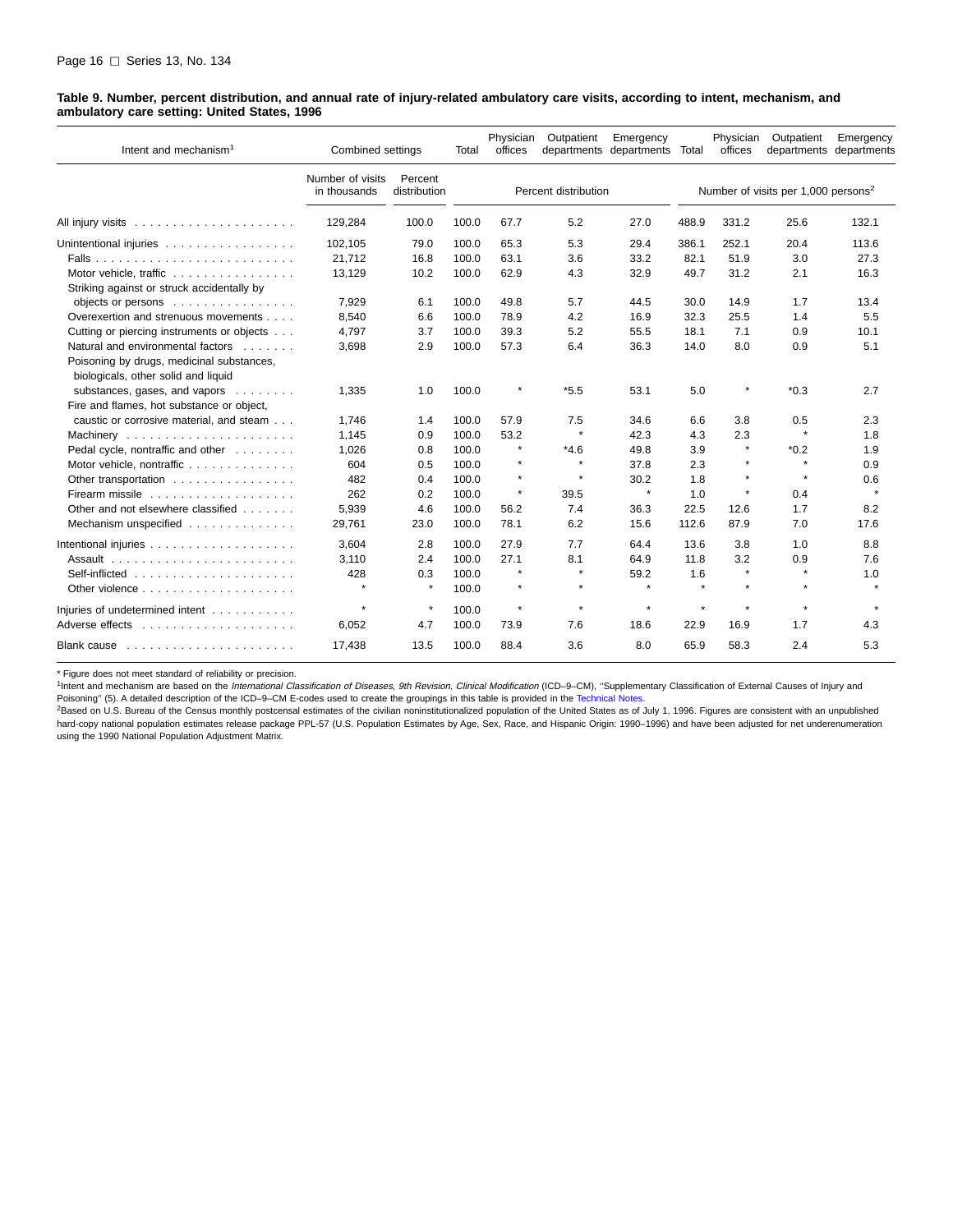#### <span id="page-22-0"></span>**Table 10. Number and percent of ambulatory care visits by selected diagnostic and screening services ordered or provided, according to ambulatory care setting: United States, 1996**

| Diagnostic and screening services                   | Combined<br>settings | Physician<br>offices | Outpatient<br>departments                      | Emergency<br>departments |
|-----------------------------------------------------|----------------------|----------------------|------------------------------------------------|--------------------------|
|                                                     |                      |                      | Number of visits in thousands                  |                          |
|                                                     | 892,025              | 734,493              | 67,186                                         | 90,347                   |
| Services ordered or provided                        |                      |                      | Percent distribution                           |                          |
|                                                     | 73.2                 | 71.5                 | 72.9                                           | 88.0                     |
|                                                     | 26.8                 | 28.5                 | 27.1                                           | 12.0                     |
| Selected services <sup>1</sup>                      |                      |                      | Percent of visits in each setting <sup>5</sup> |                          |
|                                                     | 47.6                 | 44.0                 | 50.7                                           | 74.5                     |
|                                                     | 13.2                 | 13.1                 | 11.1                                           | 15.6                     |
|                                                     | 0.3                  | 0.3                  | 0.8                                            | 0.3                      |
| Mental status examination                           | 3.9                  | 2.7                  | 2.7                                            | 14.4                     |
|                                                     | 8.3                  | 7.3                  | 8.4                                            | 36.4                     |
|                                                     | 0.9                  | 0.6                  | 1.1                                            | 3.2                      |
|                                                     | 0.6                  | 0.6                  | 0.9                                            | 0.2                      |
|                                                     | 2.0                  | 2.0                  | 2.6                                            | 1.4                      |
| Other imaging $\dots \dots \dots \dots \dots \dots$ | 0.6                  | 0.5                  | 0.6                                            | 1.3                      |

<sup>1</sup>Only services that were listed on each of the three survey instruments are included in this table, representing a subset of all of the service categories on the three Patient Record forms. The emergency department form included check box categories for chest x ray, extremity x ray, and all other x rays, which have been aggregated for this table. The other two forms included only a single check box for x rays.

<sup>2</sup>HIV is human immunodeficiency virus.

<sup>3</sup>CAT is computerized axial tomography.

4MRI is magnetic resonance imaging.

<sup>5</sup>Sum of percents may exceed 100.0 because more than one service may be reported per visit.

#### **Table 11. Number and percent distribution of ambulatory care visits by principal diagnosis, using major disease categories, and ambulatory care setting: United States, 1996**

| Major disease category and<br>ICD-9-CM code range <sup>1</sup>      | Combined settings                | Total | Physician<br>offices | Outpatient<br>departments | Emergency<br>departments | Total | Physician<br>offices | Outpatient<br>departments                     | Emergency<br>departments |
|---------------------------------------------------------------------|----------------------------------|-------|----------------------|---------------------------|--------------------------|-------|----------------------|-----------------------------------------------|--------------------------|
|                                                                     | Number of visits<br>in thousands |       |                      | Percent distribution      |                          |       |                      | Number of visits per 100 persons <sup>2</sup> |                          |
|                                                                     | 892,025                          | 100.0 | 82.3                 | 7.5                       | 10.1                     | 337.3 | 277.8                | 25.4                                          | 34.2                     |
| Infectious and parasitic diseases 001-139                           | 28,511                           | 100.0 | 82.7                 | 7.2                       | 10.1                     | 10.8  | 8.9                  | 0.8                                           | 1.1                      |
| Neoplasms 140–239                                                   | 31,793                           | 100.0 | 89.6                 | 9.7                       | 0.7                      | 12.0  | 10.8                 | 1.2                                           | 0.1                      |
| Endocrine, nutritional and metabolic diseases,                      |                                  |       |                      |                           |                          |       |                      |                                               |                          |
| and immunity disorders<br>240-279                                   | 35,061                           | 100.0 | 85.3                 | 11.4                      | 3.3                      | 13.3  | 11.3                 | 1.5                                           | 0.4                      |
| Mental disorders 290-319                                            | 39,167                           | 100.0 | 81.2                 | 12.1                      | 6.7                      | 14.8  | 12.0                 | 1.8                                           | 1.0                      |
| Diseases of the nervous system and sense                            |                                  |       |                      |                           |                          |       |                      |                                               |                          |
| 320-389                                                             | 80,003                           | 100.0 | 87.5                 | 6.0                       | 6.5                      | 30.3  | 26.5                 | 1.8                                           | 2.0                      |
| Diseases of the circulatory system 390-459                          | 66,703                           | 100.0 | 86.6                 | 7.3                       | 6.1                      | 25.2  | 21.8                 | 1.9                                           | 1.5                      |
| Diseases of the respiratory system 460-519                          | 112,624                          | 100.0 | 84.8                 | 5.0                       | 10.3                     | 42.6  | 36.1                 | 2.1                                           | 4.4                      |
| Diseases of the digestive system 520-579                            | 36,589                           | 100.0 | 77.1                 | 9.1                       | 13.8                     | 13.8  | 10.7                 | 1.3                                           | 1.9                      |
| Diseases of the genitourinary system.<br>580-629                    | 47,935                           | 100.0 | 85.5                 | 6.5                       | 8.0                      | 18.1  | 15.5                 | 1.2                                           | 1.5                      |
| Diseases of the skin and subcutaneous                               |                                  |       |                      |                           |                          |       |                      |                                               |                          |
| 680-709<br>$tissue \dots \dots \dots \dots \dots \dots \dots \dots$ | 48,058                           | 100.0 | 89.9                 | 5.5                       | 4.7                      | 18.2  | 16.3                 | 1.0                                           | 0.9                      |
| Diseases of the musculoskeletal system and                          |                                  |       |                      |                           |                          |       |                      |                                               |                          |
| connective tissue<br>710-739                                        | 56,516                           | 100.0 | 86.3                 | 6.8                       | 6.9                      | 21.4  | 18.4                 | 1.4                                           | 1.5                      |
| Symptoms, signs, and ill-defined                                    |                                  |       |                      |                           |                          |       |                      |                                               |                          |
| 780–799                                                             | 55,505                           | 100.0 | 71.7                 | 6.7                       | 21.6                     | 21.0  | 15.1                 | 1.4                                           | 4.5                      |
| Injury and poisoning 800-999                                        | 82,450                           | 100.0 | 60.5                 | 4.9                       | 34.6                     | 31.2  | 18.9                 | $*1.5$                                        | 10.8                     |
| Supplementary classification V01-V82                                | 139,751                          | 100.0 | 88.1                 | 9.7                       | 2.2                      | 52.9  | 46.6                 | 5.1                                           | 1.2                      |
|                                                                     | 11,551                           | 100.0 | 72.5                 | 15.4                      | 12.2                     | 4.4   | 3.2                  | 0.7                                           | 0.5                      |
| $Unknown4$                                                          | 19,807                           | 100.0 | 76.1                 | 10.6                      | 13.3                     | 7.5   | 5.7                  | $*0.8$                                        | 1.0                      |

\* Figure does not meet standard of reliability or precision.

<sup>1</sup>Based on the International Classification of Diseases, 9th Revision, Clinical Modification (ICD–9–CM) (5).

<sup>2</sup>Based on U.S. Bureau of the Census monthly postcensal estimates of the civilian noninstitutionalized population of the United States as of July 1, 1996. Figures are consistent with an unpublished hard-copy national population estimates release package PPL-57 (U.S. Population Estimates by Age, Sex, Race, and Hispanic Origin: 1990–1996) and have been adjusted for net underenumeration using the 1990 National Population Adjustment Matrix.

3Includes diseases of the blood and blood-forming organs (280-289); complications of pregnancy, childbirth, and the puerperium (630-676); congenital anomalies (740-759); and certain conditions originating in the perinatal period (760–779).

4Includes blank diagnoses, uncodable diagnoses, and illegible diagnoses.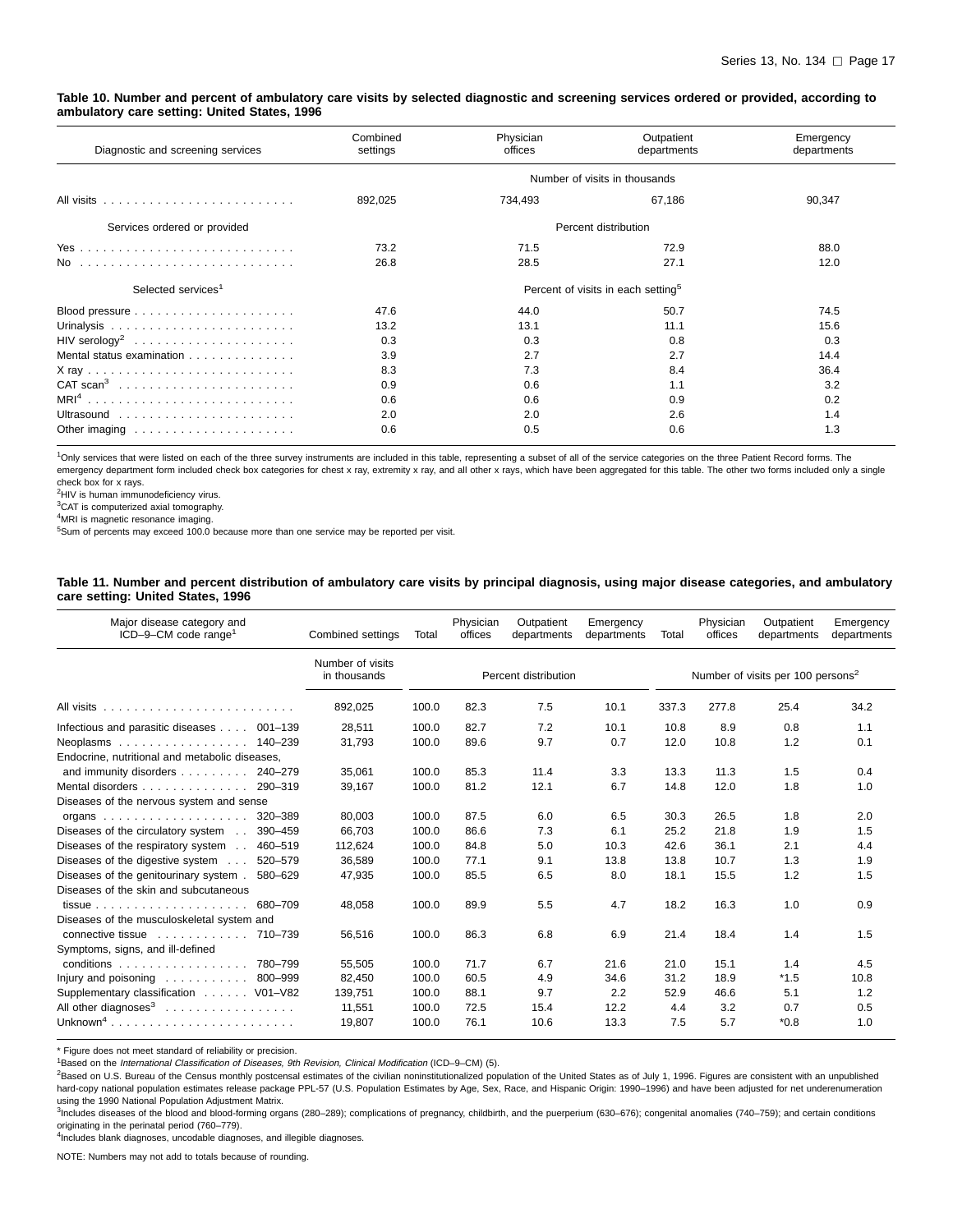<span id="page-23-0"></span>**Table 12. Number and percent distribution of ambulatory care visits by diagnosis group and ambulatory care setting: United States, 1996**

|                                                                                |                                     | Combined settings       |                                     | Physician offices       |                                     | Outpatient departments  |                                     | <b>Emergency departments</b> |  |
|--------------------------------------------------------------------------------|-------------------------------------|-------------------------|-------------------------------------|-------------------------|-------------------------------------|-------------------------|-------------------------------------|------------------------------|--|
| Diagnosis group <sup>1</sup>                                                   | Number of<br>visits in<br>thousands | Percent<br>distribution | Number of<br>visits in<br>thousands | Percent<br>distribution | Number of<br>visits in<br>thousands | Percent<br>distribution | Number of<br>visits in<br>thousands | Percent<br>distribution      |  |
|                                                                                | 892,025                             | 100.0                   | 734,493                             | 100.0                   | 67,186                              | 100.0                   | 90,347                              | 100.0                        |  |
|                                                                                | 28,511                              | 3.2                     | 23,580                              | 3.2                     | 2,045                               | 3.0                     | 2,886                               | 3.2                          |  |
|                                                                                | 2,816                               | 0.3                     | 2,408                               | 0.3                     | 110                                 | 0.2                     | 299                                 | 0.3                          |  |
|                                                                                | 1,153                               | 0.1                     | 772                                 | 0.1                     | 356                                 | 0.5                     | $\star$                             |                              |  |
|                                                                                | 3,829                               | 0.4                     | 3,600                               | 0.5                     | 211                                 | 0.3                     | $\star$                             | $\star$                      |  |
| Unspecified viral and chlamydial infections $\ldots \ldots \ldots$             | 4,394                               | 0.5                     | 3,215                               | 0.4                     | 227                                 | 0.3                     | 952                                 | 1.1                          |  |
|                                                                                |                                     |                         |                                     | 0.4                     | 188                                 | 0.3                     |                                     |                              |  |
|                                                                                | 2,835                               | 0.3                     | 2,587                               |                         |                                     |                         | ×                                   | $\star$                      |  |
|                                                                                | 1,840                               | 0.2                     | 1,629                               | 0.2                     | 134                                 | 0.2                     |                                     |                              |  |
| Other infectious and parasitic diseases                                        | 11,644                              | 1.3                     | 9,370                               | 1.3                     | 819                                 | 1.2                     | 1,454                               | 1.6                          |  |
|                                                                                | 31,793                              | 3.6                     | 28,487                              | 3.9                     | 3,093                               | 4.6                     | 213                                 | 0.2                          |  |
| Malignant neoplasm of colon and rectum $\ldots \ldots \ldots$                  | 2,739                               | 0.3                     | 2,418                               | 0.3                     | 313                                 | 0.5                     |                                     |                              |  |
|                                                                                | 3,579                               | 0.4                     | 3,402                               | 0.5                     | 173                                 | 0.3                     |                                     |                              |  |
|                                                                                | 4,375                               | 0.5                     | 3,870                               | 0.5                     | 487                                 | 0.7                     |                                     |                              |  |
| Malignant neoplasm of prostate $\ldots \ldots \ldots \ldots \ldots$            | 2,475                               | 0.3                     | 2,401                               | 0.3                     | *75                                 | $*0.1$                  | $\overline{\phantom{0}}$            | $\equiv$                     |  |
| Malignant neoplasm of lymphatic and hematopoietic tissue                       | 4,592                               | 0.5                     | 4,160                               | 0.6                     | 415                                 | 0.6                     | ×                                   | $\star$                      |  |
|                                                                                | 6,130                               | 0.7                     | 5,182                               | 0.7                     | 821                                 | 1.2                     | 128                                 | 0.1                          |  |
|                                                                                | 2,772                               | 0.3                     | 2,667                               | 0.4                     | 105                                 | 0.2                     | $\overline{\phantom{0}}$            | $\overline{\phantom{0}}$     |  |
|                                                                                | 3,355                               | 0.4                     | 2,873                               | 0.4                     | 456                                 | 0.7                     |                                     | $\star$                      |  |
| Neoplasm of uncertain behavior and unspecified nature                          | 1,776                               | 0.2                     | 1,516                               | 0.2                     | 249                                 | 0.4                     |                                     |                              |  |
| Endocrine, nutritional and metabolic diseases, and immunity                    |                                     |                         |                                     |                         |                                     |                         |                                     |                              |  |
|                                                                                | 35,061                              | 3.9                     | 29,905                              | 4.1                     | 3,986                               | 5.9                     | 1,170                               | 1.3                          |  |
|                                                                                | 2,219                               | 0.2                     | 2,031                               | 0.3                     | 162                                 | 0.2                     | $\star$                             | $\star$                      |  |
| Other disorders of the thyroid gland                                           | 1,678                               | 0.2                     | 1,539                               | 0.2                     | 132                                 | 0.2                     |                                     |                              |  |
|                                                                                | 18,910                              | 2.1                     | 15,896                              | 2.2                     | 2,684                               | 4.0                     | 330                                 | 0.4                          |  |
|                                                                                | 4,602                               | 0.5                     | 4,239                               | 0.6                     | 363                                 | 0.5                     | $\overline{\phantom{0}}$            |                              |  |
|                                                                                | 3,093                               | 0.3                     | 2,915                               | 0.4                     | 178                                 | 0.3                     | $\overline{\phantom{0}}$            |                              |  |
| Other endocrine, nutritional, and metabolic diseases, and                      | 4,559                               | 0.5                     | 3,285                               | 0.4                     | 468                                 | 0.7                     | 806                                 | 0.9                          |  |
|                                                                                |                                     |                         |                                     |                         |                                     |                         |                                     |                              |  |
| Diseases of the blood and blood-forming organs $\ldots \ldots \ldots$          | 4,245                               | 0.5                     | 3,542                               | 0.5                     | 348                                 | 0.5                     | 356                                 | 0.4                          |  |
| Anemias                                                                        | 2,909                               | 0.3                     | 2,405                               | 0.3                     | 268                                 | 0.4                     | 236                                 | 0.3                          |  |
| Other diseases of the blood and blood-forming organs                           | 1,336                               | 0.1                     | 1,137                               | 0.2                     | *79                                 | $*0.1$                  | $\star$                             | $\star$                      |  |
|                                                                                | 39,167                              | 4.4                     | 31,805                              | 4.3                     | 4,755                               | 7.1                     | 2,607                               | 2.9                          |  |
|                                                                                | 2,439                               | 0.3                     | 1,883                               | 0.3                     | 446                                 | 0.7                     | 110                                 | 0.1                          |  |
|                                                                                | 5,582                               | 0.6                     | 4,769                               | 0.6                     | 689                                 | 1.0                     | 125                                 | 0.1                          |  |
| Other psychoses $\dots\dots\dots\dots\dots\dots\dots\dots\dots\dots\dots\dots$ | 3,541                               | 0.4                     | 2,728                               | 0.4                     | 422                                 | 0.6                     | 390                                 | 0.4                          |  |
|                                                                                | 5,061                               | 0.6                     | 4,371                               | 0.6                     | 246                                 | 0.4                     | 444                                 | 0.5                          |  |
|                                                                                | 2,897                               | 0.3                     | 2,680                               | 0.4                     | 204                                 | 0.3                     |                                     | $\star$                      |  |
| Alcohol dependence syndrome                                                    | 601                                 | 0.1                     |                                     | $\pmb{\ast}$            | 351                                 | 0.5                     | $\star$                             | $\star$                      |  |
| Drug dependence and nondependent use of drugs                                  | 2,225                               | 0.2                     | 1,125                               | 0.2                     | 433                                 | 0.6                     | 667                                 | 0.7                          |  |
| Acute reaction to stress and adjustment reaction                               | 1,863                               | 0.2                     | 1,371                               | 0.2                     | 420                                 | 0.6                     | 73                                  | 0.1                          |  |
| Depressive disorder, not elsewhere classified                                  | 6,008                               | 0.7                     | 5,189                               | 0.7                     | 611                                 | 0.9                     | 209                                 | 0.2                          |  |
|                                                                                | 3,585                               | 0.4                     | 3,092                               | 0.4                     | 487                                 | 0.7                     |                                     |                              |  |
|                                                                                | 5,363                               | 0.6                     | 4,453                               | 0.6                     | 446                                 | 0.7                     | 465                                 | 0.5                          |  |
| Diseases of the nervous system and sense organs $\ldots \ldots$                | 80.003                              | 9.0                     | 70,036                              | 9.5                     | 4,792                               | 7.1                     | 5,175                               | 5.7                          |  |
|                                                                                | 3,987                               | 0.4                     | 3,105                               | 0.4                     | 143                                 | 0.2                     | 739                                 | 0.8                          |  |
| Other disorders of the central nervous system                                  | 4,401                               | 0.5                     | 3,424                               | 0.5                     | 774                                 | 1.2                     | 203                                 | 0.2                          |  |
|                                                                                | 2,393                               | 0.3                     | 2,180                               | 0.3                     | 148                                 | 0.2                     |                                     |                              |  |
| Other disorders of the nervous system                                          | 3,067                               | 0.3                     | 2,671                               | 0.4                     | 300                                 | 0.4                     | $\star$                             |                              |  |
| Retinal detachment and other retinal disorders                                 | 3,139                               | 0.4                     | 2,988                               | 0.4                     | 151                                 | 0.2                     |                                     |                              |  |
|                                                                                | 6,461                               | 0.7                     | 6,194                               | 0.8                     | 267                                 | 0.4                     |                                     |                              |  |
|                                                                                | 6,564                               | 0.7                     | 6,223                               | 0.8                     | 335                                 | 0.5                     | $\star$                             | $\star$                      |  |
| Disorders of refraction and accommodation                                      | 4,300                               | 0.5                     | 4,169                               | 0.6                     | 131                                 | 0.2                     | $\overline{\phantom{0}}$            | $\qquad \qquad -$            |  |
|                                                                                | 4,267                               | 0.5                     | 3,591                               | 0.5                     | 209                                 | 0.3                     | 467                                 | 0.5                          |  |
|                                                                                | 2,335                               | 0.3                     | 2,211                               | 0.3                     | *93                                 | *0.1                    | $\star$                             |                              |  |
| Other disorders of the eye and adnexa                                          | 7,749                               | 0.9                     | 7,037                               | 1.0                     | 414                                 | 0.6                     | 298                                 | 0.3                          |  |
|                                                                                | 3,810                               | 0.4                     | 3,279                               | 0.4                     | 223                                 | 0.3                     | 309                                 | 0.3                          |  |
| Otitis media and Eustachian tube disorders                                     | 22,750                              | 2.6                     | 18,848                              | 2.6                     | 1,201                               | 1.8                     | 2,701                               | 3.0                          |  |
| Other diseases of the ear and mastoid process                                  | 4,781                               | 0.5                     | 4,118                               | 0.6                     | 403                                 | 0.6                     | 260                                 | 0.3                          |  |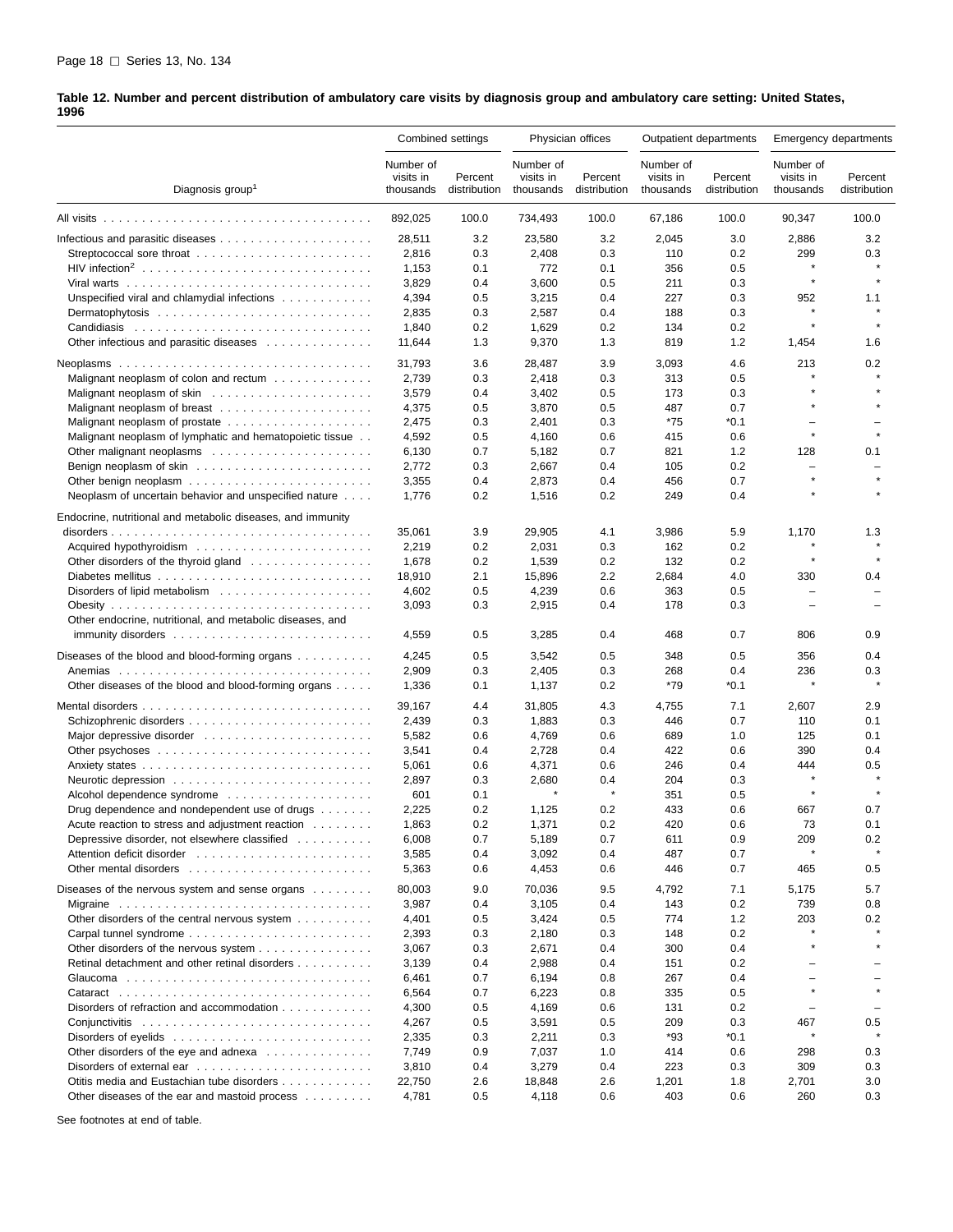**Table 12. Number and percent distribution of ambulatory care visits by diagnosis group and ambulatory care setting: United States, 1996—Con.**

|                                                                               |                                     | Combined settings       |                                     | Physician offices       |                                     | Outpatient departments  |                                     | <b>Emergency departments</b> |
|-------------------------------------------------------------------------------|-------------------------------------|-------------------------|-------------------------------------|-------------------------|-------------------------------------|-------------------------|-------------------------------------|------------------------------|
| Diagnosis group <sup>1</sup>                                                  | Number of<br>visits in<br>thousands | Percent<br>distribution | Number of<br>visits in<br>thousands | Percent<br>distribution | Number of<br>visits in<br>thousands | Percent<br>distribution | Number of<br>visits in<br>thousands | Percent<br>distribution      |
|                                                                               | 66,703                              | 7.5                     | 57,753                              | 7.9                     | 4,895                               | 7.3                     | 4,055                               | 4.5                          |
|                                                                               | 2,317                               | 0.3                     | 1,985                               | 0.3                     | 112                                 | 0.2                     | 221                                 | 0.2                          |
|                                                                               | 6,407                               | 0.7                     | 5,840                               | 0.8                     | 537                                 | 0.8                     | $\star$                             | $\star$                      |
| Other ischemic heart disease                                                  | 3,259                               | 0.4                     | 2,392                               | 0.3                     | 169                                 | 0.3                     | 698                                 | 0.8                          |
|                                                                               | 4,480                               | 0.5                     | 3,651                               | 0.5                     | 160                                 | 0.2                     | 669                                 | 0.7                          |
|                                                                               | 3,711                               | 0.4                     | 2,714                               | 0.4                     | 369                                 | 0.5                     | 629                                 | 0.7                          |
|                                                                               | 3,940                               | 0.4                     | 3,496                               | 0.5                     | 327                                 | 0.5                     | $\star$                             | $\star$                      |
|                                                                               | 30,610                              | 3.4                     | 27,690                              | 3.8                     | 2,456                               | 3.7                     | 465                                 | 0.5                          |
|                                                                               | 3,158                               | 0.4                     | 2,251                               | 0.3                     | 192                                 | 0.3                     | 714                                 | 0.8                          |
| Diseases of the arteries, arterioles, and capillaries                         | 2,602                               | 0.3                     | 2,349                               | 0.3                     | 178                                 | 0.3                     | $\star$                             | $\star$                      |
| and a state of                                                                |                                     |                         |                                     |                         |                                     |                         |                                     |                              |
|                                                                               | 2,004                               | 0.2                     | 1,684                               | 0.2                     | 186                                 | 0.3                     | 133                                 | 0.1                          |
| Other diseases of the circulatory system                                      | 4,215                               | 0.5                     | 3,702                               | 0.5                     | 208                                 | 0.3                     | 305                                 | 0.3                          |
| Diseases of the respiratory system $\ldots \ldots \ldots \ldots \ldots$       | 112,624                             | 12.6                    | 95,453                              | 13.0                    | 5,609                               | 8.3                     | 11,562                              | 12.8                         |
|                                                                               | 1,407                               | 0.2                     | 1,059                               | 0.1                     | 136                                 | 0.2                     | 212                                 | 0.2                          |
|                                                                               | 12,295                              | 1.4                     | 10,065                              | 1.4                     | 759                                 | 1.1                     | 1,472                               | 1.6                          |
|                                                                               | 2,734                               | 0.3                     | 2,105                               | 0.3                     | $*78$                               | *0.1                    | 550                                 | 0.6                          |
|                                                                               | 3,567                               | 0.4                     | 2,680                               | 0.4                     | 139                                 | 0.2                     | 749                                 | 0.8                          |
|                                                                               | 24.845                              | 2.8                     | 21,219                              | 2.9                     | 1,431                               | 2.1                     | 2,196                               | 2.4                          |
|                                                                               | 15,411                              | 1.7                     | 14,295                              | 1.9                     | 532                                 | 0.8                     | 584                                 | 0.6                          |
|                                                                               | 8,789                               | 1.0                     | 8,376                               | 1.1                     | 332                                 | 0.5                     | $\star$                             | $\star$                      |
| Pneumonia                                                                     | 4,525                               | 0.5                     | 3,146                               | 0.4                     | 180                                 | 0.3                     | 1,198                               | 1.3                          |
| Chronic and unspecified bronchitis                                            | 12,312                              | 1.4                     | 10,253                              | 1.4                     | 476                                 | 0.7                     | 1,584                               | 1.8                          |
|                                                                               | 11,889                              | 1.3                     | 9,051                               | 1.2                     | 903                                 | 1.3                     | 1,935                               | 2.1                          |
|                                                                               |                                     |                         |                                     |                         |                                     |                         |                                     |                              |
| Other chronic obstructive pulmonary disease and allied                        |                                     |                         |                                     |                         |                                     |                         |                                     |                              |
|                                                                               | 4,055                               | 0.5                     | 3,652                               | 0.5                     | 218                                 | 0.3                     | 185                                 | 0.2                          |
| Other diseases of the respiratory system $\ldots \ldots \ldots$               | 10,794                              | 1.2                     | 9,551                               | 1.3                     | 425                                 | 0.6                     | 818                                 | 0.9                          |
|                                                                               | 36,589                              | 4.1                     | 28,219                              | 3.8                     | 3,336                               | 5.0                     | 5,034                               | 5.6                          |
| Diseases of the teeth and supporting structures                               | 1,637                               | 0.2                     | 926                                 | 0.1                     | 138                                 | 0.2                     | 573                                 | 0.6                          |
|                                                                               | 2,753                               | 0.3                     | 2,002                               | 0.3                     | 265                                 | 0.4                     | 486                                 | 0.5                          |
| Esophagitis                                                                   | 1,165                               | 0.1                     | 956                                 | 0.1                     | 143                                 | 0.2                     | $\star$                             | $\star$                      |
| Ulcer of stomach and small intestine                                          | 2,192                               | 0.2                     | 1,888                               | 0.3                     | 195                                 | 0.3                     | $\star$                             | $\star$                      |
| Hernia of abdominal cavity $\ldots \ldots \ldots \ldots \ldots \ldots \ldots$ | 3,887                               | 0.4                     | 2,917                               | 0.4                     | 820                                 | 1.2                     | 150                                 | 0.2                          |
|                                                                               | 6,537                               | 0.7                     | 4,740                               | 0.6                     | 323                                 | 0.5                     | 1,474                               | 1.6                          |
| Diverticula of intestine $\ldots \ldots \ldots \ldots \ldots \ldots \ldots$   | 1,480                               | 0.2                     | 1,296                               | 0.2                     | 116                                 | 0.2                     |                                     | $\star$                      |
|                                                                               | 1,633                               | 0.2                     | 1,263                               | 0.2                     | 136                                 | 0.2                     | 234                                 | 0.3                          |
|                                                                               | 1,475                               | 0.2                     | 1,304                               | 0.2                     | 138                                 | 0.2                     | $\star$                             | $\star$                      |
|                                                                               | 2,360                               | 0.3                     | 2,029                               | 0.3                     | 170                                 | 0.3                     | 161                                 | 0.2                          |
| Disorders of the gallbladder and biliary tract $\ldots \ldots \ldots$         | 2,419                               | 0.3                     | 2,030                               | 0.3                     | 117                                 | 0.2                     | 272                                 | 0.3                          |
|                                                                               | 897                                 | 0.1                     |                                     | $\star$                 | $\star$                             | $\star$                 | 351                                 | 0.4                          |
| Other diseases of the digestive system                                        | 8,155                               | 0.9                     | 6,355                               | 0.9                     | 743                                 | 1.1                     | 1,058                               | 1.2                          |
|                                                                               |                                     |                         |                                     |                         |                                     |                         |                                     |                              |
| Diseases of the genitourinary system                                          | 47,935                              | 5.4                     | 40,988                              | 5.6                     | 3,100                               | 4.6                     | 3,847                               | 4.3                          |
|                                                                               | 1,223                               | 0.1                     | 878                                 | 0.1                     | *28                                 | *0.0                    | 316                                 | 0.3                          |
| Cystitis and other disorders of the bladder                                   | 2,172                               | 0.2                     | 1,789                               | 0.2                     | 150                                 | 0.2                     | 233                                 | 0.3                          |
| Urinary tract infection, site not specified                                   | 6,665                               | 0.7                     | 4,938                               | 0.7                     | 371                                 | 0.6                     | 1,357                               | 1.5                          |
| Other diseases of the urinary system $\ldots \ldots \ldots \ldots$            | 4,794                               | 0.5                     | 3,939                               | 0.5                     | 297                                 | 0.4                     | 558                                 | 0.6                          |
| Hyperplasia of prostate                                                       | 3,311                               | 0.4                     | 3,194                               | 0.4                     | 110                                 | 0.2                     | $\star$                             | $\star$                      |
| Other disorders of male genital organs                                        | 3,797                               | 0.4                     | 3,398                               | 0.5                     | 218                                 | 0.3                     | 180                                 | 0.2                          |
|                                                                               | 4,953                               | 0.6                     | 4,480                               | 0.6                     | 370                                 | 0.6                     |                                     |                              |
| Inflammatory disorders of female pelvic organs                                | 3,755                               | 0.4                     | 3,152                               | 0.4                     | 285                                 | 0.4                     | 318                                 | 0.4                          |
| Noninflammatory disorders of female genital organs                            | 3,151                               | 0.4                     | 2,530                               | 0.3                     | 354                                 | 0.5                     | 268                                 | 0.3                          |
| Disorders of menstruation and abnormal bleeding                               | 3,962                               | 0.4                     | 3,568                               | 0.5                     | 221                                 | 0.3                     | 172                                 | 0.2                          |
| Menopausal and postmenopausal disorders                                       | 5,078                               | 0.6                     | 4,866                               | 0.7                     | 205                                 | 0.3                     | $\star$                             | $\star$                      |
| Other disorders of the female genital tract                                   | 5,073                               | 0.6                     | 4,254                               | 0.6                     | 490                                 | 0.7                     | 329                                 | 0.4                          |
|                                                                               |                                     |                         |                                     |                         |                                     |                         |                                     |                              |
| Complications of pregnancy, childbirth, and the puerperium                    | 3,875                               | 0.4                     | 2,179                               | 0.3                     | 701                                 | 1.0                     | 995                                 | 1.1                          |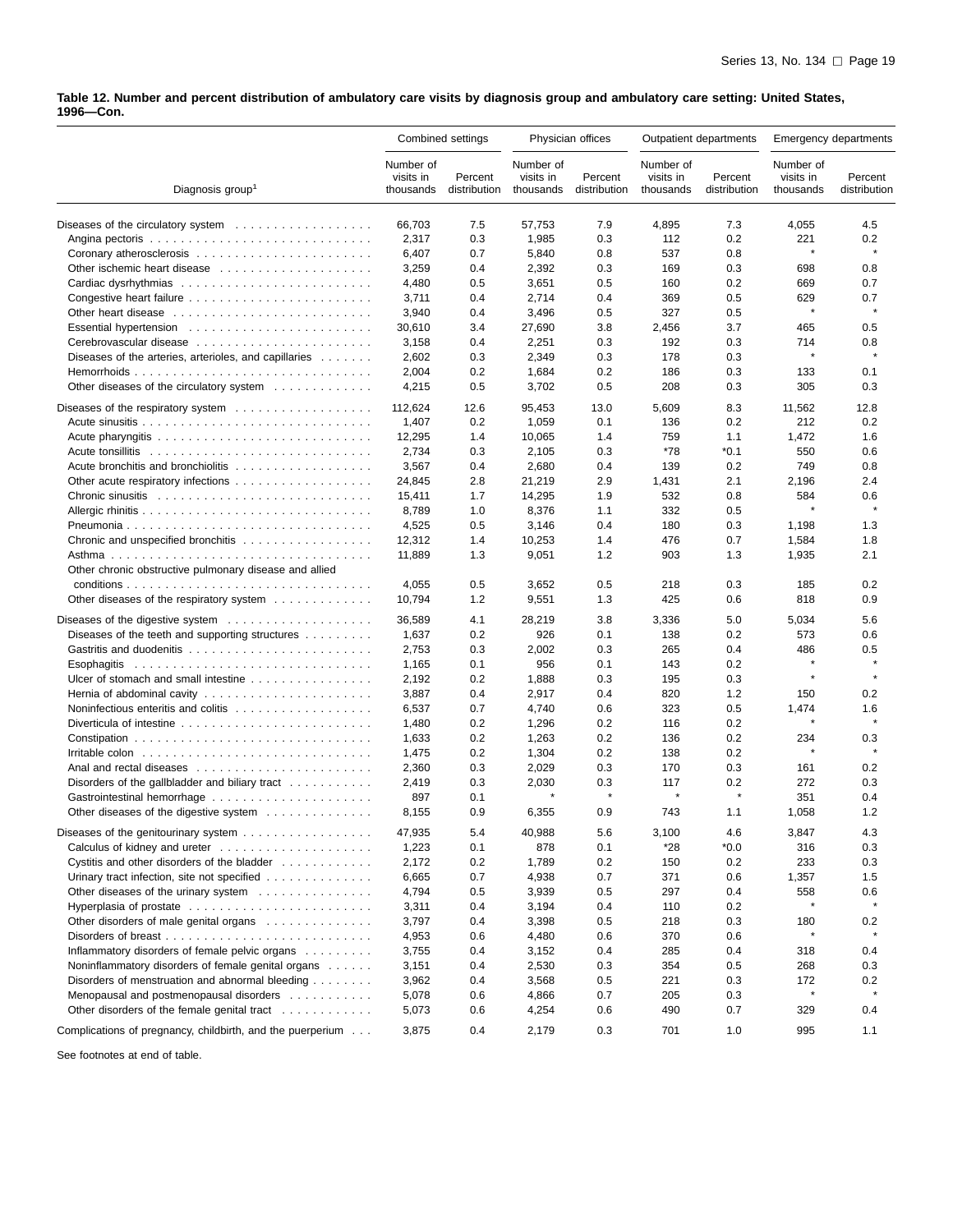#### **Table 12. Number and percent distribution of ambulatory care visits by diagnosis group and ambulatory care setting: United States, 1996—Con.**

|                                                                                |                                     | Combined settings       |                                     | Physician offices       |                                     | Outpatient departments  |                                     | <b>Emergency departments</b> |
|--------------------------------------------------------------------------------|-------------------------------------|-------------------------|-------------------------------------|-------------------------|-------------------------------------|-------------------------|-------------------------------------|------------------------------|
| Diagnosis group <sup>1</sup>                                                   | Number of<br>visits in<br>thousands | Percent<br>distribution | Number of<br>visits in<br>thousands | Percent<br>distribution | Number of<br>visits in<br>thousands | Percent<br>distribution | Number of<br>visits in<br>thousands | Percent<br>distribution      |
|                                                                                |                                     |                         |                                     |                         |                                     |                         |                                     |                              |
| Diseases of the skin and subcutaneous tissue                                   | 48,058                              | 5.4                     | 43,183                              | 5.9                     | 2,622                               | 3.9                     | 2,254                               | 2.5                          |
|                                                                                | 4,158                               | 0.5                     | 3,105                               | 0.4                     | 276                                 | 0.4                     | 777                                 | 0.9                          |
| Other infection of the skin and subcutaneous tissue                            | 2,557                               | 0.3                     | 2,144                               | 0.3                     | 169                                 | 0.3                     | 245                                 | 0.3                          |
| Contact dermatitis and other eczema                                            | 8,114                               | 0.9                     | 7,153                               | 1.0                     | 430                                 | 0.6                     | 530<br>$\star$                      | 0.6<br>$\star$               |
|                                                                                | 2,250                               | 0.3                     | 2,012                               | 0.3                     | 219                                 | 0.3                     |                                     |                              |
| Other inflammatory conditions of skin and subcutaneous                         |                                     |                         |                                     |                         |                                     |                         |                                     |                              |
|                                                                                | 5,642                               | 0.6                     | 5,170                               | 0.7                     | 341                                 | 0.5                     | 131                                 | 0.1                          |
| Corns, callosities, and other hypertrophic and atrophic skin                   |                                     |                         |                                     |                         |                                     |                         |                                     |                              |
|                                                                                | 2,259                               | 0.3                     | 2,101                               | 0.3                     | 147                                 | 0.2                     |                                     |                              |
|                                                                                | 5,046                               | 0.6                     | 4,940                               | 0.7                     |                                     | $\star$                 |                                     |                              |
|                                                                                | 6,135                               | 0.7                     | 5,968                               | 0.8                     | 165                                 | 0.2                     |                                     |                              |
|                                                                                | 3,674                               | 0.4                     | 3,435                               | 0.5                     | 186                                 | 0.3                     | $\star$                             | $\star$                      |
| Urticaria                                                                      | 1,298                               | 0.1                     | 955                                 | 0.1                     | $\star$                             | $\star$                 | 270                                 | 0.3                          |
| Other disorders of the skin and subcutaneous tissue                            | 6,927                               | 0.8                     | 6,200                               | 0.8                     | 514                                 | 0.8                     | 213                                 | 0.2                          |
| Diseases of the musculoskeletal system and connective                          |                                     |                         |                                     |                         |                                     |                         |                                     |                              |
|                                                                                |                                     |                         |                                     |                         |                                     |                         |                                     |                              |
|                                                                                | 56,516                              | 6.3                     | 48,759                              | 6.6<br>×                | 3,833                               | 5.7                     | 3,923                               | 4.3                          |
|                                                                                | 781                                 | 0.1                     |                                     |                         | 189                                 | 0.3                     |                                     | $\star$                      |
| Osteoarthrosis and allied disorders                                            | 6,825                               | 0.8                     | 6,218                               | 0.8                     | 539                                 | 0.8                     | $\star$                             | $\star$                      |
| Other arthropathies and related disorders                                      | 4,726                               | 0.5                     | 4,212                               | 0.6                     | 349                                 | 0.5                     |                                     |                              |
| Derangements and other and unspecified joint disorders                         | 6,183                               | 0.7                     | 5,273                               | 0.7                     | 332                                 | 0.5                     | 578                                 | 0.6                          |
|                                                                                | 4,117                               | 0.5                     | 3,914                               | 0.5                     | 109                                 | 0.2                     | $\star$                             |                              |
|                                                                                | 3,123                               | 0.4                     | 2,282                               | 0.3                     | 317                                 | 0.5                     | 524                                 | 0.6                          |
|                                                                                | 9,650                               | 1.1                     | 8,102                               | 1.1                     | 617                                 | 0.9                     | 931                                 | 1.0                          |
| Peripheral enthesopathies and allied disorders                                 | 5,451                               | 0.6                     | 4,967                               | 0.7                     | 284                                 | 0.4                     | 200                                 | 0.2                          |
| Synovitis and tenosynovitis $\ldots \ldots \ldots \ldots \ldots \ldots \ldots$ | 2,080                               | 0.2                     | 1,923                               | 0.3                     | *71                                 | $*0.1$                  | $\star$                             | $\star$                      |
|                                                                                | 2,577                               | 0.3                     | 2,035                               | 0.3                     | 264                                 | 0.4                     | 279                                 | 0.3                          |
| Other rheumatism, excluding back                                               | 6,252                               | 0.7                     | 5,139                               | 0.7                     | 391                                 | 0.6                     | 721                                 | 0.8                          |
|                                                                                | 2,978                               | 0.3                     | 2,581                               | 0.4                     | 190                                 | 0.3                     | 207                                 | 0.2                          |
| Other diseases of the musculoskeletal system and connective                    |                                     |                         |                                     |                         |                                     |                         |                                     |                              |
|                                                                                | 1,773                               | 0.2                     | 1,572                               | 0.2                     | 181                                 | 0.3                     |                                     |                              |
|                                                                                |                                     |                         |                                     |                         |                                     |                         |                                     |                              |
|                                                                                | 2,953                               | 0.3                     | 2,293                               | 0.3                     | 641                                 | 1.0                     |                                     |                              |
| Certain conditions originating in the perinatal period                         | 479                                 | 0.1                     |                                     | ×                       | *86                                 | 0.1                     | $\star$                             |                              |
| Symptoms, signs, and ill-defined conditions                                    | 55,505                              | 6.2                     | 39,808                              | 5.4                     | 3,691                               | 5.5                     | 12,006                              | 13.3                         |
|                                                                                | 1,003                               | 0.1                     |                                     | $\star$                 | $\star$                             | $\star$                 | 547                                 | 0.6                          |
|                                                                                | 2,276                               | 0.3                     | 1,556                               | 0.2                     | 146                                 | 0.2                     | 574                                 | 0.6                          |
| Dizziness and giddiness $\ldots \ldots \ldots \ldots \ldots \ldots \ldots$     | 2,306                               | 0.3                     | 1,774                               | 0.2                     | 121                                 | 0.2                     | 411                                 | 0.5                          |
|                                                                                | 1,543                               | 0.2                     | $\star$                             | $\star$                 | $\pmb{\ast}$                        | $\star$                 | 912                                 | 1.0                          |
| Symptoms involving skin and other integumentary tissue                         | 3,777                               | 0.4                     | 3,170                               | 0.4                     | 323                                 | 0.5                     | 284                                 | 0.3                          |
| Headache                                                                       | 4,136                               | 0.5                     | 2,871                               | 0.4                     | 179                                 | 0.3                     | 1,087                               | 1.2                          |
|                                                                                | 945                                 | 0.1                     |                                     |                         |                                     |                         | 303                                 | 0.3                          |
|                                                                                | 1,151                               | 0.1                     | 887                                 | 0.1                     | *654                                | $*0.1$                  | 210                                 | 0.2                          |
| Dyspnea and respiratory abnormalities                                          | 1,307                               | 0.1                     |                                     |                         | *91                                 | $*0.1$                  | 488                                 | 0.5                          |
|                                                                                |                                     |                         |                                     | 0.1                     | $\pmb{\ast}$                        | $\star$                 | $\star$                             | $\star$                      |
|                                                                                | 1,005                               | 0.1                     | 899                                 |                         |                                     |                         |                                     |                              |
|                                                                                | 5,726                               | 0.6                     | 3,012                               | 0.4                     | 234                                 | 0.3                     | 2,480                               | 2.7                          |
| Symptoms involving urinary system                                              | 2,653                               | 0.3                     | 2,073                               | 0.3                     | 166                                 | 0.2                     | 415                                 | 0.5                          |
|                                                                                | 7,264                               | 0.8                     | 4,296                               | 0.6                     | 504                                 | 0.8                     | 2,464                               | 2.7                          |
| Other symptoms, signs, and ill-defined conditions                              | 20,412                              | 2.3                     | 16,909                              | 2.3                     | 1,731                               | 2.6                     | 1,772                               | 2.0                          |
|                                                                                | 82,450                              | 9.2                     | 49,902                              | 6.8                     | 4,034                               | 6.0                     | 28,514                              | 31.6                         |
|                                                                                | 2,990                               | 0.3                     | 2,139                               | 0.3                     | 211                                 | 0.3                     | 640                                 | 0.7                          |
|                                                                                | 2,944                               | 0.3                     | 1,983                               | 0.3                     | 152                                 | 0.2                     | 809                                 | 0.9                          |
|                                                                                | 6,183                               | 0.7                     | 4,406                               | 0.6                     | 455                                 | 0.7                     | 1,322                               | 1.5                          |
|                                                                                | 3,700                               | 0.4                     | 2,435                               | 0.3                     | 269                                 | 0.4                     | 996                                 | 1.1                          |
| Sprains and strains of wrist and hand                                          | 2,013                               | 0.2                     | 1,362                               | 0.2                     | 111                                 | 0.2                     | 540                                 | 0.6                          |
| Sprains and strains of knee and leg                                            | 2,655                               | 0.3                     | 2,141                               | 0.3                     | *93                                 | $*0.1$                  | 421                                 | 0.5                          |
|                                                                                |                                     |                         |                                     |                         | 97                                  | 0.1                     |                                     |                              |
| Sprains and strains of ankle                                                   | 2,808                               | 0.3                     | 1,546                               | 0.2                     |                                     |                         | 1,165                               | 1.3                          |
|                                                                                | 5,275                               | 0.6                     | 4,049                               | 0.6                     | 102                                 | 0.2                     | 1,123                               | 1.2                          |
|                                                                                | 6,015                               | 0.7                     | 4,614                               | 0.6                     | 250                                 | 0.4                     | 1,151                               | 1.3                          |
|                                                                                | 5,319                               | 0.6                     | 3,672                               | 0.5                     | 235                                 | 0.3                     | 1,412                               | 1.6                          |
| Intracranial injury, excluding those with skull fracture                       | 1,336                               | 0.1                     |                                     |                         |                                     |                         | 758                                 | 0.8                          |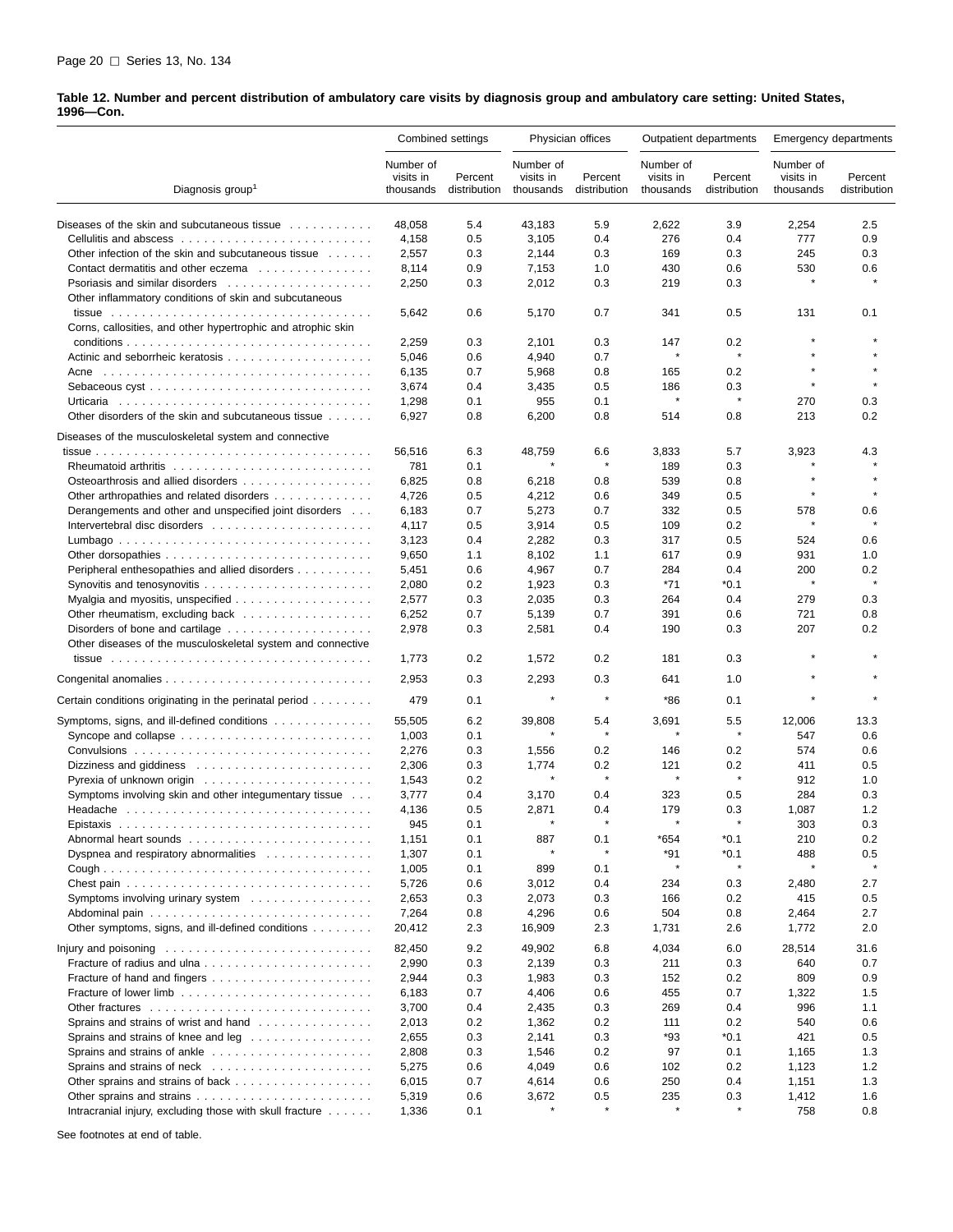**Table 12. Number and percent distribution of ambulatory care visits by diagnosis group and ambulatory care setting: United States, 1996—Con.**

|                                                                           |                                     | Combined settings       |                                     | Physician offices       |                                     | Outpatient departments  |                                     | <b>Emergency departments</b> |
|---------------------------------------------------------------------------|-------------------------------------|-------------------------|-------------------------------------|-------------------------|-------------------------------------|-------------------------|-------------------------------------|------------------------------|
| Diagnosis group <sup>1</sup>                                              | Number of<br>visits in<br>thousands | Percent<br>distribution | Number of<br>visits in<br>thousands | Percent<br>distribution | Number of<br>visits in<br>thousands | Percent<br>distribution | Number of<br>visits in<br>thousands | Percent<br>distribution      |
| Injury and poisoning-Con.                                                 |                                     |                         |                                     |                         |                                     |                         |                                     |                              |
|                                                                           | 3,460                               | 0.4                     | 740                                 | 0.1                     | 134                                 | 0.2                     | 2,585                               | 2.9                          |
|                                                                           | 3,528                               | 0.4                     | 1,263                               | 0.2                     | 140                                 | 0.2                     | 2,125                               | 2.4                          |
|                                                                           | 5,684                               | 0.6                     | 2,815                               | 0.4                     | 338                                 | 0.5                     | 2,530                               | 2.8                          |
|                                                                           | 958                                 | 0.1                     | $\star$                             | $\pmb{\ast}$            | $\pmb{\ast}$                        | $\star$                 | 361                                 | 0.4                          |
|                                                                           | 2,678                               | 0.3                     | 1,505                               | 0.2                     | 136                                 | 0.2                     | 1,036                               | 1.1                          |
| Contusions with intact skin surfaces                                      | 8,480                               | 1.0                     | 3,203                               | 0.4                     | 365                                 | 0.5                     | 4,913                               | 5.4                          |
|                                                                           | 8,564                               | 1.0                     | 5,590                               | 0.8                     | 378                                 | 0.6                     | 2,596                               | 2.9                          |
|                                                                           | 1.097                               | 0.1                     | $\star$                             | $\pmb{\ast}$            | $\pmb{\ast}$                        | $\star$                 | 786                                 | 0.9                          |
| Other and unspecified effects of external causes                          | 4,840                               | 0.5                     | 3,842                               | 0.5                     | 172                                 | 0.3                     | 826                                 | 0.9                          |
| Complications of surgical and medical care, not elsewhere                 |                                     |                         |                                     |                         |                                     |                         |                                     |                              |
|                                                                           | 1,922                               | 0.2                     | 1,260                               | 0.2                     | 243                                 | 0.4                     | 419                                 | 0.5                          |
| Supplementary classification of factors influencing health                |                                     |                         |                                     |                         |                                     |                         |                                     |                              |
| status and contact with health services                                   | 139,751                             | 15.7                    | 123,169                             | 16.8                    | 13,522                              | 20.1                    | 3,060                               | 3.4                          |
| Potential health hazards related to communicable diseases                 | 4.951                               | 0.6                     | 4,233                               | 0.6                     | 564                                 | 0.8                     | 154                                 | 0.2                          |
| Potential health hazards related to personal and family                   |                                     |                         |                                     |                         |                                     |                         |                                     |                              |
|                                                                           | 9,433                               | 1.1                     | 7,793                               | 1.1                     | 1,220                               | 1.8                     | 419                                 | 0.5                          |
| Routine infant or child health check                                      | 27,579                              | 3.1                     | 25,275                              | 3.4                     | 2,269                               | 3.4                     | $\pmb{\ast}$                        | $\star$                      |
|                                                                           | 28,360                              | 3.2                     | 24,530                              | 3.3                     | 3,428                               | 5.1                     | 402                                 | 0.4                          |
| Postpartum care and examination                                           | 1,798                               | 0.2                     | 1,626                               | 0.2                     | 157                                 | 0.2                     | $\star$                             | $\star$                      |
| Encounter for contraceptive management                                    | 2,868                               | 0.3                     | 2,412                               | 0.3                     | 438                                 | 0.7                     | $\star$                             |                              |
| Other encounter related to reproduction                                   | 544                                 | 0.1                     | $*305$                              | $*0.0*$                 | 234                                 | 0.3                     | $\star$                             |                              |
| Lens replaced by pseudophakos                                             | 1,460                               | 0.2                     | 1,447                               | 0.2                     | $\pmb{\ast}$                        | $\star$                 | $\overline{\phantom{0}}$            |                              |
| Artificial opening status and other postsurgical states                   | 5,326                               | 0.6                     | 4,586                               | 0.6                     | 666                                 | 1.0                     | $\pmb{\ast}$                        | $\bullet$                    |
| Attention to surgical dressing and sutures                                | 1,640                               | 0.2                     | 1,075                               | 0.1                     | 135                                 | 0.2                     | 431                                 | 0.5                          |
|                                                                           | 7,698                               | 0.9                     | 7,145                               | 1.0                     | 499                                 | 0.7                     | $\pmb{\ast}$                        | $\star$                      |
|                                                                           | 21,039                              | 2.4                     | 19,708                              | 2.7                     | 1,142                               | 1.7                     | 189                                 | 0.2                          |
| Observation and evaluation for suspected conditions not                   |                                     |                         |                                     |                         |                                     |                         |                                     |                              |
|                                                                           | 5.764                               | 0.6                     | 4,759                               | 0.6                     | 508                                 | 0.8                     | 498                                 | 0.6                          |
|                                                                           | 5,006                               | 0.6                     | 4,729                               | 0.6                     | 277                                 | 0.4                     | 0.0                                 | 0.0                          |
| Other factors influencing health status and contact with                  |                                     |                         |                                     |                         |                                     |                         |                                     |                              |
| health services $\ldots \ldots \ldots \ldots \ldots \ldots \ldots \ldots$ | 16,284                              | 1.8                     | 13,546                              | 1.8                     | 1,972                               | 2.9                     | 765                                 | 0.8                          |
|                                                                           | 19,807                              | 2.2                     | 15,076                              | 2.1                     | 2,095                               | 3.1                     | 2,636                               | 2.9                          |

0.0 Quantity more than zero but less than 0.05.

\* Figure does not meet standard of reliability of precision.

– Quantity zero.

1These groups are based on the principal diagnosis coded according to the International Classification of Diseases, 9th Revision, Clinical Modification (ICD–9–CM) (5). A complete list of the ICD–9–CM codes used to formulate the groupings in this table is shown in the [Technical Notes. Th](#page-32-0)e intent of this table is to provide a more detailed breakdown of the diagnostic content of ambulatory care visits than would be possible using only the major disease categories, or chapter headings, used in the ICD–9–CM. 2HIV is human immunodeficiency virus.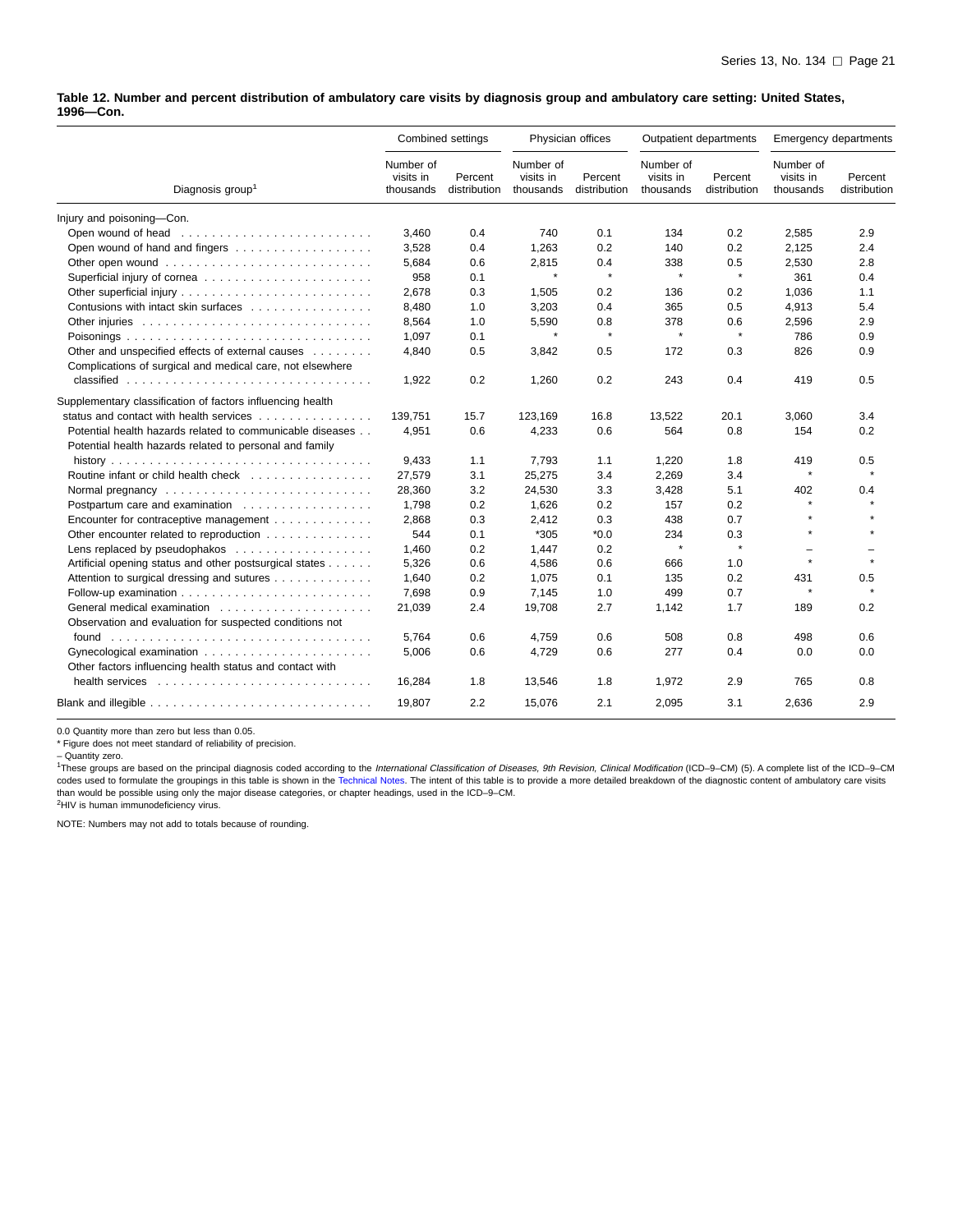#### <span id="page-27-0"></span>**Table 13. Number and percent distribution of ambulatory care visits by selected principal diagnosis groups and ambulatory care setting: United States, 1996**

|                                                                                                                 |                                     | Combined settings       |       |                      |                           |                          |
|-----------------------------------------------------------------------------------------------------------------|-------------------------------------|-------------------------|-------|----------------------|---------------------------|--------------------------|
| Principal diagnosis group and ICD-9-CM code(s) <sup>1</sup>                                                     | Number of<br>visits in<br>thousands | Percent<br>distribution | Total | Physician<br>offices | Outpatient<br>departments | Emergency<br>departments |
|                                                                                                                 |                                     |                         |       |                      | Percent distributon       |                          |
|                                                                                                                 | 892,025                             | 100.0                   | 100.0 | 82.3                 | 7.5                       | 10.1                     |
| Acute upper respiratory infections, excluding pharyngitis 460–461,463–466                                       | 32,553                              | 3.6                     | 100.0 | 83.1                 | 5.5                       | 11.4                     |
|                                                                                                                 | 30,610                              | 3.4                     | 100.0 | 90.5                 | 8.0                       | 1.5                      |
|                                                                                                                 | 28,360                              | 3.2                     | 100.0 | 86.5                 | 12.1                      | 1.4                      |
|                                                                                                                 | 27,579                              | 3.1                     | 100.0 | 91.6                 | 8.2                       | $\star$                  |
|                                                                                                                 | 23,890                              | 2.7                     | 100.0 | 89.7                 | 9.6                       | 0.7                      |
| Otitis media and Eustachian tube disorders 381–382                                                              | 22,750                              | 2.6                     | 100.0 | 82.8                 | 5.3                       | 11.9                     |
|                                                                                                                 | 21,039                              | 2.4                     | 100.0 | 93.7                 | 5.4                       | 0.9                      |
|                                                                                                                 | 18,910                              | 2.1                     | 100.0 | 84.1                 | 14.2                      | 1.7                      |
|                                                                                                                 | 18,514                              | 2.1                     | 100.0 | 87.7                 | 7.6                       | 4.7                      |
|                                                                                                                 | 16,891                              | 1.9                     | 100.0 | 84.7                 | 6.2                       | 9.2                      |
|                                                                                                                 | 16,360                              | 1.8                     | 100.0 | 86.0                 | 6.2                       | 7.9                      |
| 473                                                                                                             | 15,411                              | 1.7                     | 100.0 | 92.8                 | 3.5                       | 3.8                      |
|                                                                                                                 | 12,312                              | 1.4                     | 100.0 | 83.3                 | 3.9                       | 12.9                     |
|                                                                                                                 | 12.295                              | 1.4                     | 100.0 | 81.9                 | 6.2                       | 12.0                     |
| Heart disease, excluding ischemic 391-392.0, 393-398, 402,                                                      |                                     |                         |       |                      |                           |                          |
| 404, 415-416, 420-429                                                                                           | 12,131                              | 1.4                     | 100.0 | 81.3                 | 7.1                       | 11.7                     |
|                                                                                                                 | 11,983                              | 1.3                     | 100.0 | 85.3                 | 6.8                       | 7.9                      |
|                                                                                                                 | 11,889                              | 1.3                     | 100.0 | 76.1                 | 7.6                       | 16.3                     |
|                                                                                                                 | 11,290                              | 1.3                     | 100.0 | 76.7                 | 3.1                       | 20.1                     |
|                                                                                                                 | 9,635                               | 1.1                     | 100.0 | 68.1                 | 6.6                       | 25.4                     |
| Potential health hazards related to personal and family history V10-V19                                         | 9,433                               | 1.1                     | 100.0 | 82.6                 | 12.9                      | 4.4                      |
|                                                                                                                 | 9,213                               | 1.0                     | 100.0 | 44.3                 | 5.2                       | 50.5                     |
|                                                                                                                 | 8,789                               | 1.0                     | 100.0 | 95.3                 | 3.8                       |                          |
| Contusion with intact skin surface 920–924                                                                      | 8,480                               | 1.0                     | 100.0 | 37.8                 | 4.3                       | 57.9                     |
|                                                                                                                 | 8,114                               | 0.9                     | 100.0 | 88.2                 | 5.3                       | 6.5                      |
|                                                                                                                 | 7,903                               | 0.9                     | 100.0 | 89.3                 | 10.2                      |                          |
|                                                                                                                 | 7,698                               | 0.9                     | 100.0 | 92.8                 | 6.5                       | $\star$                  |
| Abdominal pain education of the contract of the contract of the contract of the contract of the contract of the | 7,264                               | 0.8                     | 100.0 | 59.1                 | 6.9                       | 33.9                     |
|                                                                                                                 | 6,665                               | 0.7                     | 100.0 | 74.1                 | 5.6                       | 20.4                     |
| 366                                                                                                             | 6,564                               | 0.7                     | 100.0 | 94.8                 | 5.1                       |                          |
| Noninfectious enteritis and colitis entercated and service and service and service service service service ser  | 6,537                               | 0.7                     | 100.0 | 72.5                 | 4.9                       | 22.5                     |
| 365                                                                                                             | 6,461                               | 0.7                     | 100.0 | 95.9                 | 4.1                       |                          |
| Fracture of lower limb end contained and contained a series of the contained and contained a series and 820–829 | 6,183                               | 0.7                     | 100.0 | 71.3                 | 7.4                       | 21.4                     |
|                                                                                                                 | 6,135                               | 0.7                     | 100.0 | 97.3                 | 2.7                       |                          |
| Depressive disorder, not elsewhere classified 311                                                               | 6,008                               | 0.7                     | 100.0 | 86.4                 | 10.2                      | 3.5                      |
| Psychoses, excluding major depressive disorder 290–296.1, 296.4–299                                             | 5,980                               | 0.7                     | 100.0 | 77.1                 | 14.5                      | 8.4                      |
|                                                                                                                 | 5,764                               | 0.6                     | 100.0 | 82.6                 | 8.8                       | 8.6                      |
|                                                                                                                 | 5,726                               | 0.6                     | 100.0 | 52.6                 | 4.1                       | 43.3                     |
|                                                                                                                 | 5,582                               | 0.6                     | 100.0 | 85.4                 | 12.3                      | 2.2                      |
| Artificial opening and other postsurgical status 44–V45                                                         | 5,326                               | 0.6                     | 100.0 | 86.1                 | 12.5                      |                          |
|                                                                                                                 | 5,078                               | 0.6                     | 100.0 | 95.8                 | 4.0                       |                          |
|                                                                                                                 | 392,718                             | 44.0                    | 100.0 | 80.8                 | 7.8                       | 11.4                     |

\* Figure does not meet standard of reliability or precision.

1These groups are based on the International Classification of Diseases, 9th Revision, Clinical Modification (ICD–9–CM) (5). However, certain codes have been combined in this table to form larger categories that better describe the utilization of ambulatory care services.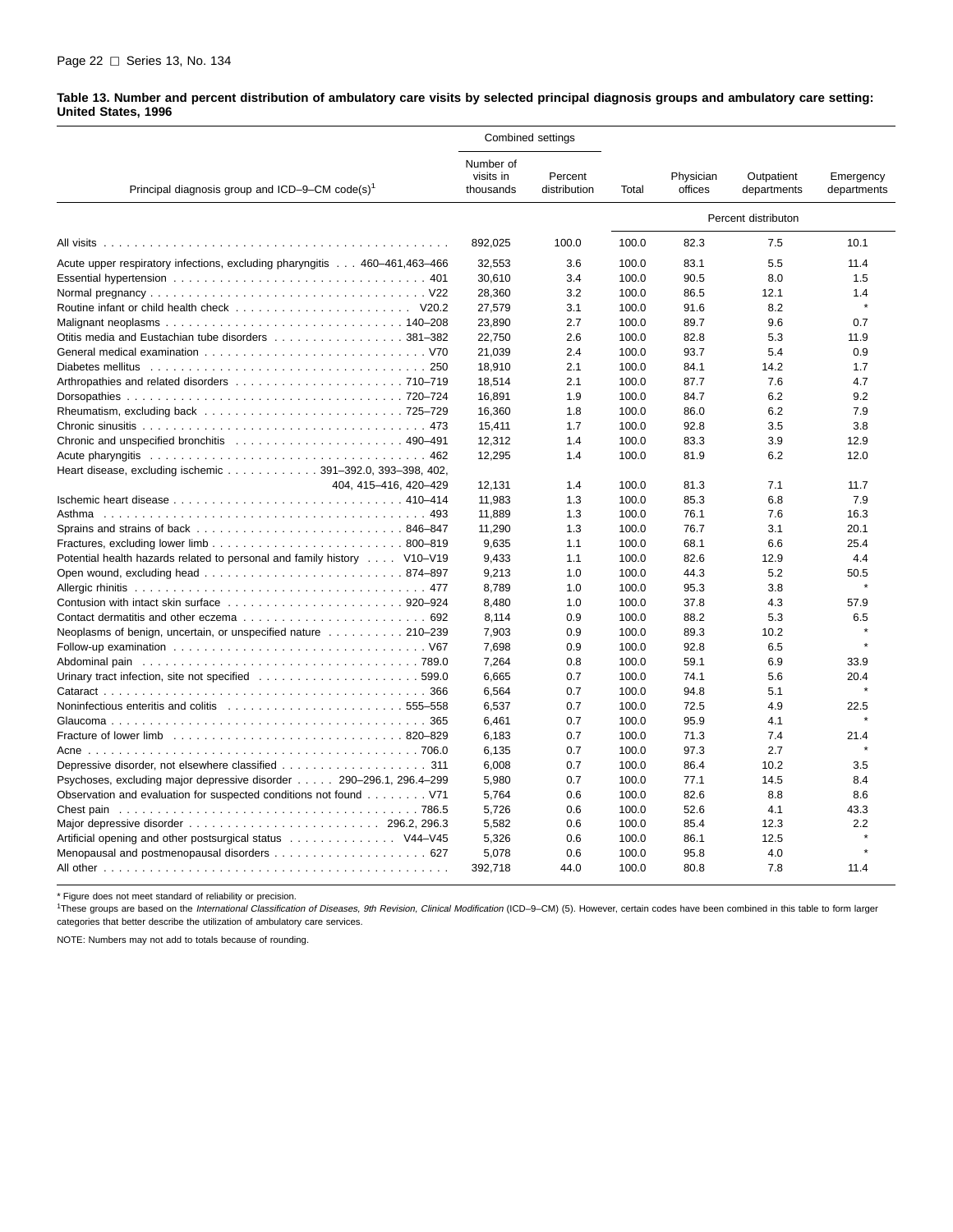#### <span id="page-28-0"></span>**Table 14. Number and percent distribution of ambulatory care visits by medication therapy and number of medications prescribed or provided, according to ambulatory care setting: United States, 1996**

| Medication therapy                           | Combined<br>settings | Physician<br>offices | Outpatient<br>departments     | Emergency<br>departments |
|----------------------------------------------|----------------------|----------------------|-------------------------------|--------------------------|
|                                              |                      |                      | Number of visits in thousands |                          |
|                                              | 892.025              | 734,493              | 67.186                        | 90,347                   |
| Medication therapy provided or prescribed    |                      |                      |                               |                          |
|                                              | 576,129              | 469,134              | 40,714                        | 66,281                   |
|                                              | 315,897              | 265,359              | 26,472                        | 24,066                   |
| Number of medications provided or prescribed |                      |                      |                               |                          |
|                                              | 315,897              | 265,359              | 26,472                        | 24,066                   |
|                                              | 251,907              | 208,128              | 16,124                        | 27,654                   |
| $\overline{2}$                               | 162,927              | 134,182              | 9,118                         | 19,627                   |
|                                              | 75,088               | 59,599               | 5,858                         | 9.630                    |
| 4                                            | 38,007               | 29,903               | 3,742                         | 4,362                    |
|                                              | 19,597               | 15,118               | 2,220                         | 2,258                    |
|                                              | 28,603               | 22,205               | 3,651                         | 2,748                    |
|                                              |                      |                      | Percent distribution          |                          |
|                                              | 100.0                | 100.0                | 100.0                         | 100.0                    |
| Medication therapy provided or prescribed    |                      |                      |                               |                          |
|                                              | 64.6                 | 63.9                 | 60.6                          | 73.4                     |
|                                              | 35.4                 | 36.1                 | 39.4                          | 26.6                     |
| Number of medications provided or prescribed |                      |                      |                               |                          |
|                                              | 35.4                 | 36.1                 | 39.4                          | 26.6                     |
|                                              | 28.2                 | 28.3                 | 24.0                          | 30.6                     |
|                                              | 18.3                 | 18.3                 | 13.6                          | 21.7                     |
|                                              | 8.4                  | 8.1                  | 8.7                           | 10.7                     |
| 4                                            | 4.3                  | 4.1                  | 5.6                           | 4.8                      |
| 5.                                           | 2.2                  | 2.1                  | 3.3                           | 2.5                      |
|                                              | 3.2                  | 3.0                  | 5.4                           | 3.0                      |

NOTE: Numbers may not add to totals because of rounding.

#### **Table 15. Number of drug visits, drug mentions, and drug utilization rate by ambulatory care setting: United States, 1996**

| Ambulatory care setting | All visits | Drug visits <sup>1</sup> | Drug mentions | Drug utilization rate <sup>2</sup>         |
|-------------------------|------------|--------------------------|---------------|--------------------------------------------|
|                         |            | Number in thousands      |               | Number<br>of drug<br>mentions<br>per visit |
|                         | 892,025    | 576,129                  | 1,224,656     | 1.4                                        |
|                         | 734,493    | 469,134                  | 983,718       | 1.3                                        |
|                         | 67,186     | 40,714                   | 99,910        | 1.5                                        |
|                         | 90,347     | 66.281                   | 141,028       | 1.6                                        |

<sup>1</sup>Visits at which one or more drugs were provided or prescribed.

2Number of drug mentions divided by number of visits.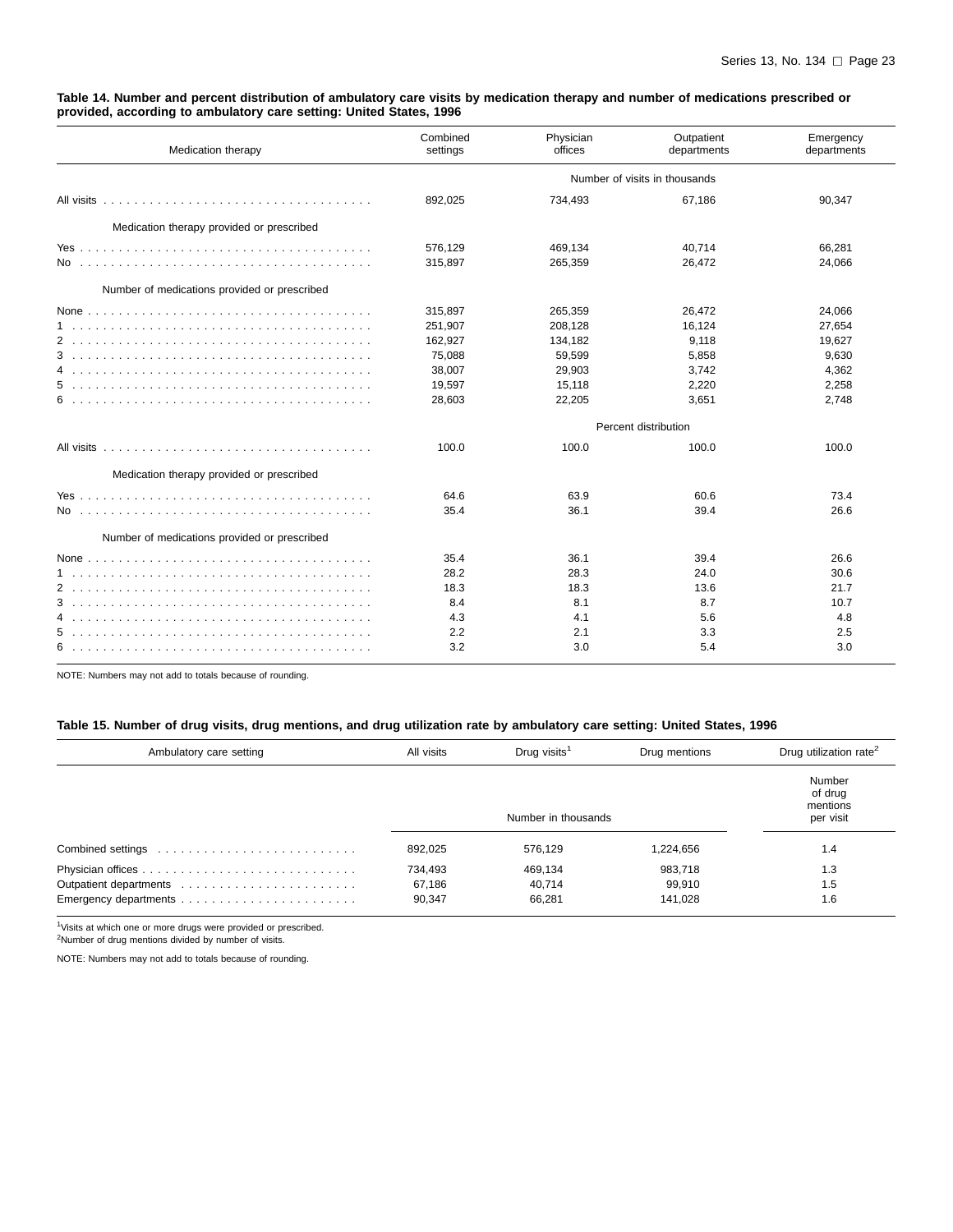<span id="page-29-0"></span>**Table 16. Number and percent distribution of drug mentions by therapeutic classification, according to ambulatory care setting: United States, 1996**

| Therapeutic classification <sup>1</sup>                                                                                                                                                                                                                               | Combined<br>settings                       |                         | Total | Physician<br>offices | Outpatient<br>departments | Emergency<br>departments | Total | Physician<br>offices | Outpatient<br>departments         | Emergency<br>departments |
|-----------------------------------------------------------------------------------------------------------------------------------------------------------------------------------------------------------------------------------------------------------------------|--------------------------------------------|-------------------------|-------|----------------------|---------------------------|--------------------------|-------|----------------------|-----------------------------------|--------------------------|
|                                                                                                                                                                                                                                                                       | Number of<br>drug mentions<br>in thousands | Percent<br>distribution |       |                      | Percent distribution      |                          |       |                      | Number of mentions per 100 visits |                          |
| All drug mentions $\ldots \ldots \ldots \ldots$                                                                                                                                                                                                                       | 1,224,656                                  | 100.0                   | 100.0 | 80.3                 | 8.2                       | 11.5                     | 137.3 | 133.9                | 148.7                             | 156.1                    |
| Cardiovascular-renal drugs                                                                                                                                                                                                                                            | 170,464                                    | 13.9                    | 100.0 | 84.7                 | 8.8                       | 6.4                      | 19.1  | 19.7                 | 22.4                              | 12.2                     |
| Drugs used for relief of pain                                                                                                                                                                                                                                         | 168,996                                    | 13.8                    | 100.0 | 67.6                 | 7.8                       | 24.6                     | 18.9  | 15.5                 | 19.7                              | 46.1                     |
| Antimicrobial agents                                                                                                                                                                                                                                                  | 156,221                                    | 12.8                    | 100.0 | 79.5                 | 6.4                       | 14.1                     | 17.5  | 16.9                 | 14.8                              | 24.3                     |
| Respiratory tract drugs                                                                                                                                                                                                                                               | 125,812                                    | 10.3                    | 100.0 | 80.7                 | 6.6                       | 12.7                     | 14.1  | 13.8                 | 12.4                              | 17.6                     |
| Hormones and agents                                                                                                                                                                                                                                                   |                                            |                         |       |                      |                           |                          |       |                      |                                   |                          |
| affecting hormonal mechanisms                                                                                                                                                                                                                                         | 109,372                                    | 8.9                     | 100.0 | 84.5                 | 9.3                       | 6.2                      | 12.3  | 12.6                 | 15.1                              | 7.5                      |
| Central nervous system                                                                                                                                                                                                                                                | 88,920                                     | 7.3                     | 100.0 | 81.5                 | 10.1                      | 8.5                      | 10.0  | 9.9                  | 13.3                              | 8.3                      |
| Skin/mucous membrane                                                                                                                                                                                                                                                  | 71,318                                     | 5.8                     | 100.0 | 88.3                 | 6.6                       | 5.1                      | 8.0   | 8.6                  | 7.0                               | 4.0                      |
| Metabolic and nutrient agents                                                                                                                                                                                                                                         | 63,778                                     | 5.2                     | 100.0 | 83.7                 | 9.4                       | 6.9                      | 7.1   | 7.3                  | 8.9                               | 4.9                      |
| Gastrointestinal agents                                                                                                                                                                                                                                               | 57,338                                     | 4.7                     | 100.0 | 77.1                 | 9.3                       | 13.6                     | 6.4   | 6.0                  | 8.0                               | 8.6                      |
| Immunologic agents                                                                                                                                                                                                                                                    | 47,246                                     | 3.9                     | 100.0 | 84.1                 | 8.8                       | 7.2                      | 5.3   | 5.4                  | 6.2                               | 3.7                      |
| Ophthalmic drugs                                                                                                                                                                                                                                                      | 32,260                                     | 2.6                     | 100.0 | 92.2                 | 4.4                       | 3.4                      | 3.6   | 4.0                  | 2.1                               | 1.2                      |
| Neurologic drugs                                                                                                                                                                                                                                                      | 30,530                                     | 2.5                     | 100.0 | 76.8                 | 9.3                       | 14.0                     | 3.4   | 3.2                  | 4.2                               | 4.7                      |
| Hematologic agents                                                                                                                                                                                                                                                    | 22,302                                     | 1.8                     | 100.0 | 79.3                 | 12.0                      | 8.8                      | 2.5   | 2.4                  | 4.0                               | 2.2                      |
| Radiopharmaceutical/contrast media                                                                                                                                                                                                                                    | 8,554                                      | 0.7                     | 100.0 | 94.1                 | 4.7                       | $\star$                  | 1.0   | 1.1                  | 0.6                               | $\star$                  |
| Other and unclassified <sup>2</sup><br>and a contract of the contract of the contract of the contract of the contract of the contract of the contract of the contract of the contract of the contract of the contract of the contract of the contract of the contract | 71,541                                     | 5.8                     | 100.0 | 77.1                 | 9.5                       | 13.4                     | 8.0   | 7.5                  | 10.1                              | 10.6                     |

\* Figure does not meet standard of reliability or precision.

<sup>1</sup>Based on the standard drug classification used in the *National Drug Code Directory*, 1995 edition (7).<br><sup>2</sup>Includes anesthestics, antidotes, oncolytics, otologics, antiparasitics, homeopathic products, and unclassified/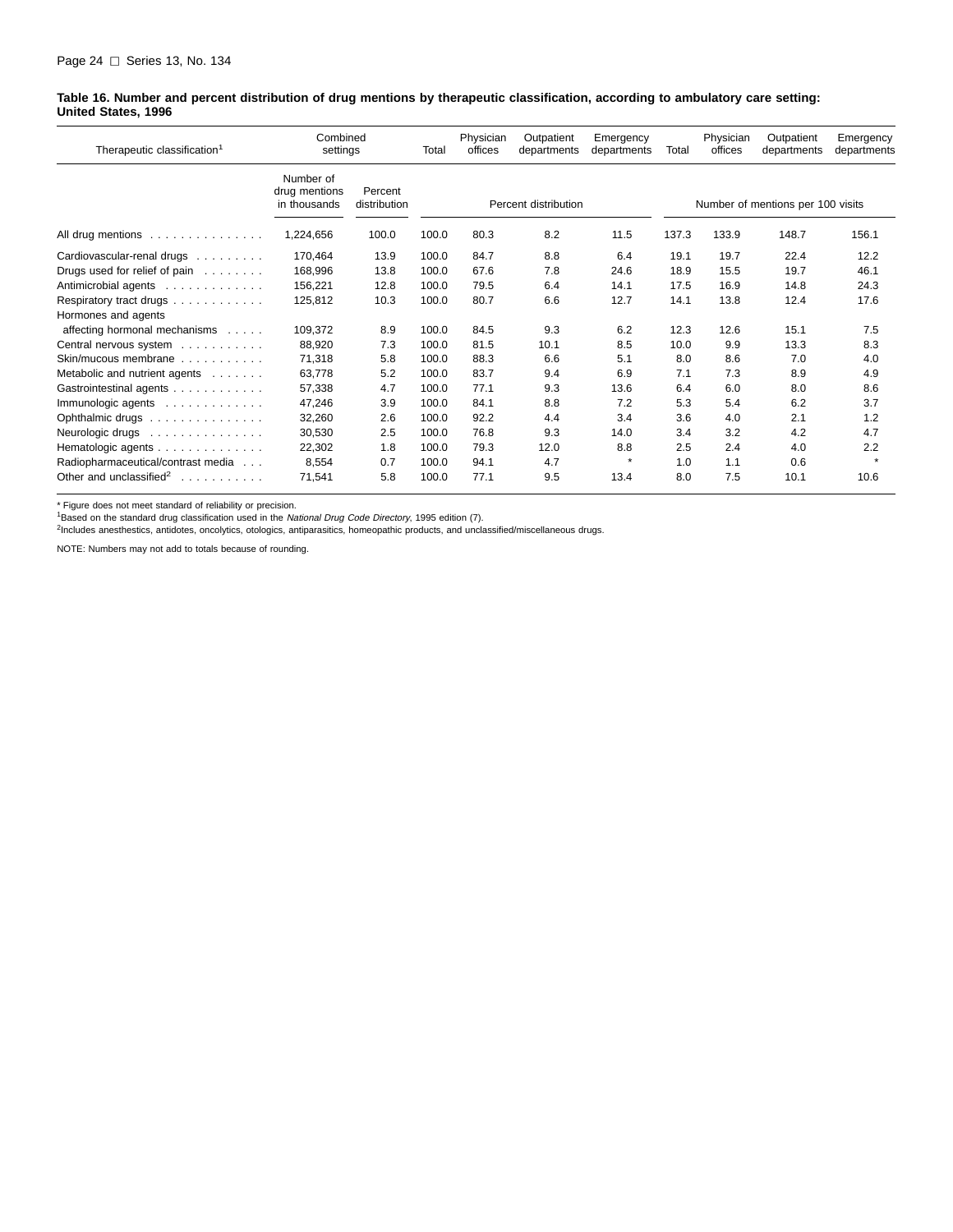<span id="page-30-0"></span>**Table 17. Number of occurrences, percent of all drug mentions, and percent distribution by ambulatory care setting of the 35 generic substances most frequently used at ambulatory care visits: United States, 1996**

|                                                          | Combined settings                                     |                                                 |       |                      |                           |                          |
|----------------------------------------------------------|-------------------------------------------------------|-------------------------------------------------|-------|----------------------|---------------------------|--------------------------|
| Generic substance                                        | Number of<br>occurrences in<br>thousands <sup>1</sup> | Percent of<br>all drug<br>mentions <sup>2</sup> | Total | Physician<br>offices | Outpatient<br>departments | Emergency<br>departments |
|                                                          |                                                       |                                                 |       |                      | Percent distribution      |                          |
| All occurrences<br>.                                     | 1,471,276                                             | $\sim$ $\sim$ $\sim$                            | 100.0 | 80.7                 | 7.9                       | 11.4                     |
| Acetaminophen                                            | 61,556                                                | 5.0                                             | 100.0 | 61.5                 | 7.7                       | 30.8                     |
|                                                          | 40,838                                                | 3.3                                             | 100.0 | 82.3                 | 6.1                       | 11.6                     |
|                                                          | 29,629                                                | 2.4                                             | 100.0 | 61.9                 | 8.0                       | 30.1                     |
|                                                          | 21,779                                                | 1.8                                             | 100.0 | 73.1                 | 7.6                       | 19.3                     |
|                                                          | 21,474                                                | 1.8                                             | 100.0 | 82.8                 | 8.8                       | 8.4                      |
| Hydrochlorothiazide                                      | 19,232                                                | 1.6                                             | 100.0 | 89.1                 | 8.5                       | 2.4                      |
|                                                          | 15,741                                                | 1.3                                             | 100.0 | 79.1                 | 10.6                      | 10.3                     |
|                                                          | 15,558                                                | 1.3                                             | 100.0 | 88.3                 | 7.6                       | 4.1                      |
|                                                          | 15,040                                                | 1.2                                             | 100.0 | 85.4                 | 6.5                       | 8.1                      |
| Hydrocodone                                              | 14,895                                                | 1.2                                             | 100.0 | 67.4                 | 3.2                       | 29.4                     |
|                                                          | 14,002                                                | 1.1                                             | 100.0 | 71.3                 | 7.2                       | 21.5                     |
|                                                          | 13,428                                                | 1.1                                             | 100.0 | 76.4                 | 5.3                       | 18.3                     |
| Phenylephrine $\ldots \ldots \ldots \ldots \ldots$       | 12,681                                                | 1.0                                             | 100.0 | 90.6                 | 4.9                       | 4.5                      |
| $Eryth$ romycin                                          | 12,536                                                | 1.0                                             | 100.0 | 81.9                 | 5.1                       | 13.1                     |
| $Trimethoprim \ldots \ldots \ldots \ldots \ldots \ldots$ | 12,141                                                | 1.0                                             | 100.0 | 74.9                 | 8.2                       | 16.9                     |
| Levothyroxine $\ldots \ldots \ldots \ldots$              | 12,074                                                | 1.0                                             | 100.0 | 86.2                 | 10.5                      | 3.4                      |
| Insulin                                                  | 11,895                                                | 1.0                                             | 100.0 | 74.8                 | 18.4                      | 6.8                      |
|                                                          | 11,787                                                | 1.0                                             | 100.0 | 86.0                 | 6.9                       | 7.1                      |
| Sulfamethoxazole                                         | 11,396                                                | 0.9                                             | 100.0 | 73.8                 | 8.6                       | 17.6                     |
| Triamcinolone                                            | 11,246                                                | 0.9                                             | 100.0 | 89.9                 | 6.9                       | 3.2                      |
|                                                          | 10,939                                                | 0.9                                             | 100.0 | 77.8                 | 10.3                      | 11.9                     |
|                                                          | 10,876                                                | 0.9                                             | 100.0 | 77.5                 | 9.8                       | 12.6                     |
| $Pseudoephedrine \dots \dots \dots \dots \dots$          | 10,734                                                | 0.9                                             | 100.0 | 88.2                 | 5.2                       | 6.6                      |
| Promethazine                                             | 10,481                                                | 0.9                                             | 100.0 | 58.4                 | 2.9                       | 38.7                     |
| Nifedipine $\ldots \ldots \ldots \ldots \ldots \ldots$   | 10,429                                                | 0.9                                             | 100.0 | 77.4                 | 12.5                      | 10.1                     |
| Potassium replacement solutions                          | 10,244                                                | 0.8                                             | 100.0 | 84.2                 | 6.8                       | 9.0                      |
| Vitamin A $\ldots \ldots \ldots \ldots \ldots$           | 10,203                                                | 0.8                                             | 100.0 | 89.0                 | 9.2                       | 1.8                      |
|                                                          | 9,906                                                 | 0.8                                             | 100.0 | 91.9                 | 6.7                       | 1.4                      |
|                                                          | 9,851                                                 | 0.8                                             | 100.0 | 84.0                 | 10.0                      | 6.1                      |
|                                                          | 9,842                                                 | 0.8                                             | 100.0 | 87.4                 | 10.2                      | 2.5                      |
|                                                          | 9,604                                                 | 0.8                                             | 100.0 | 87.6                 | 10.0                      | 2.4                      |
| Phenylpropanolamine                                      | 9.454                                                 | 0.8                                             | 100.0 | 89.2                 | 4.9                       | 5.9                      |
| Ergocalciferol                                           | 9,213                                                 | 0.8                                             | 100.0 | 88.5                 | 9.4                       | 2.0                      |
|                                                          | 9,113                                                 | 0.7                                             | 100.0 | 88.6                 | 7.7                       | 3.7                      |
|                                                          | 8,952                                                 | 0.7                                             | 100.0 | 85.4                 | 9.4                       | 5.2                      |

. . . Category not applicable. 1Frequency of mention combines single-ingredient agents with mentions of the agent as an ingredient in a combination drug.

2Based on an estimated 1,224,656,000 drug mentions at physician office visits, hospital outpatient departments, and hospital emergency department visits in 1996.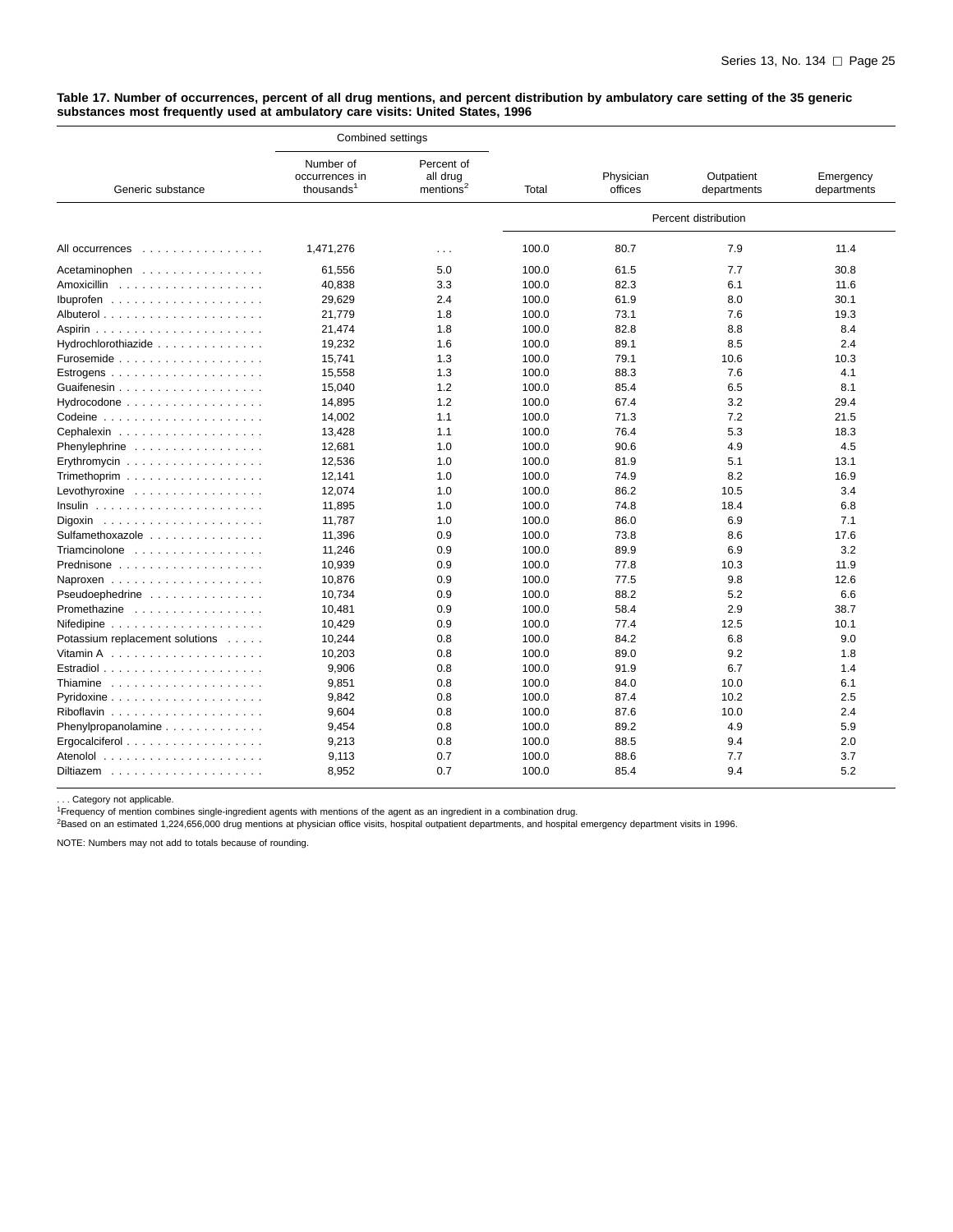<span id="page-31-0"></span>

| Table 18. Number and percent of ambulatory care visits by type of providers seen, according to ambulatory care setting: United States, |  |  |
|----------------------------------------------------------------------------------------------------------------------------------------|--|--|
| 1996                                                                                                                                   |  |  |

| Providers seen           | Combined<br>settings | Physician<br>offices | Outpatient<br>departments                  | Emergency<br>departments |
|--------------------------|----------------------|----------------------|--------------------------------------------|--------------------------|
|                          |                      |                      | Number of visits in thousands <sup>1</sup> |                          |
|                          | 892,025              | 734.493              | 67,186                                     | 90.347                   |
|                          | 849,805              | 706,733              | 56,316                                     | 86,756                   |
|                          | 208,260              | 102,602              | 28,674                                     | 76,984                   |
|                          | 205,457              | 193.159              | 9,171                                      | 3,126                    |
| Licensed practical nurse | 72,140               | 68,181               | *9,785                                     | 3,959                    |
|                          | 23,353               | 20,233               | $*1,946$                                   | 3,121                    |
|                          | 11,820               | 6,615                | 3,734                                      | 1,471                    |
|                          | 46,616               | 32,948               | 8,012                                      | 5,655                    |
|                          |                      |                      | Percent of visits in each setting          |                          |
|                          | $\cdots$             | $\sim$ $\sim$ $\sim$ | $\sim$ $\sim$ $\sim$                       | $\cdots$                 |
|                          | 95.3                 | 96.2                 | 83.8                                       | 96.0                     |
|                          | 23.3                 | 14.0                 | 42.7                                       | 85.2                     |
|                          | 23.0                 | 26.3                 | 13.7                                       | 3.5                      |
| Licensed practical nurse | 8.1                  | 9.3                  | $*14.6$                                    | 4.4                      |
|                          | 2.6                  | 2.8                  | $*2.9$                                     | 3.5                      |
|                          | 1.3                  | 0.9                  | 5.6                                        | 1.6                      |
|                          | 5.2                  | 4.5                  | 11.9                                       | 6.3                      |

\* Figure does not meet standard of reliability or precision.<br>. . . Category not applicable.

<sup>1</sup>Numbers do not add to totals because more than one category may be reported per visit.<br><sup>2</sup>The outpatient and emergency department Patient Record forms used categories of "physician," "resident/intern," and "other physic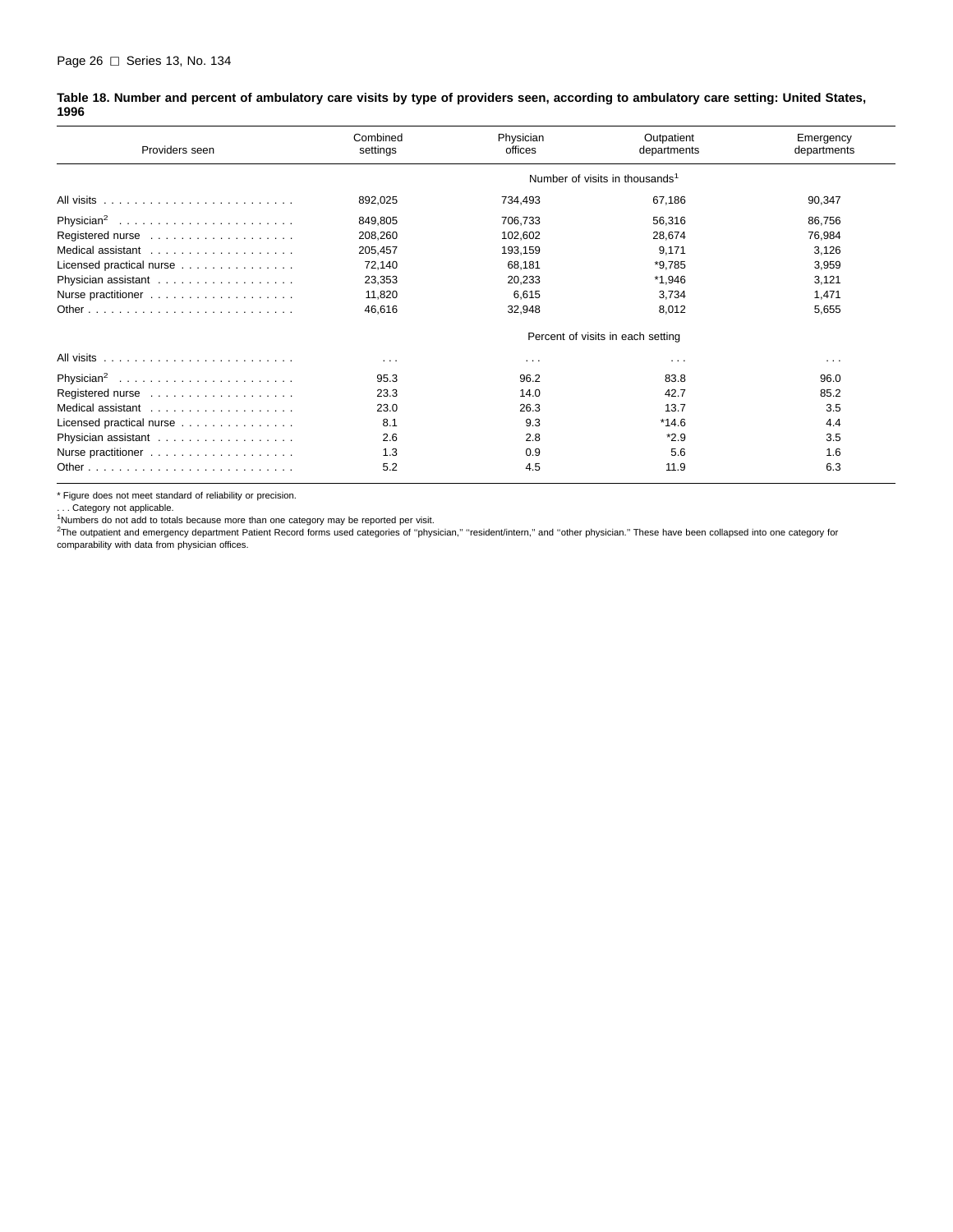## <span id="page-32-0"></span>Appendix I

#### **Technical Notes**

#### **Sampling Errors**

The standard error is primarily a measure of the sampling variability that occurs by chance when only a sample, rather than an entire universe, is surveyed. The standard error also reflects part of the measurement error, but does not measure any systematic biases in the data. The chances are 95 in 100 that an estimate from the sample differs from the value that would be obtained from a complete census by less than twice the standard error.

The standard errors that were used in tests of significance for this report were calculated using generalized linear models for predicting the relative standard error (RSE) for estimates based on the linear relationship between the actual standard error, as approximated using SUDAAN software, and the size of the estimate. SUDAAN computes standard errors by using a first-order Taylor approximation of the deviation of estimates from their expected values. A description of the software and the approach it uses has been published (18). The RSE of an estimate is obtained by dividing the standard error by the estimate itself. The result is then expressed as a percent of the estimate.

Approximate RSE's for combined NAMCS and NHAMCS visits and for each setting are shown in table I; approximate RSE's for estimated numbers of drug mentions are presented in table II. Multiplying the estimate by the RSE will provide an estimate of the st[andard error for the es](#page-33-0)timate.

Tables III and IV present approximate standard errors for estimated percents of combined visits and drug mentions. Corresponding tables for NAMCS data are published elsewhere (10), and similar tables for NHAMCS data can be computed using the following formulas with the appropriate coefficients from table V.

Approximate relative [standard error](#page-34-0)s for aggregate estimates may be calculated using the following general

**Table I. Approximate relative standard errors for estimated numbers of ambulatory care visits by ambulatory care setting: National Ambulatory Medical Care Survey and National Hospital Ambulatory Medical Care Survey: 1996**

| Estimated numbers of ambulatory<br>care visits in thousands | Combined<br>settings | Physician<br>offices | Outpatient<br>departments                       | Emergency<br>departments |
|-------------------------------------------------------------|----------------------|----------------------|-------------------------------------------------|--------------------------|
|                                                             |                      |                      | Relative standard error in percent <sup>1</sup> |                          |
|                                                             | 54.9                 | 78.0                 | 29.5                                            | 25.5                     |
|                                                             | 38.9                 | 55.2                 | 21.9                                            | 18.3                     |
|                                                             | 24.9                 | 35.1                 | 15.7                                            | 12.0                     |
|                                                             | 17.8                 | 25.0                 | 13.0                                            | 8.9                      |
|                                                             | 13.0                 | 17.9                 | 11.4                                            | 6.9                      |
|                                                             | 8.9                  | 11.8                 | 10.4                                            | 5.3                      |
|                                                             | 7.0                  | 8.9                  | 10.0                                            | 4.7                      |
|                                                             | 5.9                  | 7.0                  | 9.8                                             | 4.4                      |
|                                                             | 5.0                  | 5.5                  | 9.7                                             | 4.1                      |
|                                                             | 4.7                  | 4.9                  | 9.6                                             | 4.1                      |
|                                                             | 4.6                  | 4.6                  | 9.6                                             | 4.0                      |
|                                                             | 4.5                  | 4.4                  | 9.6                                             | 4.0                      |
| $1,000,000$                                                 | 4.4                  | 4.4                  | 9.6                                             | 4.0                      |

<sup>1</sup>Estimates with relative [standard erro](#page-34-0)rs that are greater than 30 percent are considered unreliable. Lowest reliable estimates for each setting are shown in table V.

NOTE: Example of use of table: An estimate of 10 million ambulatory care visits (combined settings) has an approximate relative standard error of 7.0 percent or a standard error of 700,000 visits (7.0 percent of 10 million).

**Table II. Approximate relative standard errors for estimated numbers of drug mentions at ambulatory care visits by ambulatory care setting: National Ambulatory Medical Care Survey and National Hospital Ambulatory Medical Care Survey: 1996**

| Estimated numbers of drug<br>mentions in thousands | Combined<br>settings | Physician<br>offices | Outpatient<br>departments                       | Emergency<br>departments |
|----------------------------------------------------|----------------------|----------------------|-------------------------------------------------|--------------------------|
|                                                    |                      |                      | Relative standard error in percent <sup>1</sup> |                          |
|                                                    | 68.9                 | 117.8                | 36.6                                            | 38.4                     |
|                                                    | 48.9                 | 83.4                 | 26.8                                            | 27.4                     |
|                                                    | 31.3                 | 52.9                 | 18.5                                            | 17.9                     |
|                                                    | 22.5                 | 37.6                 | 14.8                                            | 13.2                     |
|                                                    | 16.5                 | 26.9                 | 12.5                                            | 10.1                     |
|                                                    | 11.4                 | 17.5                 | 10.9                                            | 7.7                      |
| $10,000$                                           | 9.1                  | 13.0                 | 10.3                                            | 6.7                      |
|                                                    | 7.7                  | 9.9                  | 10.0                                            | 6.1                      |
|                                                    | 6.7                  | 7.6                  | 9.8                                             | 5.8                      |
|                                                    | 6.3                  | 6.6                  | 9.7                                             | 5.6                      |
|                                                    | 6.1                  | 6.0                  | 9.7                                             | 5.6                      |
|                                                    | 6.0                  | 5.7                  | 9.7                                             | 5.5                      |
| $1,000,000$                                        | 6.0                  | 5.5                  | 9.7                                             | 5.5                      |

1Estimates with relativ[e standard errors](#page-34-0) that are greater than 30 percent are considered unreliable. Lowest reliable estimates for each setting are shown in table V.

NOTE: Example of use of table: An estimate of 20 million ambulatory care drug mentions (combined settings) has an approximate relative standard error of 7.7 percent or a standard error of 1,540,000 visits (7.7 percent of 20 million).

formula, where *x* is the aggregate of interest in thousands, and *A* and *B* are the appropriate coefficients from [table V.](#page-34-0)

$$
RSE(x) = \sqrt{A + \frac{B}{x} \cdot 100}
$$

Similarly, approximate RSE's for estimates of percents may be calculated using the following general formula, where  $p$  is the percent of interest expressed as a proportion, and *x* is the denominator of the percent in thousands, [using the a](#page-34-0)ppropriate coefficient from table V.

$$
RSE(x) = \sqrt{\frac{B \cdot 1 - p}{p \cdot x}} \cdot 100
$$

The standard error for a rate may be obtained by multiplying the RSE of the total estimate by the rate.

#### **Published and Flagged Estimates**

Estimates are not presented unless a reasonable assumption regarding their probability distributions is possible on the basis of the Central Limit Theorem.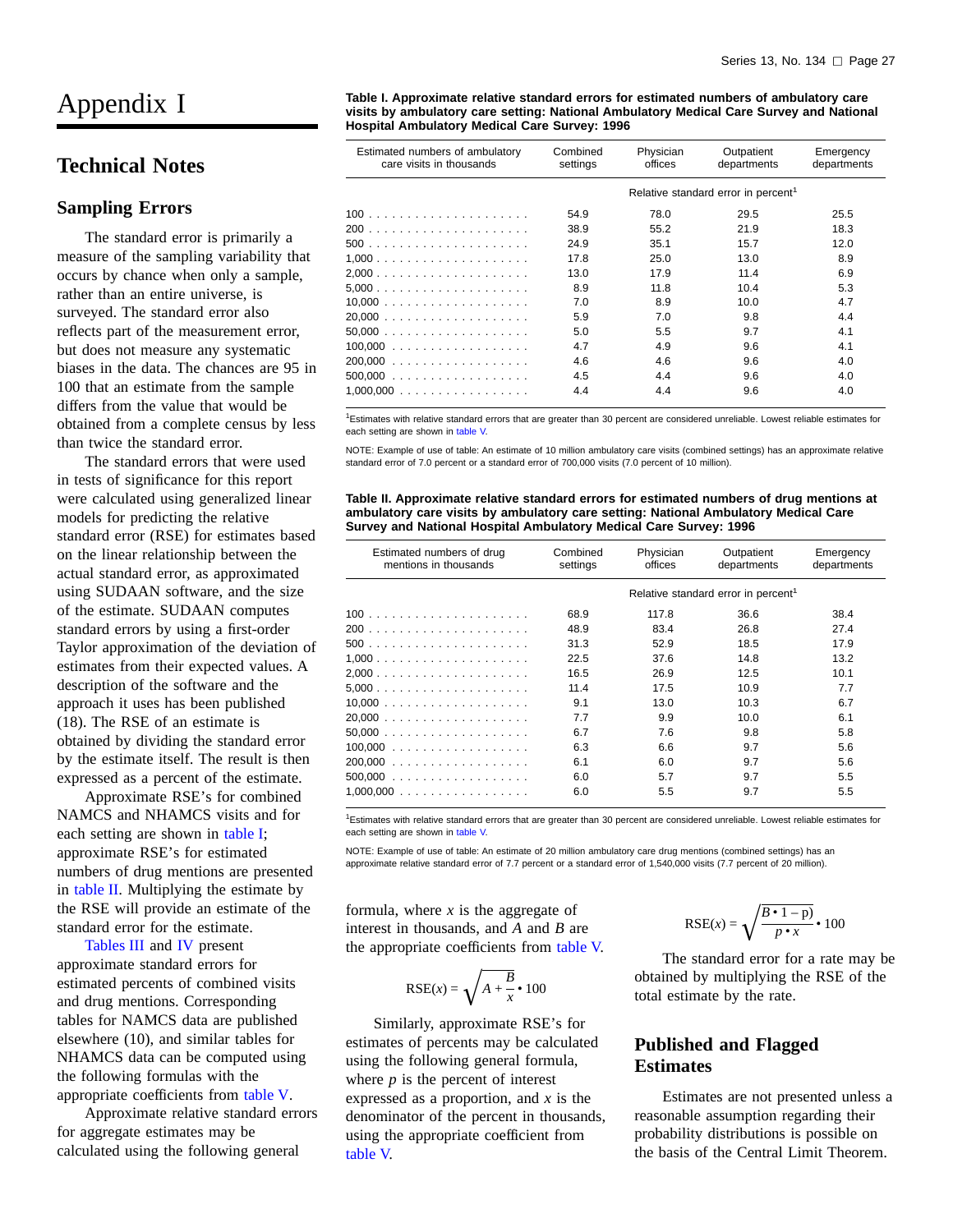<span id="page-33-0"></span>**Table III. Approximate standard errors of percents of estimated numbers of ambulatory care visits: National Ambulatory Medical Care Survey and National Hospital Ambulatory Medical Care Survey: 1996**

|                                          | <b>Estimated percent</b> |         |          |          |                                     |          |      |
|------------------------------------------|--------------------------|---------|----------|----------|-------------------------------------|----------|------|
| Base of percent<br>(visits in thousands) | 1 or 99                  | 5 or 95 | 10 or 90 | 20 or 80 | 30 or 70                            | 40 or 60 | 50   |
|                                          |                          |         |          |          | Standard error in percentage points |          |      |
|                                          | 5.4                      | 11.9    | 16.4     | 21.9     | 25.1                                | 26.8     | 27.4 |
| 200                                      | 3.9                      | 8.4     | 11.6     | 15.5     | 17.7                                | 18.9     | 19.3 |
|                                          | 2.4                      | 5.3     | 7.3      | 9.8      | 11.2                                | 12.0     | 12.2 |
|                                          | 1.7                      | 3.8     | 5.2      | 6.9      | 7.9                                 | 8.5      | 8.7  |
|                                          | 1.2                      | 2.7     | 3.7      | 4.9      | 5.6                                 | 6.0      | 6.1  |
|                                          | 0.8                      | 1.7     | 2.3      | 3.1      | 3.5                                 | 3.8      | 3.9  |
|                                          | 0.5                      | 1.2     | 1.6      | 2.2      | $2.5\,$                             | 2.7      | 2.7  |
|                                          | 0.4                      | 0.8     | 1.2      | 1.6      | 1.8                                 | 1.9      | 1.9  |
|                                          | 0.2                      | 0.5     | 0.7      | 1.0      | 1.1                                 | 1.2      | 1.2  |
| 100.000<br>.                             | 0.2                      | 0.4     | 0.5      | 0.7      | 0.8                                 | 0.9      | 0.9  |
| 200.000<br>.                             | 0.1                      | 0.3     | 0.4      | 0.5      | 0.6                                 | 0.6      | 0.6  |
|                                          | 0.1                      | 0.2     | 0.2      | 0.3      | 0.4                                 | 0.4      | 0.4  |
| $1,000,000$                              | 0.1                      | 0.1     | 0.2      | 0.2      | 0.3                                 | 0.3      | 0.3  |

NOTES: Example of use of table: An estimate of 30 percent based on an aggregate estimate of 10 million visits has an approximate standard error of 2.5 percent or a relative standard error of 8.3 percent (2.5 percent divided by 30 percent). Approximate standard errors for estimated percents of visits by type of setting (i.e., physician offices, outpatient departments, and emergency departments) are shown or described elsewhere (1–3).

**Table IV. Approximate standard errors of percents of estimated numbers of drug mentions at ambulatory care visits: National Ambulatory Medical Care Survey and National Hospital Ambulatory Medical Care Survey: 1996**

|                                            | <b>Estimated percent</b> |         |          |          |                                     |          |      |
|--------------------------------------------|--------------------------|---------|----------|----------|-------------------------------------|----------|------|
| Base of percent<br>(mentions in thousands) | 1 or 99                  | 5 or 95 | 10 or 90 | 20 or 80 | 30 or 70                            | 40 or 60 | 50   |
|                                            |                          |         |          |          | Standard error in percentage points |          |      |
|                                            | 6.8                      | 15.0    | 20.6     | 27.5     | 31.5                                | 33.6     | 34.3 |
|                                            | 4.8                      | 10.6    | 14.6     | 19.4     | 22.3                                | 23.8     | 24.3 |
|                                            | 3.1                      | 6.7     | 9.2      | 12.3     | 14.1                                | 15.0     | 15.4 |
|                                            | 2.2                      | 4.7     | 6.5      | 8.7      | 10.0                                | 10.6     | 10.9 |
|                                            | 1.5                      | 3.4     | 4.6      | 6.1      | 7.0                                 | 7.5      | 7.7  |
|                                            | 1.0                      | 2.1     | 2.9      | 3.9      | 4.5                                 | 4.8      | 4.9  |
|                                            | 0.7                      | 1.5     | 2.1      | 2.8      | 3.2                                 | 3.4      | 3.4  |
|                                            | 0.5                      | 1.1     | 1.5      | 1.9      | 2.2                                 | 2.4      | 2.4  |
|                                            | 0.3                      | 0.7     | 0.9      | 1.2      | 1.4                                 | 1.5      | 1.5  |
| 100,000<br>.                               | 0.2                      | 0.5     | 0.7      | 0.9      | 1.0                                 | 1.1      | 1.1  |
| 200,000<br>.                               | 0.2                      | 0.3     | 0.5      | 0.6      | 0.7                                 | 0.8      | 0.8  |
| 500,000<br>.                               | 0.1                      | 0.2     | 0.3      | 0.4      | 0.4                                 | 0.5      | 0.5  |
|                                            | 0.1                      | 0.2     | 0.2      | 0.3      | 0.3                                 | 0.3      | 0.4  |

NOTES: Example of use of table: An estimate of 30 percent based on an aggregate estimate of 10 million drug mentions at ambulatory care visits has an approximate standard error of 3.2 percent or a relative standard error of 10.7 percent (3.2 percent divided by 30 percent). Approximate standard errors for estimated percents of drug mentions by type of setting (i.e., physician offices, outpatient departments, and emergency departments) are shown or described elsewhere (1–3).

The Central Limit Theorem states that, given a sufficiently large sample size, the sample estimate approximates the population estimate and, upon repeated sampling, its distribution would be approximately normal.

In this report estimates are not presented if they are based on fewer than 30 cases in the sample data; only an asterisk appears in the tables. Estimates based on 30 or more cases are asterisked only if the RSE of the estimate exceeds 30 percent.

Approximate RSE's were computed using a generalized variance curve and the computed curve coefficients as described previously.

#### **Adjustments for Nonresponse**

Estimates from NAMCS data were adjusted to account for sample physicians who were in scope but did not participate in the study. Likewise, estimates from NHAMCS data were adjusted to account for sample hospitals, ED's, and OPD's that were in scope but did not participate. This adjustment was calculated to minimize the impact of response on final estimates by imputing to nonresponding physicians, hospitals, and clinics data from visits to similar physicians, hospitals, and clinics, respectively. For this purpose physicians were judged similar if they had the same specialty designation and practiced in the same primary sampling unit. Hospitals were judged similar if they were in the same region, ownership control group, and metropolitan statistical area control group. ED's or OPD's were judged similar if they were in the same ED or clinic group within the hospital.

#### **Tests of Significance and Rounding**

In this report the determination of statistical inference is based on the two-tailed *t*-test. The Bonferroni inequality was used to establish the critical value for statistically significant differences (0.05 level of significance) based on the number of possible comparisons within a particular variable (or combination of variables) of interest. Terms relating to differences such as "greater than" or "less than" indicate that the difference is statistically significant. A lack of comment regarding the difference between any two estimates does not mean that the difference was tested and found to be not significant. Chi-square tests were performed using the SUDAAN routine PROC CROSSTAB that takes into account the complex sample designs used in the NAMCS and NHAMCS.

In the tables estimates of visits have been rounded to the nearest thousand. Consequently, estimates will not always add to totals. Rates and percents were calculated from original unrounded figures and do not necessarily agree with percents calculated from rounded data.

#### **Diagnosis and Injury Groupings**

Physicians' diagnoses, shown in [table 12](#page-23-0) of this report, are grouped according to a classification system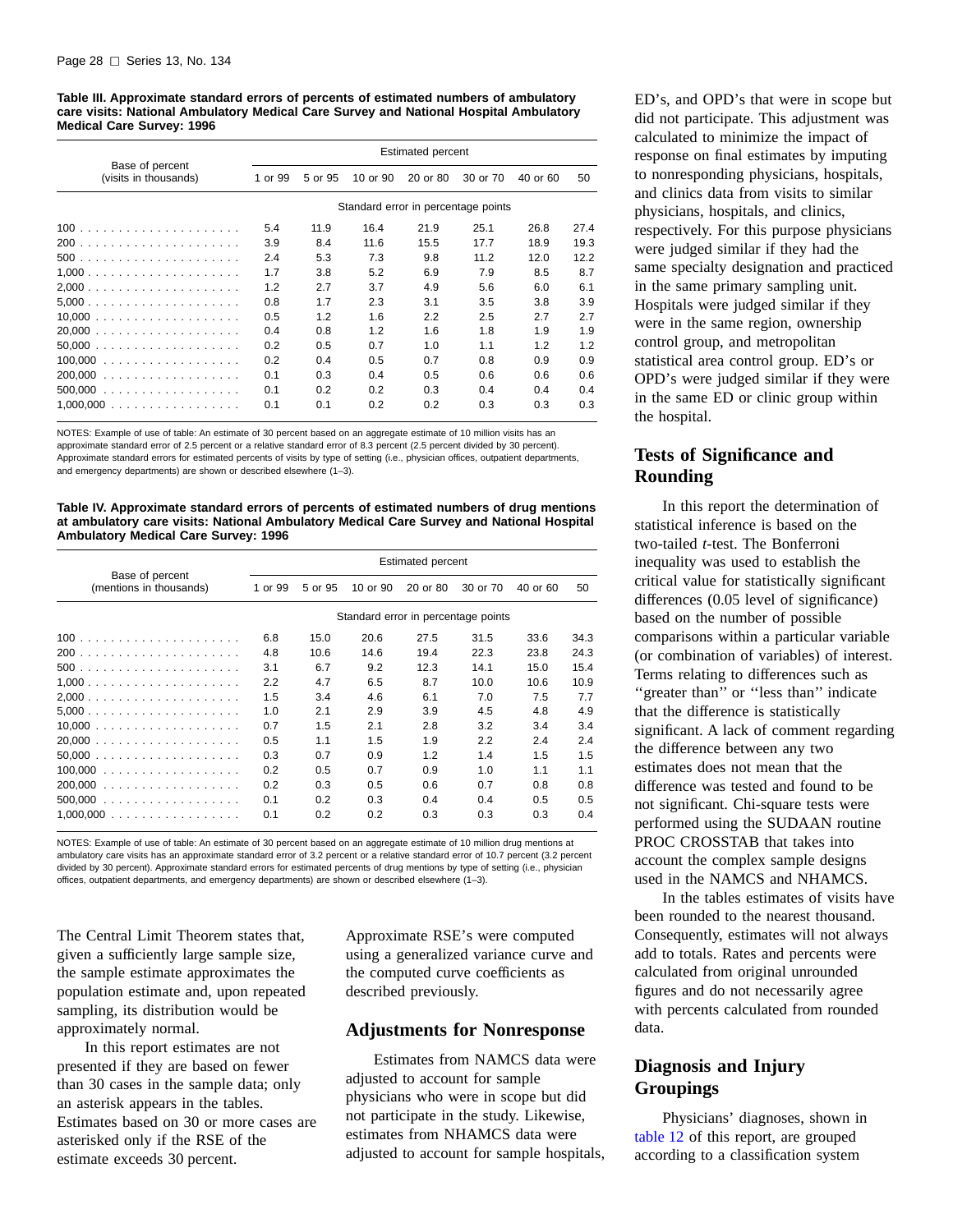<span id="page-34-0"></span>**Table V. Coefficients appropriate for determining approximate relative standard errors by type of estimate and ambulatory care setting: National Ambulatory Medical Care Survey and National Hospital Ambulatory Medical Care Survey: 1996**

|                                              | Coefficient for use with<br>estimates in thousands |         |                                                       |
|----------------------------------------------|----------------------------------------------------|---------|-------------------------------------------------------|
| Setting and type of estimate                 | A                                                  | B       | Lowest reliable estimate<br>in thousands <sup>1</sup> |
| Combined settings                            |                                                    |         |                                                       |
| Visits                                       | 0.001939                                           | 29.909  | 340                                                   |
| Drug mentions $\dots \dots \dots$            | 0.003546                                           | 47.156  | 546                                                   |
| Physician offices                            |                                                    |         |                                                       |
| Visits $\ldots$                              | 0.001839                                           | 60.586  | 688                                                   |
| Drug mentions $\dots \dots \dots$            | 0.002934                                           | 138.391 | 1,590                                                 |
| Outpatient departments                       |                                                    |         |                                                       |
|                                              | 0.009174                                           | 7.775   | 97                                                    |
| Drug mentions $\dots \dots \dots$            | 0.009344                                           | 12.477  | 155                                                   |
| Emergency departments                        |                                                    |         |                                                       |
| Visits received a construction of the Visits | 0.001583                                           | 6.359   | 72                                                    |
| Drug mentions                                | 0.003028                                           | 14.442  | 167                                                   |

 $1$ Estimates with relative standard errors greater than 30 percent are considered to be unreliable. The lowest reliable estimates shown here were determined by approximating relative standard errors from the generalized variance curves for each data set. However, estimates based on fewer than 30 cases are considered to be unreliable regardless of the size of the relative standard error and have been indicated in this report with an asterisk (no number shown).

developed for use with NAMCS and NHAMCS data. This grouping is based on the ICD–9–CM (5), but also reflects the frequency of particular diagnoses occurring in NAMCS and NHAMCS data. It is meant to provide additional detail on the diagnostic content of ambulatory care as characterized by the surveys. [Table VI](#page-35-0) shows the groupings used to categorize data in [table 12.](#page-23-0)

[Table 9](#page-21-0) of this report presents data on the intent and mechanism producing the injuries that resulted in ambulatory care visits to physician offices, ED's, and OPD's. Cause of injury is collected for each sampled visit in the NAMCS and NHAMCS and is coded according to the ICD–9–CM's ''Supplementary Classification of External [Causes of](#page-21-0) Injury and Poisoning.'' For table 9, however, the first-listed cause-of-injury data were regrouped to highlight the interaction between intentionality of the injury and the mec[hanism that act](#page-38-0)ually produced the injury. Table VII displays the groupings used in [table 9.](#page-21-0)

#### **Population Figures and Rate Calculation**

The population figures used in computing annual visit rates by age, sex, and race for this report are shown in [table VIII. Th](#page-39-0)e figures represent U.S. Bureau of the Census estimates of the civilian noninstitutionalized population

as of July 1, 1996. Figures are based on monthly postcensal estimates and are consistent with an unpublished hard copy national estimates release package PPL-57 (U.S. Population Estimates by Age, Sex, Race, and Hispanic Origin: 1990–1996) and have been adjusted for net underenumeration using the 1990 National Population Adjustment Matrix. Regional U.S. population estimates were obtained from the Division of Health Interview Statistics, NCHS.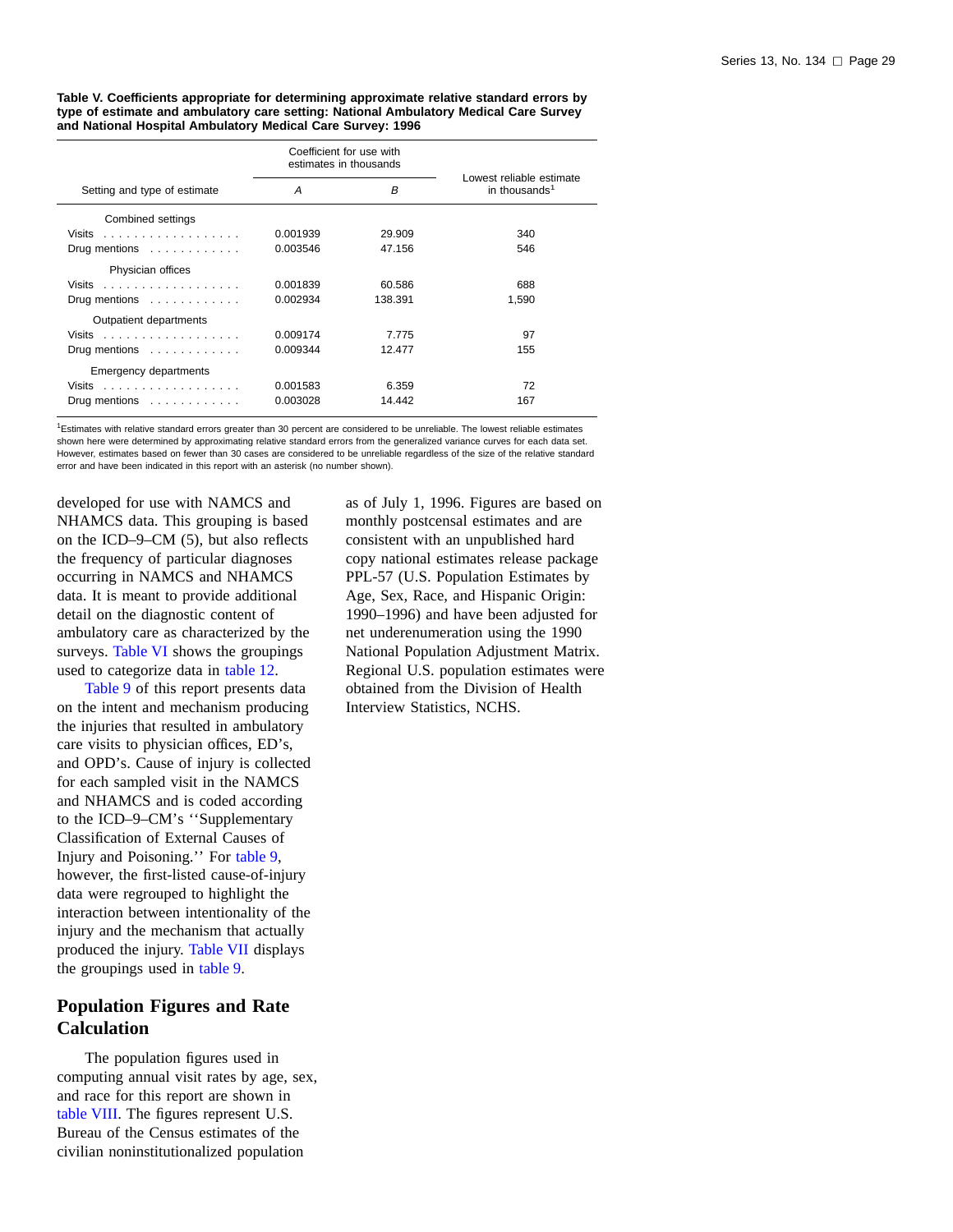#### <span id="page-35-0"></span>**Table VI. Reclassification of principal diagnosis codes for use with National Ambulatory Medical Care Survey and National Hospital Ambulatory Medical Care Survey data**

| Principal diagnosis                                                   | $ICD-9-CM code1$                                                                                                 |
|-----------------------------------------------------------------------|------------------------------------------------------------------------------------------------------------------|
|                                                                       | $001 - 139$                                                                                                      |
|                                                                       | 034.0                                                                                                            |
|                                                                       | 042                                                                                                              |
|                                                                       | 078.1                                                                                                            |
|                                                                       | 079.9                                                                                                            |
|                                                                       | 110                                                                                                              |
|                                                                       | 112                                                                                                              |
|                                                                       | 001-033, 034.1-041.9, 045.0-078.0, 078.2-079.8, 080-104, 111, 114-139                                            |
|                                                                       |                                                                                                                  |
|                                                                       | 140-239                                                                                                          |
|                                                                       | 153-154, 197.5                                                                                                   |
|                                                                       | 172-173, 176.0, 198.2                                                                                            |
|                                                                       | 174-175, 198.81                                                                                                  |
|                                                                       | 185                                                                                                              |
| Malignant neoplasm of lymphatic and hematopoietic tissue              | 176.5, 196, 200-208                                                                                              |
|                                                                       | 140-152, 155-171, 176.1-176.4, 176.6-184, 186-195, 197.0-197.4, 197.6-198.1,<br>198.3-198.7, 198.82-199, 230-234 |
|                                                                       | 216                                                                                                              |
|                                                                       | 210-215, 217-229                                                                                                 |
| Neoplasm of uncertain behavior and unspecified nature                 | 235-239                                                                                                          |
| Endocrine, nutritional and metabolic diseases, and immunity disorders | 240-279                                                                                                          |
|                                                                       | 244                                                                                                              |
|                                                                       | 240-243.245-246                                                                                                  |
|                                                                       | 250                                                                                                              |
|                                                                       | 272                                                                                                              |
|                                                                       | 278.0                                                                                                            |
| Other endocrine, nutritional and metabolic diseases, and immunity     |                                                                                                                  |
|                                                                       | 251-271, 273-277, 278.1-279                                                                                      |
|                                                                       | 280-289                                                                                                          |
| Anemias<br>$\mathbf{1}$                                               | 280-285                                                                                                          |
| Other diseases of the blood and blood-forming organs                  | 286-289                                                                                                          |
|                                                                       | 290-319                                                                                                          |
|                                                                       | 295                                                                                                              |
|                                                                       | 296.2-296.3                                                                                                      |
|                                                                       | 290-294, 296.0-296.1, 296.4-299                                                                                  |
|                                                                       | 300.0                                                                                                            |
|                                                                       | 300.4                                                                                                            |
|                                                                       | 303                                                                                                              |
| Drug dependence and nondependent use of drugs                         | 304-305                                                                                                          |
|                                                                       | 308-309                                                                                                          |
|                                                                       | 311                                                                                                              |
|                                                                       |                                                                                                                  |
|                                                                       | 314.0                                                                                                            |
|                                                                       | 300.1-300.3, 300.5-300.9, 301-302, 306-307, 310, 312-313, 314.1-319                                              |
| Diseases of the nervous system and sense organs                       | 320-389                                                                                                          |
|                                                                       | 346                                                                                                              |
|                                                                       | 320-326, 330-337, 340-345, 347-349                                                                               |
|                                                                       | 354.0                                                                                                            |
|                                                                       | 350-353, 354.1-359                                                                                               |
|                                                                       | $361 - 362$                                                                                                      |
|                                                                       | 365                                                                                                              |
|                                                                       | 366                                                                                                              |
|                                                                       | 367                                                                                                              |
|                                                                       | 372.0-372.3                                                                                                      |
|                                                                       | 373-374                                                                                                          |
|                                                                       | 360, 363-364, 368-369, 370-371, 372.4-372.9, 375-379                                                             |
|                                                                       | 380                                                                                                              |
|                                                                       | 381-382                                                                                                          |
|                                                                       | 383-389                                                                                                          |
|                                                                       | 390-459                                                                                                          |
|                                                                       | 413                                                                                                              |
|                                                                       | 414.0                                                                                                            |
|                                                                       | 410-412, 414.1-414.9                                                                                             |
|                                                                       | 427                                                                                                              |
|                                                                       | 428.0                                                                                                            |
|                                                                       |                                                                                                                  |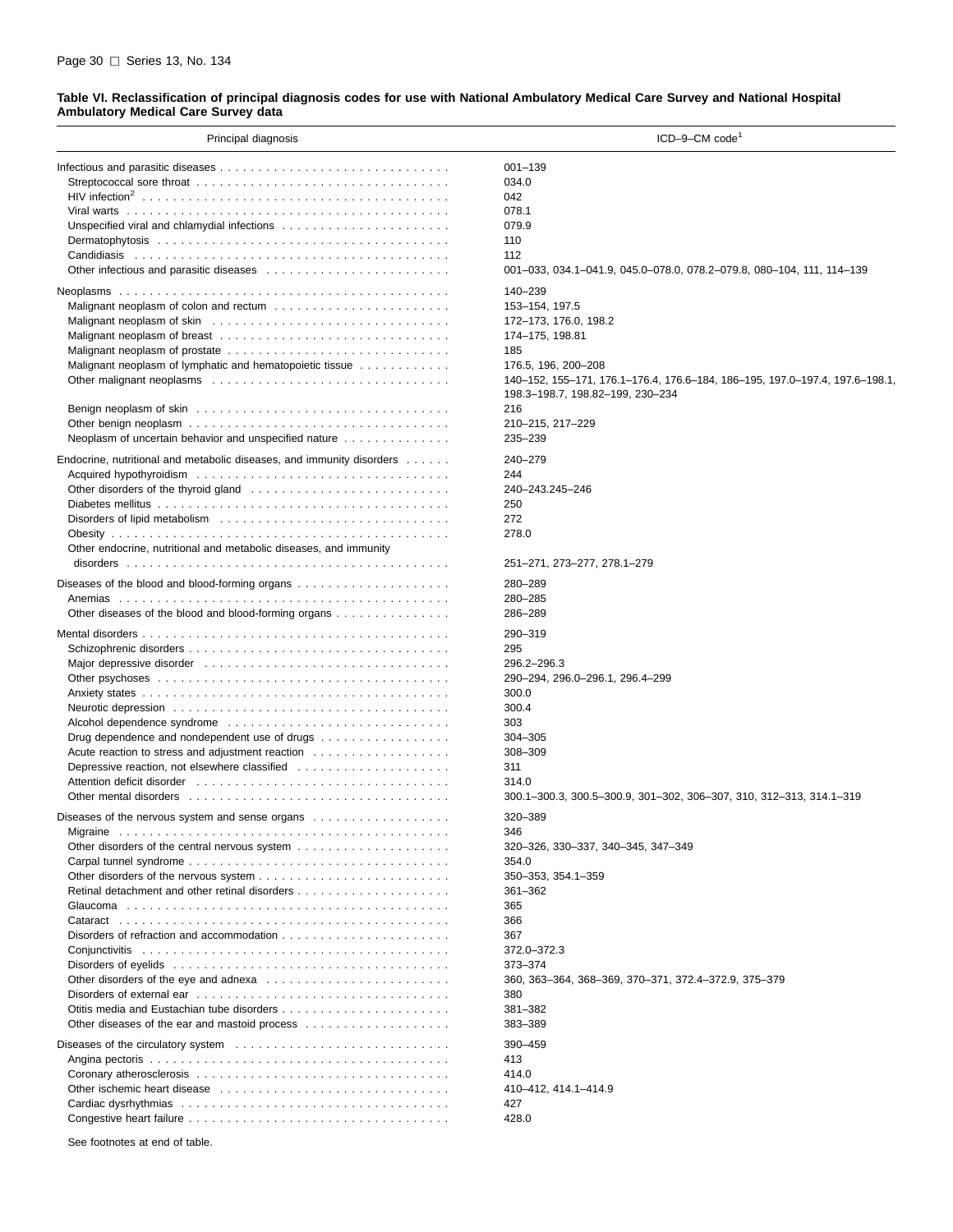#### **Table VI. Reclassification of principal diagnosis codes for use with National Ambulatory Medical Care Survey and National Hospital Ambulatory Medical Care Survey data—Con.**

| Principal diagnosis                                                                                                                                                                                                           | $ICD-9-CM code1$                                              |
|-------------------------------------------------------------------------------------------------------------------------------------------------------------------------------------------------------------------------------|---------------------------------------------------------------|
| Diseases of the circulatory system-Con.                                                                                                                                                                                       |                                                               |
|                                                                                                                                                                                                                               | 391-392.0, 393-398, 402, 404, 415-416, 420-426, 428.1-429     |
| Essential hypertension education of the state of the state of the state of the state of the state of the state of the state of the state of the state of the state of the state of the state of the state of the state of the | 401                                                           |
|                                                                                                                                                                                                                               | 430-438                                                       |
| Diseases of the arteries, arterioles, and capillaries                                                                                                                                                                         | 440-448                                                       |
|                                                                                                                                                                                                                               | 455                                                           |
|                                                                                                                                                                                                                               | 390, 392.9, 403, 405, 417, 451-454, 456-459                   |
|                                                                                                                                                                                                                               |                                                               |
|                                                                                                                                                                                                                               | 460-519                                                       |
|                                                                                                                                                                                                                               | 461                                                           |
|                                                                                                                                                                                                                               | 462                                                           |
|                                                                                                                                                                                                                               | 463                                                           |
|                                                                                                                                                                                                                               | 466                                                           |
|                                                                                                                                                                                                                               | 460, 464-465                                                  |
|                                                                                                                                                                                                                               | 473                                                           |
|                                                                                                                                                                                                                               | 477                                                           |
|                                                                                                                                                                                                                               | 480-486                                                       |
|                                                                                                                                                                                                                               | 490-491                                                       |
|                                                                                                                                                                                                                               | 493                                                           |
| Other chronic obstructive pulmonary disease and allied conditions                                                                                                                                                             | 492, 494-496                                                  |
|                                                                                                                                                                                                                               | 470-472, 474-476, 478, 487, 500-519                           |
|                                                                                                                                                                                                                               | 520-579                                                       |
|                                                                                                                                                                                                                               | 520-525                                                       |
|                                                                                                                                                                                                                               |                                                               |
|                                                                                                                                                                                                                               | 535                                                           |
|                                                                                                                                                                                                                               | 530.1                                                         |
|                                                                                                                                                                                                                               | 531-534                                                       |
|                                                                                                                                                                                                                               | 550-553                                                       |
|                                                                                                                                                                                                                               | 555-558                                                       |
|                                                                                                                                                                                                                               | 562                                                           |
|                                                                                                                                                                                                                               | 564.0                                                         |
|                                                                                                                                                                                                                               | 564.1                                                         |
|                                                                                                                                                                                                                               | 565-566, 569.0-569.4                                          |
|                                                                                                                                                                                                                               | 574-576                                                       |
|                                                                                                                                                                                                                               | 578                                                           |
|                                                                                                                                                                                                                               | 526.0-530.0, 530.2-530.9, 536-543, 560, 564.2-564.9, 576-568, |
|                                                                                                                                                                                                                               | 569.5-573.9, 577, 579                                         |
|                                                                                                                                                                                                                               | 580-629                                                       |
|                                                                                                                                                                                                                               | 592                                                           |
|                                                                                                                                                                                                                               | 595-596                                                       |
|                                                                                                                                                                                                                               | 599.0                                                         |
|                                                                                                                                                                                                                               | 580-589, 590-591, 593-594, 597-598, 599.1-599.9               |
|                                                                                                                                                                                                                               | 600                                                           |
|                                                                                                                                                                                                                               | 601-608                                                       |
|                                                                                                                                                                                                                               | 610-611                                                       |
|                                                                                                                                                                                                                               | 614–616                                                       |
| Noninflammatory disorders of female genital organs                                                                                                                                                                            | 620, 622-624                                                  |
|                                                                                                                                                                                                                               | 626                                                           |
|                                                                                                                                                                                                                               | 627                                                           |
|                                                                                                                                                                                                                               | 617-619, 621, 625, 628, 629                                   |
|                                                                                                                                                                                                                               |                                                               |
| Complications of pregnancy, childbirth, and the puerperium $\ldots \ldots \ldots \ldots$                                                                                                                                      | 630-677                                                       |
|                                                                                                                                                                                                                               | 680-709                                                       |
|                                                                                                                                                                                                                               | 681-682                                                       |
|                                                                                                                                                                                                                               | 680, 683-686                                                  |
|                                                                                                                                                                                                                               | 692                                                           |
|                                                                                                                                                                                                                               | 696                                                           |
| Other inflammatory conditions of skin and subcutaneous tissue                                                                                                                                                                 | 690-691, 693-695, 697-698                                     |
| Corns, callosities, and other hypertrophic and atrophic skin conditions                                                                                                                                                       | 700-701                                                       |
|                                                                                                                                                                                                                               | 702.0-702.1                                                   |
|                                                                                                                                                                                                                               | 706.0-706.1                                                   |
|                                                                                                                                                                                                                               | 706.2                                                         |
|                                                                                                                                                                                                                               | 708                                                           |
| Other disorders of the skin and subcutaneous tissue                                                                                                                                                                           | 702.8, 703-705, 706.3-707.9, 709                              |
|                                                                                                                                                                                                                               |                                                               |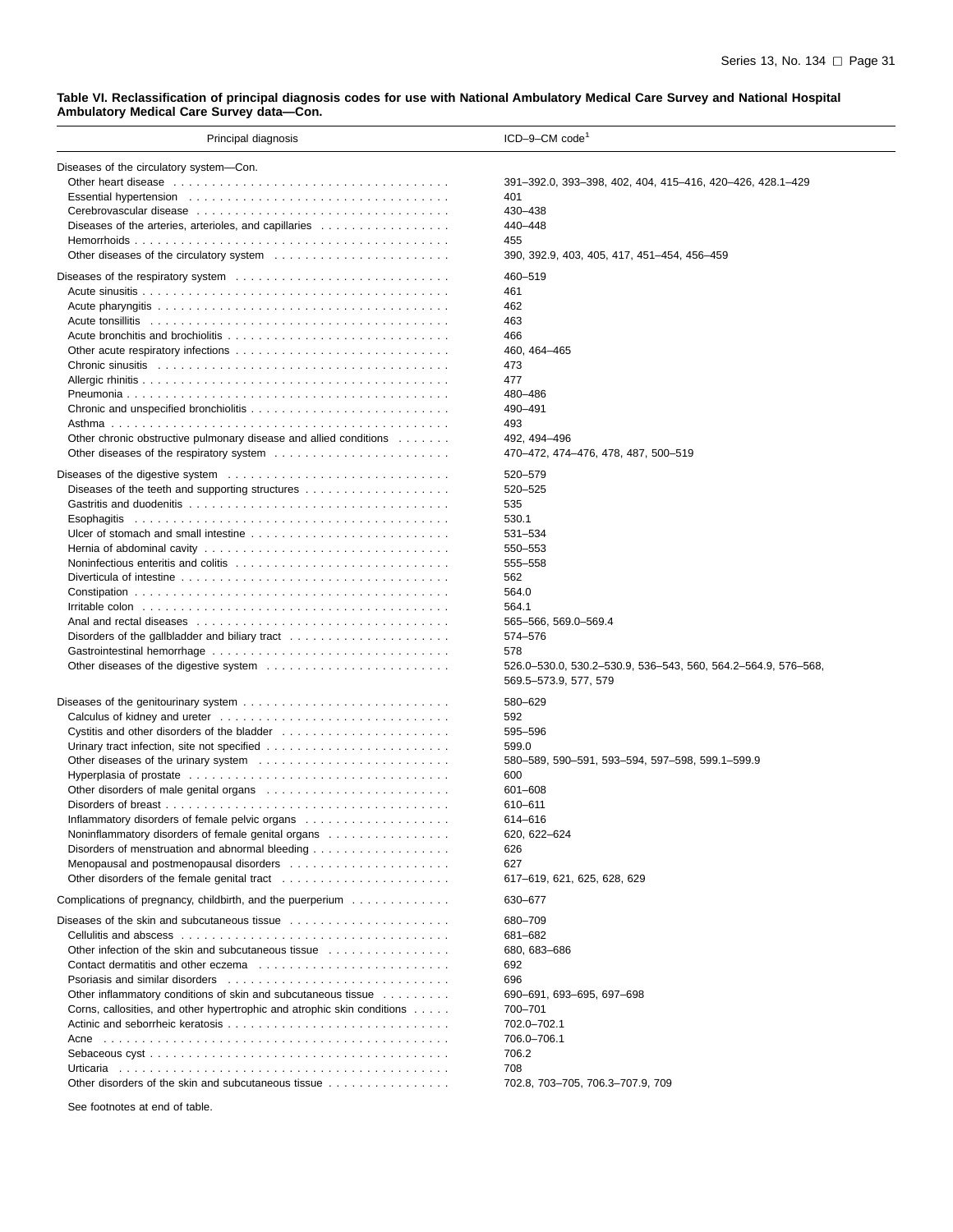#### **Table VI. Reclassification of principal diagnosis codes for use with National Ambulatory Medical Care Survey and National Hospital Ambulatory Medical Care Survey data—Con.**

| Principal diagnosis                                                                                                                                                                                                            | $ICD-9-CM code1$                                                                                                                |
|--------------------------------------------------------------------------------------------------------------------------------------------------------------------------------------------------------------------------------|---------------------------------------------------------------------------------------------------------------------------------|
| Diseases of the musculoskeletal system and connective tissue                                                                                                                                                                   | 710-739                                                                                                                         |
| Rheumatoid arthritis                                                                                                                                                                                                           | 714.0                                                                                                                           |
|                                                                                                                                                                                                                                | 715                                                                                                                             |
|                                                                                                                                                                                                                                | 710-713, 714.1-714.9, 716                                                                                                       |
| Derangements and other and unspecified joint disorders                                                                                                                                                                         | 717-719                                                                                                                         |
|                                                                                                                                                                                                                                | 722                                                                                                                             |
|                                                                                                                                                                                                                                | 724.2                                                                                                                           |
|                                                                                                                                                                                                                                | 720-721, 723.0-724.1, 724.3-724.9                                                                                               |
|                                                                                                                                                                                                                                | 726                                                                                                                             |
|                                                                                                                                                                                                                                | 727.0                                                                                                                           |
| Myalgia and myositis, unspecified $\ldots \ldots \ldots \ldots \ldots \ldots \ldots \ldots \ldots \ldots$                                                                                                                      | 729.1                                                                                                                           |
|                                                                                                                                                                                                                                | 725, 727.1-727.9, 728, 729.0, 729.2-729.9                                                                                       |
|                                                                                                                                                                                                                                | 730-733                                                                                                                         |
| Other diseases of the musculoskeletal system and connective tissue                                                                                                                                                             | 734-739                                                                                                                         |
|                                                                                                                                                                                                                                | 740-759                                                                                                                         |
|                                                                                                                                                                                                                                | 760-779                                                                                                                         |
|                                                                                                                                                                                                                                | 780-799                                                                                                                         |
| Syncope and collapse $\ldots \ldots \ldots \ldots \ldots \ldots \ldots \ldots \ldots \ldots \ldots \ldots \ldots$                                                                                                              | 780.2                                                                                                                           |
|                                                                                                                                                                                                                                | 780.3                                                                                                                           |
| Dizziness and giddiness entertainment in the state of the state of the state of the state of the state of the s                                                                                                                | 780.4                                                                                                                           |
|                                                                                                                                                                                                                                | 780.6                                                                                                                           |
| Symptoms involving skin and other integumentary tissue $\ldots \ldots \ldots \ldots$                                                                                                                                           | 782                                                                                                                             |
|                                                                                                                                                                                                                                | 784.0                                                                                                                           |
|                                                                                                                                                                                                                                | 784.7                                                                                                                           |
|                                                                                                                                                                                                                                | 785.0-785.3                                                                                                                     |
|                                                                                                                                                                                                                                | 786.0                                                                                                                           |
|                                                                                                                                                                                                                                | 786.2                                                                                                                           |
|                                                                                                                                                                                                                                | 786.5                                                                                                                           |
|                                                                                                                                                                                                                                | 788                                                                                                                             |
|                                                                                                                                                                                                                                | 789.0                                                                                                                           |
|                                                                                                                                                                                                                                | 780.0-780.1, 780.5, 780.7-780.9, 781, 783, 784.1-784.6, 784.8-784.9,<br>785.4-785.9, 786.1, 786.3-786.4, 786.6-787, 789.1-799.9 |
| Injury and poisoning                                                                                                                                                                                                           | 800-999                                                                                                                         |
|                                                                                                                                                                                                                                | 813                                                                                                                             |
|                                                                                                                                                                                                                                | 814-817                                                                                                                         |
|                                                                                                                                                                                                                                | 820-829                                                                                                                         |
| Other fractures enterprise in the contract of the contract of the contract of the contract of the contract of the contract of the contract of the contract of the contract of the contract of the contract of the contract of  | 800-812, 818-819                                                                                                                |
|                                                                                                                                                                                                                                | 842                                                                                                                             |
|                                                                                                                                                                                                                                | 844                                                                                                                             |
|                                                                                                                                                                                                                                | 845.0                                                                                                                           |
|                                                                                                                                                                                                                                | 847.0                                                                                                                           |
|                                                                                                                                                                                                                                | 846, 847.1-847.9                                                                                                                |
|                                                                                                                                                                                                                                | 840-841, 843, 845.1, 848                                                                                                        |
| Intracranial injury, excluding those with skull fracture $\ldots \ldots \ldots \ldots \ldots$                                                                                                                                  | 850-854                                                                                                                         |
|                                                                                                                                                                                                                                | 870-873<br>882-883                                                                                                              |
|                                                                                                                                                                                                                                | 874-881, 884-897                                                                                                                |
|                                                                                                                                                                                                                                | 918.1                                                                                                                           |
|                                                                                                                                                                                                                                | 910.0-918.0, 918.2, 919.9                                                                                                       |
|                                                                                                                                                                                                                                | 920-924                                                                                                                         |
|                                                                                                                                                                                                                                | 830-839, 860-869, 900-909, 925-959                                                                                              |
|                                                                                                                                                                                                                                | 960-989                                                                                                                         |
|                                                                                                                                                                                                                                | 990-995                                                                                                                         |
| Complications of surgical and medical care, not elsewhere classified                                                                                                                                                           | 996-999                                                                                                                         |
| Supplementary classification of factors influencing health                                                                                                                                                                     |                                                                                                                                 |
|                                                                                                                                                                                                                                | $V01-V82$                                                                                                                       |
| Potential health hazards related to communicable diseases                                                                                                                                                                      | $V01 - V09$                                                                                                                     |
| Potential health hazards related to personal and family history                                                                                                                                                                | $V10-V19$                                                                                                                       |
|                                                                                                                                                                                                                                | V20.2                                                                                                                           |
| Normal pregnancy enterprise in the serve in the server contract to the server of the server of the server of the server of the server of the server of the server of the server of the server of the server of the server of t | V <sub>22</sub>                                                                                                                 |
|                                                                                                                                                                                                                                | V <sub>24</sub>                                                                                                                 |
|                                                                                                                                                                                                                                | V <sub>25</sub>                                                                                                                 |
| See footnotes at end of table.                                                                                                                                                                                                 |                                                                                                                                 |
|                                                                                                                                                                                                                                |                                                                                                                                 |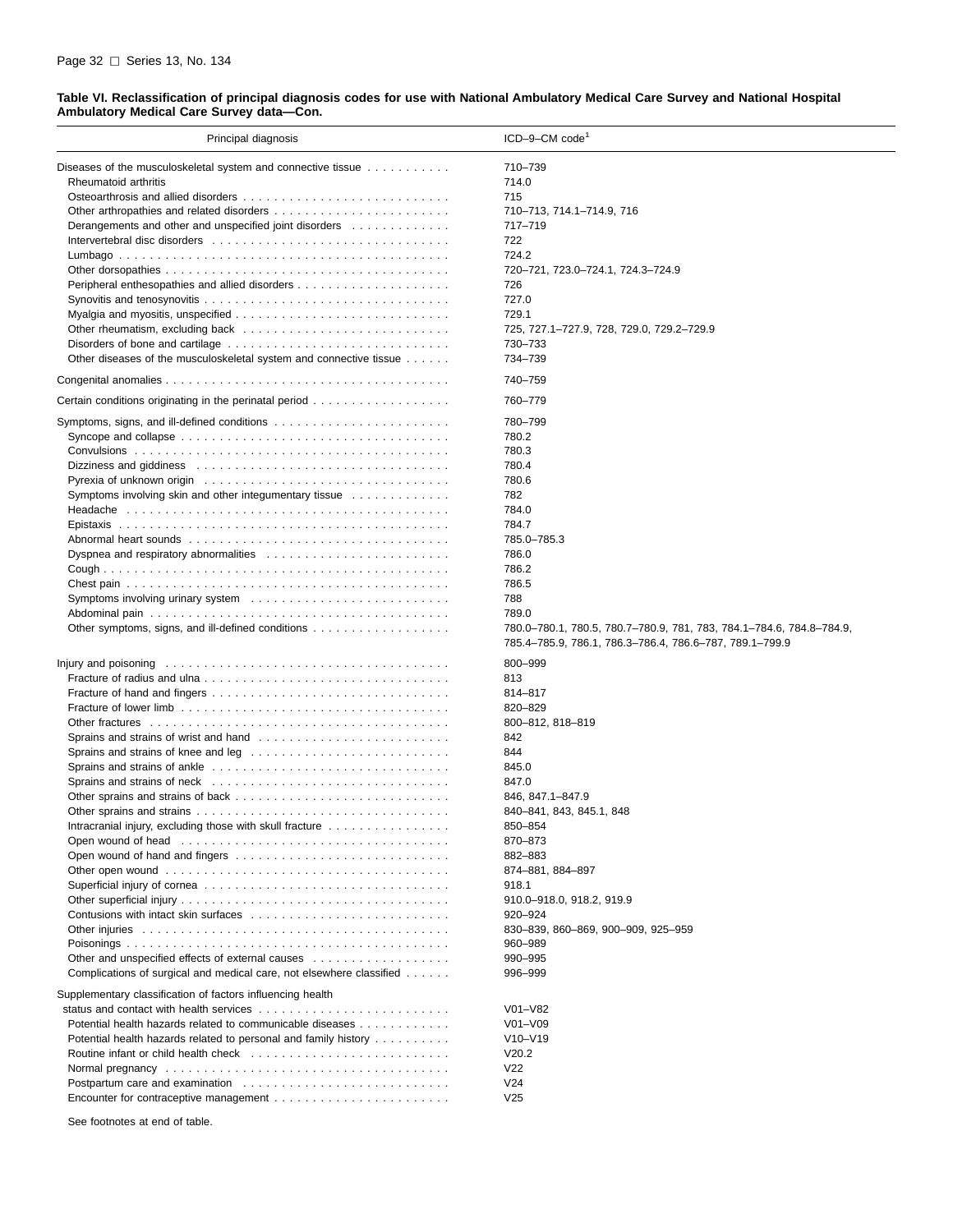#### <span id="page-38-0"></span>**Table VI. Reclassification of principal diagnosis codes for use with National Ambulatory Medical Care Survey and National Hospital Ambulatory Medical Care Survey data—Con.**

| Principal diagnosis                                                      | $ICD-9-CM$ code <sup>1</sup>                                                                  |
|--------------------------------------------------------------------------|-----------------------------------------------------------------------------------------------|
| Supplementary classification of factors influencing health               |                                                                                               |
| status and contact with health services-Con.                             |                                                                                               |
|                                                                          | V23-V24. V26-V28                                                                              |
|                                                                          | V43.1                                                                                         |
| Artificial opening status and other postsurgical states                  | $V44-V45$                                                                                     |
| Attention to surgical dressing and sutures                               | V58.3                                                                                         |
|                                                                          | V67                                                                                           |
|                                                                          | V70                                                                                           |
| Observation and evaluation for suspected conditions not found            | V71                                                                                           |
|                                                                          | V72.3                                                                                         |
| Other factors influencing health status and contact with health services | V20.0-V20.1, V21, V29.0-V43.0, V43.2-V43.8, V46-V66, V68-V69, V72.0-V72.2,<br>$V72.4 - V82.9$ |

1Based on the International Classification of Diseases, 9th Revision, Clinical Modification (ICD–9–CM) (5). 2HIV is human immunodeficiency virus.

**Table VII. Reclassification of cause of injury codes for use with National Ambulatory Medical Care Survey and National Hospital Ambulatory Medical Care Survey data**

| Intent and mechanism of injury                                                                                                                                                                                                 | Cause of injury code <sup>1</sup>                                                                      |  |  |  |  |  |
|--------------------------------------------------------------------------------------------------------------------------------------------------------------------------------------------------------------------------------|--------------------------------------------------------------------------------------------------------|--|--|--|--|--|
|                                                                                                                                                                                                                                | E800-E869, E880-E929                                                                                   |  |  |  |  |  |
|                                                                                                                                                                                                                                | E880.0-E886.9, E888                                                                                    |  |  |  |  |  |
|                                                                                                                                                                                                                                | E810-E819                                                                                              |  |  |  |  |  |
| Striking against or struck accidentally by objects or persons                                                                                                                                                                  | E916-E917                                                                                              |  |  |  |  |  |
|                                                                                                                                                                                                                                | E927                                                                                                   |  |  |  |  |  |
|                                                                                                                                                                                                                                | E920                                                                                                   |  |  |  |  |  |
|                                                                                                                                                                                                                                | E900-E909, E928.0-E928.2                                                                               |  |  |  |  |  |
| Poisoning by drugs, medicinal substances, biologicals, other solid and liquid                                                                                                                                                  |                                                                                                        |  |  |  |  |  |
|                                                                                                                                                                                                                                | E850-E869                                                                                              |  |  |  |  |  |
| Fire and flames, hot substance or object, caustic or corrosive material,                                                                                                                                                       |                                                                                                        |  |  |  |  |  |
|                                                                                                                                                                                                                                | E890-E899, E924                                                                                        |  |  |  |  |  |
|                                                                                                                                                                                                                                | E919                                                                                                   |  |  |  |  |  |
| Pedal cycle, nontraffic and other electronic contained a cycle of the order of the contact of the cycle of the cycle of the cycle of the cycle of the cycle of the cycle of the cycle of the cycle of the cycle of the cycle o | E800-E807(.3), E820-E825(.6), E826.1, E826.9                                                           |  |  |  |  |  |
|                                                                                                                                                                                                                                | E820-E825 $(.0, .5, .7, .9)$                                                                           |  |  |  |  |  |
|                                                                                                                                                                                                                                | E800-807(.0-.2, .8-.9), E826 (.0, .2-.8), E827-E829, E831, E833-E845                                   |  |  |  |  |  |
|                                                                                                                                                                                                                                | E922                                                                                                   |  |  |  |  |  |
|                                                                                                                                                                                                                                | E846-E848, E911-E915, E918, E921, E923, E925-E926, E928.8, E929.0-E929<br>E887, E928.9, E929.8, E929.9 |  |  |  |  |  |
|                                                                                                                                                                                                                                | E950-E959, E960-E969, E970-E978, E990-E999                                                             |  |  |  |  |  |
|                                                                                                                                                                                                                                | E960-E969                                                                                              |  |  |  |  |  |
|                                                                                                                                                                                                                                | E950-E959                                                                                              |  |  |  |  |  |
|                                                                                                                                                                                                                                | E970-E978, E990-E999                                                                                   |  |  |  |  |  |
|                                                                                                                                                                                                                                | E980-E989                                                                                              |  |  |  |  |  |
|                                                                                                                                                                                                                                | E870-E879, E930-E949                                                                                   |  |  |  |  |  |

1Based on the International Classification of Diseases, 9th Revision, Clinical Modification, "Supplementary Classification of External Causes of Injury and Poisoning" (5).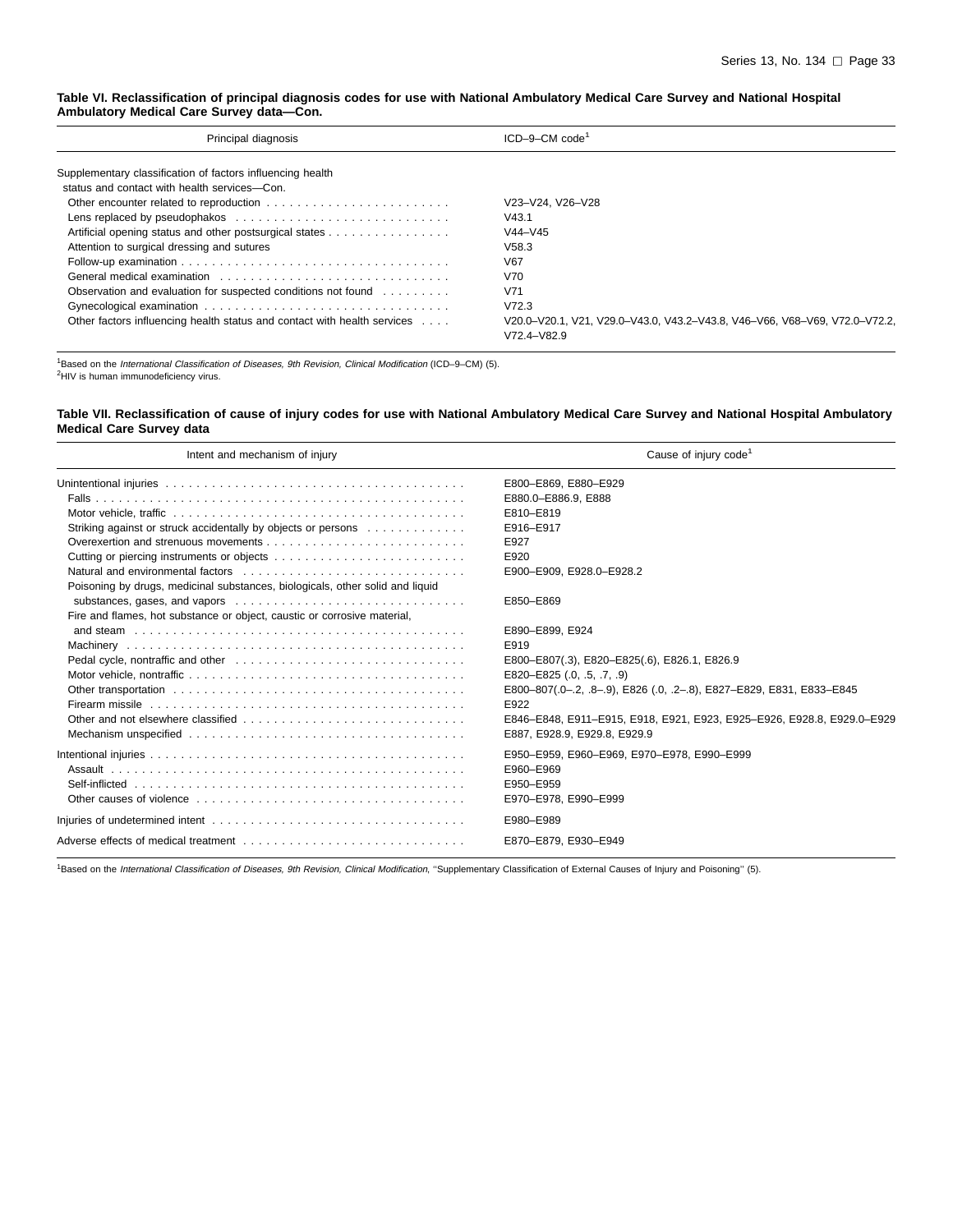<span id="page-39-0"></span>

| Table VIII. U.S. population estimates used in computing annual visit rates for the National Ambulatory Medical Care Survey and the National |  |
|---------------------------------------------------------------------------------------------------------------------------------------------|--|
| Hospital Ambulatory Medical Care Survey, by age, race, and sex: July 1, 1996                                                                |  |

| Race and sex                                                | All ages    | Under 15<br>years | $15 - 24$<br>years | $25 - 44$<br>years | $45 - 64$<br>years | 65-74<br>years | 75 years<br>and over |
|-------------------------------------------------------------|-------------|-------------------|--------------------|--------------------|--------------------|----------------|----------------------|
| All races                                                   | 264.422.982 | 59.466.328        | 36.417.640         | 83.480.771         | 53.218.417         | 18.231.545     | 13.608.281           |
|                                                             | 129.041.351 | 30.432.739        | 18.396.374         | 41.120.730         | 25.735.575         | 8.160.145      | 5,195,788            |
| Female $\ldots$ ,                                           | 135,381,631 | 29,033,589        | 18,021,266         | 42,360,041         | 27,482,842         | 10,071,400     | 8,412,493            |
| White                                                       | 218.417.222 | 46,762,625        | 28.983.572         | 68,694,399         | 45.560.901         | 16.129.914     | 12.285.811           |
| Male                                                        | 107.348.824 | 23,984,629        | 14.778.049         | 34,322,034         | 22,283,516         | 7.274.932      | 4,705,664            |
| Female                                                      | 111,068,398 | 22.777.996        | 14,205,523         | 34,372,365         | 23,277,385         | 8.854.982      | 7,580,147            |
|                                                             | 33.807.197  | 9.566.417         | 5.491.137          | 10,605,636         | 5.522.360          | 1.586.931      | 1,034,716            |
|                                                             | 15.737.036  | 4.847.278         | 2,620,807          | 4.789.436          | 2.448.762          | 663.140        | 367,613              |
| Female $\ldots$ , $\ldots$ , $\ldots$ , $\ldots$ , $\ldots$ | 18.070.161  | 4.719.139         | 2,870,330          | 5,816,200          | 3,073,598          | 923.791        | 667,103              |
|                                                             | 12.198.563  | 3.137.286         | 1.942.931          | 4.180.736          | 2.135.156          | 514.700        | 287.754              |
| Male $\ldots$                                               | 5,955,491   | 1,600,832         | 997,518            | 2,009,260          | 1,003,297          | 222.073        | 122.511              |
| Female $\ldots$ , $\ldots$ , $\ldots$ , $\ldots$ , $\ldots$ | 6,243,072   | 1,536,454         | 945.413            | 2,171,476          | 1,131,859          | 292.627        | 165,243              |

SOURCE: Based on the U.S. Bureau of the Census monthly postcensal estimates of the civilian noninstitutionalized population of the United States as of July 1, 1996. Figures are consistent with an unpublished hard-copy national population estimates release package PPL-57 (U.S. Population Estimates by Age, Sex, Race, and Hispanic Origin: 1990–1996) and have been adjusted for net underenumeration using the 1990 National Population Adjustment Matrix.

## Appendix II

### **Definition of Terms**

*Ambulatory patient*—An ambulatory patient is an individual seeking personal health services who is not currently admitted to any health care institution on the premises.

*Drug mention*—A drug mention is the physician's entry on the Patient Record form of a pharmaceutical agent—by any route of administration—for prevention, diagnosis, or treatment. Generic as well as brand-name drugs are included, as are nonprescription and prescription drugs. Along with all new drugs, the physician also records continued medications if the patient was specifically instructed during the visit to continue the medication. Physicians may report up to six medications per visit.

*Drug visit*—A drug visit is a visit at which medication was prescribed or provided by the physician.

*Emergency department*—Hospital facility for the provision of unscheduled outpatient services to patients whose conditions require immediate care and that is staffed 24 hours a day. If an ED provided emergency services in different areas of the hospital, all of these areas were selected with certainty into the sample. Off-site emergency departments that are open less than 24 hours are

included if staffed by the hospital's emergency department.

*Hospital*—All hospitals with an average length of stay for all patients of less than 30 days (short-stay) or hospitals whose specialty is general (medical or surgical) or children's general. Excludes Federal hospitals, hospital units of institutions, and hospitals with less than six beds staffed for patient use.

*Injury-related visit*—A visit is considered related to an injury if ''yes'' was checked on the Patient Record form in response to the question, ''Is this visit injury related?'' or if any of the following information was provided on the form—place of injury, cause of injury, an injury-related reason for visit, or a nature of injury diagnosis.

*Office*—An office is the space identified by a physician as a location for his or her ambulatory practice. Offices customarily include consultation, examination, or treatment spaces that patients associate with the particular physician.

*Office-based physician*—A physician is a duly licensed doctor of medicine (M.D.) or doctor of osteopathy (D.O.) who is currently in office-based practice and who spends some time caring for ambulatory patients. Excluded from NAMCS are physicians who are hospital based; who specialize in anesthesiology, pathology, or radiology; who are

federally employed; who treat only institutionalized patients; or who are employed full time by an institution and spend no time seeing ambulatory patients.

*Outpatient department*—Hospital facility where nonurgent and ambulatory medical care is provided under the supervision of a physician.

*Visit*—For NAMCS, a visit is a direct personal exchange between an ambulatory patient and a physician or a staff member working under the physician's supervision, for the purpose of seeking care and rendering personal health services. Excluded from NAMCS are visits where medical care was not provided, such as visits made to drop off specimens, pay bills, make appointments, and walkouts. For NHAMCS, a visit is a direct, personal exchange between a patient and a physician or other health care provider working under the physician's supervision, for the purpose of seeking care and receiving personal health services.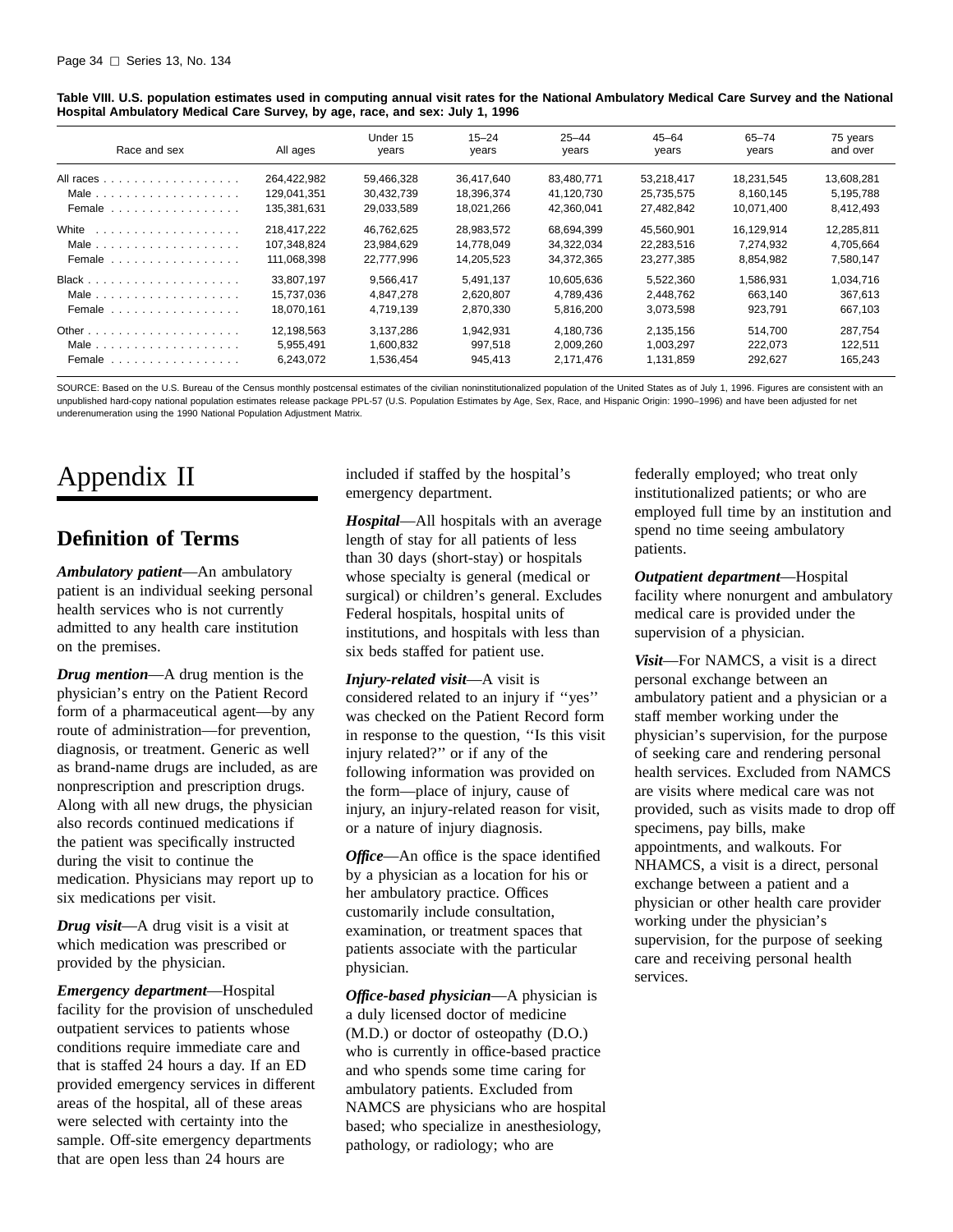<span id="page-40-0"></span>

| Assurance of Confidentiality-All information which would permit identification of an individual, a<br>Department of Health and Human Services<br>practice, or an establishment will be held confidential, will be used only by persons engaged in and for<br>Public Health Service<br>the purpose of the survey and will not be disclosed or released to other persons or used for any other<br>Centers for Disease Control and Prevention<br>purpose<br>National Center for Health Statistics |                                                                                               |                                     |                                                                                                                      |                                                                         |                           |                                                                                                                                                                                                                               |                                                                             |                                                                                            |                                                             |  |  |
|------------------------------------------------------------------------------------------------------------------------------------------------------------------------------------------------------------------------------------------------------------------------------------------------------------------------------------------------------------------------------------------------------------------------------------------------------------------------------------------------|-----------------------------------------------------------------------------------------------|-------------------------------------|----------------------------------------------------------------------------------------------------------------------|-------------------------------------------------------------------------|---------------------------|-------------------------------------------------------------------------------------------------------------------------------------------------------------------------------------------------------------------------------|-----------------------------------------------------------------------------|--------------------------------------------------------------------------------------------|-------------------------------------------------------------|--|--|
| 1. DATE OF VISIT                                                                                                                                                                                                                                                                                                                                                                                                                                                                               | 2. ZIP CODE<br>NATIONAL AMBULATORY MEDICAL CARE SURVEY<br>OMB NO. 0920-0234                   |                                     |                                                                                                                      |                                                                         |                           |                                                                                                                                                                                                                               |                                                                             |                                                                                            |                                                             |  |  |
|                                                                                                                                                                                                                                                                                                                                                                                                                                                                                                | Expires: 06-30-97<br><b>1995-96 PATIENT RECORD</b><br>CDC 64.109A<br>Patient's<br>Dav<br>Year |                                     |                                                                                                                      |                                                                         |                           |                                                                                                                                                                                                                               |                                                                             |                                                                                            |                                                             |  |  |
| <b>3. DATE OF BIRTH</b>                                                                                                                                                                                                                                                                                                                                                                                                                                                                        | 5. SEX                                                                                        |                                     | 8. EXPECTED SOURCE(S) OF PAYMENT FOR THIS VISIT                                                                      |                                                                         |                           |                                                                                                                                                                                                                               |                                                                             |                                                                                            | 9. PATIENT'S COMPLAINT(S), SYMPTOM(S), OR OTHER             |  |  |
|                                                                                                                                                                                                                                                                                                                                                                                                                                                                                                | $1 \Box$ Female                                                                               | $2 \Box$ Male                       | a. Type of payment                                                                                                   |                                                                         |                           | <b>b. Expected sources of insurance</b>                                                                                                                                                                                       |                                                                             |                                                                                            | REASON(S) FOR THIS VISIT Use patient's own words.           |  |  |
| Year<br>Month<br>Day                                                                                                                                                                                                                                                                                                                                                                                                                                                                           | <b>6. ETHNICITY</b>                                                                           |                                     | Check one.                                                                                                           |                                                                         | Check all that apply.     |                                                                                                                                                                                                                               | Most                                                                        |                                                                                            |                                                             |  |  |
| 4. RACE                                                                                                                                                                                                                                                                                                                                                                                                                                                                                        | 1 Hispanic origin                                                                             |                                     | 1 Preferred provider option                                                                                          |                                                                         |                           | 1 Blue Cross / Blue Shield                                                                                                                                                                                                    |                                                                             |                                                                                            |                                                             |  |  |
| 1 White                                                                                                                                                                                                                                                                                                                                                                                                                                                                                        |                                                                                               |                                     | 2 Insured, fee-for-service                                                                                           | checked.                                                                |                           | $2 \Box$ Other private insurance                                                                                                                                                                                              |                                                                             |                                                                                            |                                                             |  |  |
| $2 \Box$ Black                                                                                                                                                                                                                                                                                                                                                                                                                                                                                 | 2 Not Hispanic                                                                                |                                     | 3 HMO / Other prepaid                                                                                                | answer b.                                                               | 3 Medicare                |                                                                                                                                                                                                                               |                                                                             |                                                                                            |                                                             |  |  |
|                                                                                                                                                                                                                                                                                                                                                                                                                                                                                                | 7. DOES PATIENT SMOKE                                                                         |                                     |                                                                                                                      |                                                                         | 4   Medicaid              |                                                                                                                                                                                                                               | b. Other: $\frac{1}{2}$                                                     |                                                                                            | <u>and the state</u>                                        |  |  |
| 3 3 Asian / Pacific<br>Islander                                                                                                                                                                                                                                                                                                                                                                                                                                                                | <b>CIGARETTES ?</b>                                                                           |                                     | $4 \Box$ Self-pay                                                                                                    |                                                                         |                           | 5 U Worker's Compensation                                                                                                                                                                                                     |                                                                             |                                                                                            |                                                             |  |  |
|                                                                                                                                                                                                                                                                                                                                                                                                                                                                                                | $1 \Box Y$ es<br>$2 \Box$ No                                                                  |                                     | $5 \Box$ No charge                                                                                                   | checked.                                                                | $6 \Box$ Other            |                                                                                                                                                                                                                               |                                                                             |                                                                                            |                                                             |  |  |
| $4 \square$ American Indian /<br>Eskimo / Aleut                                                                                                                                                                                                                                                                                                                                                                                                                                                | $3$ Unknown                                                                                   |                                     | $6 \Box$ Other                                                                                                       | skip b.                                                                 | 7 Unknown                 |                                                                                                                                                                                                                               |                                                                             |                                                                                            |                                                             |  |  |
| 10. IS THIS VISIT INJURY RELATED ?                                                                                                                                                                                                                                                                                                                                                                                                                                                             |                                                                                               |                                     |                                                                                                                      |                                                                         |                           |                                                                                                                                                                                                                               | 11. PHYSICIAN'S DIAGNOSES As specifically as possible, list up to 3 current |                                                                                            | 12. DOES PATIENT HAVE:                                      |  |  |
| $1 \square$ Yes (Answer a, b, and c.)                                                                                                                                                                                                                                                                                                                                                                                                                                                          |                                                                                               |                                     | c. Cause of injury                                                                                                   |                                                                         |                           | diagnoses including those unrelated to this visit.                                                                                                                                                                            |                                                                             |                                                                                            | Check all that apply regardless of entry in Item 11.        |  |  |
| $2 \Box$ No (Skip to Item 11.)                                                                                                                                                                                                                                                                                                                                                                                                                                                                 |                                                                                               |                                     | Describe events that preceded injury<br>(e.g., reaction to penicillin, wasp                                          |                                                                         | a. Principal diagnosis or |                                                                                                                                                                                                                               |                                                                             |                                                                                            | $1$ Arthritis                                               |  |  |
| a. Place of occurrence                                                                                                                                                                                                                                                                                                                                                                                                                                                                         |                                                                                               | b. Is this injury<br>work related ? | sting, driver in motor vehicle traffic<br>accident involving collision with                                          |                                                                         | problem associated        |                                                                                                                                                                                                                               |                                                                             | $\overline{\mathbf{a}}$ $\Box$ copp                                                        | $2 \Box$ Artherosclerosis                                   |  |  |
| $1 \Box$ Home                                                                                                                                                                                                                                                                                                                                                                                                                                                                                  |                                                                                               | $\overline{1}$ Yes                  | parked vehicle, etc.).                                                                                               |                                                                         | with Item 9a.: __         |                                                                                                                                                                                                                               |                                                                             |                                                                                            | 4 Chronic renal failure                                     |  |  |
| $2 \Box$ School                                                                                                                                                                                                                                                                                                                                                                                                                                                                                |                                                                                               | $2 \Box$ No                         |                                                                                                                      |                                                                         |                           |                                                                                                                                                                                                                               |                                                                             |                                                                                            | 5 □ Depression                                              |  |  |
| 3 Sports or athletics area                                                                                                                                                                                                                                                                                                                                                                                                                                                                     |                                                                                               | 3 Unknown                           |                                                                                                                      |                                                                         |                           | b. Other: the contract of the contract of the contract of the contract of the contract of the contract of the contract of the contract of the contract of the contract of the contract of the contract of the contract of the |                                                                             |                                                                                            | $6 \Box$ Diabetes                                           |  |  |
| 4 Street or highway                                                                                                                                                                                                                                                                                                                                                                                                                                                                            |                                                                                               |                                     |                                                                                                                      |                                                                         |                           |                                                                                                                                                                                                                               |                                                                             |                                                                                            | $7$ HIV / AIDS<br>8 Hyperactivity / ADD                     |  |  |
| $5$ Other: __________                                                                                                                                                                                                                                                                                                                                                                                                                                                                          |                                                                                               |                                     |                                                                                                                      |                                                                         |                           |                                                                                                                                                                                                                               |                                                                             |                                                                                            | $9 \Box$ Hypertension                                       |  |  |
| $6 \Box$ Unknown                                                                                                                                                                                                                                                                                                                                                                                                                                                                               |                                                                                               |                                     |                                                                                                                      |                                                                         |                           | c. Other: $\frac{1}{2}$ $\frac{1}{2}$ $\frac{1}{2}$ $\frac{1}{2}$ $\frac{1}{2}$                                                                                                                                               |                                                                             | 10 □ Obesity                                                                               |                                                             |  |  |
|                                                                                                                                                                                                                                                                                                                                                                                                                                                                                                |                                                                                               |                                     |                                                                                                                      |                                                                         |                           |                                                                                                                                                                                                                               |                                                                             |                                                                                            | $11$ $\Box$ None of the above                               |  |  |
|                                                                                                                                                                                                                                                                                                                                                                                                                                                                                                |                                                                                               |                                     | 13. AMBULATORY SURGICAL PROCEDURES 14. DIAGNOSTIC / SCREENING SERVICES Check all ordered or provided at this visit.  |                                                                         |                           |                                                                                                                                                                                                                               | 15. THERAPEUTIC AND PREVENTIVE SERVICES                                     |                                                                                            |                                                             |  |  |
| $\Box$ NONE                                                                                                                                                                                                                                                                                                                                                                                                                                                                                    |                                                                                               | $1$ MONE                            | TESTS:                                                                                                               | <b>IMAGING:</b><br>17 $\Box$ X-Ray                                      |                           |                                                                                                                                                                                                                               |                                                                             | Check all ordered or provided at this visit. Exclude medications.<br>$1$ $\Box$ NONE       |                                                             |  |  |
| List up to 2 surgical procedures                                                                                                                                                                                                                                                                                                                                                                                                                                                               |                                                                                               | <b>EXAMINATIONS:</b>                | 8 Blood pressure                                                                                                     | 18 CAT scan                                                             |                           |                                                                                                                                                                                                                               |                                                                             | $9 \Box$ Growth / development<br>$10 \Box$ Mental health<br><b>COUNSELING / EDUCATION:</b> |                                                             |  |  |
| performed at this visit.                                                                                                                                                                                                                                                                                                                                                                                                                                                                       |                                                                                               | $2 \Box$ Breast                     | $9$ Urinalysis<br>$10$ $\Box$ TB skin test                                                                           |                                                                         | 19 <b>I</b> MRI           |                                                                                                                                                                                                                               |                                                                             | $2 \Box$ Diet<br>11 $\Box$ Other:                                                          |                                                             |  |  |
|                                                                                                                                                                                                                                                                                                                                                                                                                                                                                                |                                                                                               | $3 \Box$ Pelvic                     | 11 $\Box$ Blood lead level                                                                                           | $3 \Box$ Exercise<br>20 Ultrasound                                      |                           |                                                                                                                                                                                                                               |                                                                             |                                                                                            |                                                             |  |  |
|                                                                                                                                                                                                                                                                                                                                                                                                                                                                                                |                                                                                               | $4 \Box$ Rectal                     | 12 Cholesterol measure                                                                                               | OTHER THERAPY:<br>4 Weight reduction<br>$_{21}$ $\Box$ Other:           |                           |                                                                                                                                                                                                                               |                                                                             | 12 Psychotherapy                                                                           |                                                             |  |  |
|                                                                                                                                                                                                                                                                                                                                                                                                                                                                                                |                                                                                               | 5 Visual acuity                     | $13 \Box$ PSA<br>14 $\Box$ HIV serology                                                                              | ALL OTHER: (specify)                                                    |                           |                                                                                                                                                                                                                               |                                                                             | 5 Cholesterol reduction<br>$13$ $\Box$ Corrective lenses                                   |                                                             |  |  |
|                                                                                                                                                                                                                                                                                                                                                                                                                                                                                                |                                                                                               | $6 \Box$ Mental status              | 15 $\Box$ Other blood test                                                                                           | $22\Box$<br><u> 1980 - Jan Albert III, martin a</u>                     |                           |                                                                                                                                                                                                                               |                                                                             | $6$ $\Box$ HIV transmission<br>14 Physiotherapy<br>7 1 Injury prevention                   |                                                             |  |  |
|                                                                                                                                                                                                                                                                                                                                                                                                                                                                                                |                                                                                               | $7 \Box$ Other:                     | 16 $\Box$ Other: $\Box$                                                                                              |                                                                         |                           |                                                                                                                                                                                                                               | 8 J Tobacco use / exposure                                                  |                                                                                            | $\overline{15}$ $\Box$ Other: _____                         |  |  |
| 16. MEDICATIONS I INJECTIONS List names of up to 6 medications that were ordered, supplied,                                                                                                                                                                                                                                                                                                                                                                                                    |                                                                                               |                                     |                                                                                                                      | <b>17. PROVIDERS SEEN</b>                                               |                           | 18. HAVE YOU OR                                                                                                                                                                                                               | <b>19. WAS PATIENT</b>                                                      |                                                                                            | 20. VISIT DISPOSITION                                       |  |  |
|                                                                                                                                                                                                                                                                                                                                                                                                                                                                                                |                                                                                               |                                     | or administered during this visit. Include new medications, continuing medications (with or without                  | THIS VISIT                                                              |                           | ANYONE IN YOUR                                                                                                                                                                                                                | <b>REFERRED FOR</b>                                                         |                                                                                            | Check all that apply.                                       |  |  |
| $\Box$ NONE                                                                                                                                                                                                                                                                                                                                                                                                                                                                                    | new orders), $R_X$ and OTC medications, immunizations, allergy shots, and anesthetics.        |                                     |                                                                                                                      | Check all that apply.<br><b>PRACTICE SEEN</b><br><b>PATIENT BEFORE?</b> |                           | THIS VISIT BY<br>ANOTHER                                                                                                                                                                                                      |                                                                             | 1 No followup planned                                                                      |                                                             |  |  |
|                                                                                                                                                                                                                                                                                                                                                                                                                                                                                                |                                                                                               |                                     | $1 \Box$ Physician<br>$1 \square$ Yes $2 \square$ No<br>$2 \square$ Physician assistant                              |                                                                         | <b>PHYSICIAN ?</b>        |                                                                                                                                                                                                                               | 2 Return if needed, P.R.N.                                                  |                                                                                            |                                                             |  |  |
|                                                                                                                                                                                                                                                                                                                                                                                                                                                                                                |                                                                                               |                                     |                                                                                                                      |                                                                         | 3 Murse practitioner      |                                                                                                                                                                                                                               | $1 \Box$ Yes                                                                |                                                                                            | $3 \square$ Return at specified time<br>4 Admit to hospital |  |  |
|                                                                                                                                                                                                                                                                                                                                                                                                                                                                                                |                                                                                               |                                     |                                                                                                                      | $4 \square R.N.$<br>If Yes, for condition                               |                           |                                                                                                                                                                                                                               |                                                                             |                                                                                            | $5 \Box$ Other:                                             |  |  |
|                                                                                                                                                                                                                                                                                                                                                                                                                                                                                                |                                                                                               |                                     |                                                                                                                      | $5$ $\Box$ L.P.N.                                                       |                           |                                                                                                                                                                                                                               | $2 \Box$ No                                                                 |                                                                                            | 21. VISIT DURATION                                          |  |  |
|                                                                                                                                                                                                                                                                                                                                                                                                                                                                                                |                                                                                               |                                     |                                                                                                                      | $6 \Box$ Medical assistant                                              |                           | 1□ Yes 2□ No                                                                                                                                                                                                                  |                                                                             |                                                                                            |                                                             |  |  |
| 3.12                                                                                                                                                                                                                                                                                                                                                                                                                                                                                           | $\overline{\phantom{a}}$ 6. $\overline{\phantom{a}}$                                          |                                     | <u> 1990 - Johann John Store, markin samti samti samti samti samti samti samti samti samti samti samti samti sam</u> | $7 \Box$ Other: $\Box$                                                  |                           |                                                                                                                                                                                                                               |                                                                             |                                                                                            |                                                             |  |  |
|                                                                                                                                                                                                                                                                                                                                                                                                                                                                                                |                                                                                               |                                     |                                                                                                                      |                                                                         |                           |                                                                                                                                                                                                                               |                                                                             |                                                                                            | <b>Minutes</b>                                              |  |  |

# Appendix III Appendix III

**Survey Instruments**

**Survey Instruments**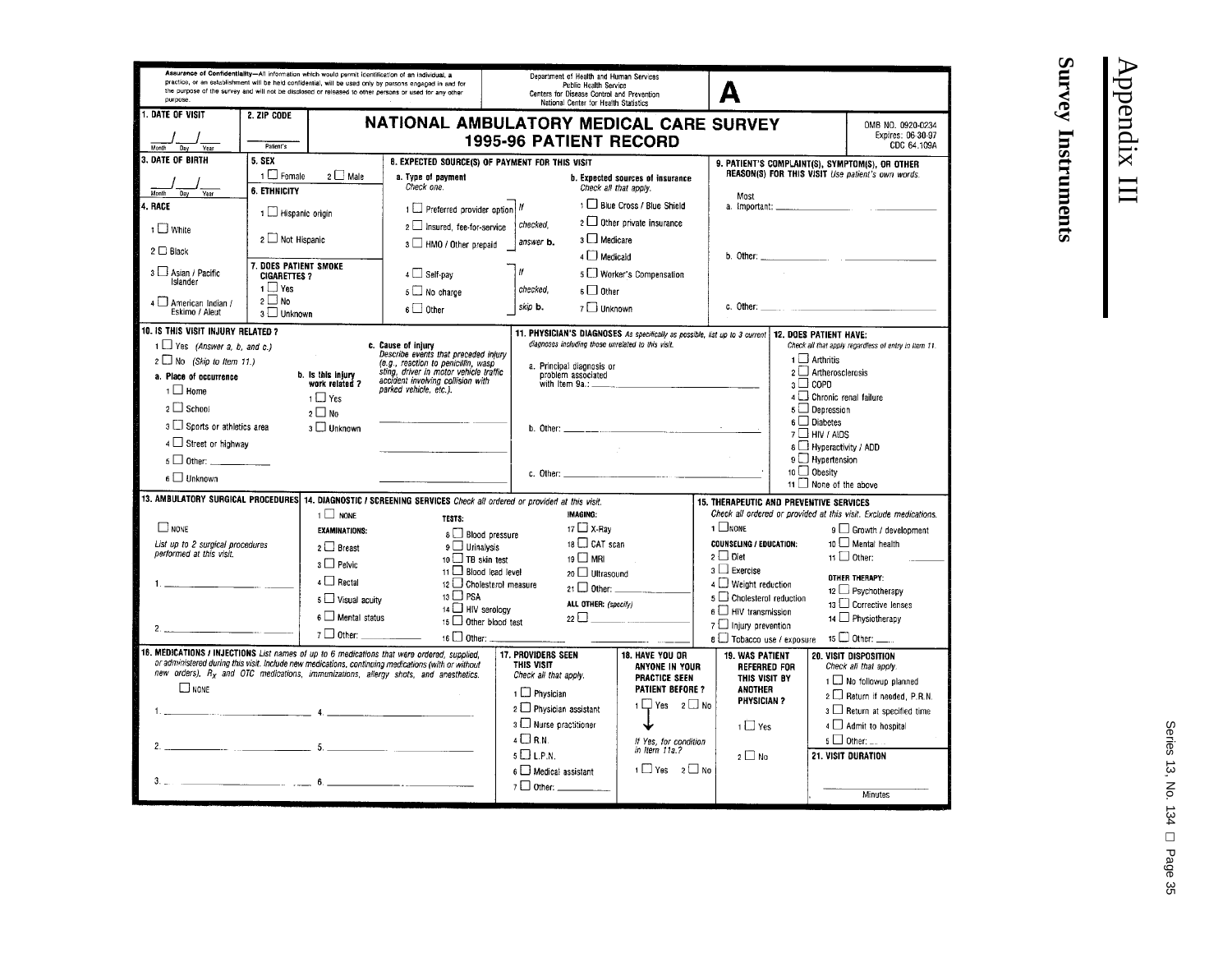|                                                                                                                                                                                           | Assurance of Confidentiality—All information which would permit identification of an individual, a practice, or an<br>establishment will be held confidential, will be used only by persons engaged in and for the purpose of the survey and will<br>not be disclosed or released to other persons or used for any other purpose. |                                                                                                  | Department of Health and Human Services<br><b>Public Health Service</b><br>Centers for Disease Control and Prevention<br>National Center for Health Statistics |                                                                                                                                                                          |                                         | Expires: 07-31-97<br>CDC 64.111                                                                                                  | OMB No. 0920-0278                                                       |                                               |                                                |                               |                                                               |
|-------------------------------------------------------------------------------------------------------------------------------------------------------------------------------------------|-----------------------------------------------------------------------------------------------------------------------------------------------------------------------------------------------------------------------------------------------------------------------------------------------------------------------------------|--------------------------------------------------------------------------------------------------|----------------------------------------------------------------------------------------------------------------------------------------------------------------|--------------------------------------------------------------------------------------------------------------------------------------------------------------------------|-----------------------------------------|----------------------------------------------------------------------------------------------------------------------------------|-------------------------------------------------------------------------|-----------------------------------------------|------------------------------------------------|-------------------------------|---------------------------------------------------------------|
|                                                                                                                                                                                           |                                                                                                                                                                                                                                                                                                                                   | NATIONAL HOSPITAL AMBULATORY MEDICAL CARE SURVEY<br>1995-96 OUTPATIENT DEPARTMENT PATIENT RECORD |                                                                                                                                                                |                                                                                                                                                                          |                                         |                                                                                                                                  |                                                                         |                                               |                                                |                               |                                                               |
| <b>T. DATE OF VISIT</b>                                                                                                                                                                   | 7.3ex                                                                                                                                                                                                                                                                                                                             | <b>6. FTHNICITY *</b>                                                                            | 8. EXPECTED SOURCE(S) OF PAYMENT FOR THIS VISIT                                                                                                                |                                                                                                                                                                          |                                         |                                                                                                                                  |                                                                         |                                               |                                                |                               | 9. PATIENT'S COMPLAINT(S), SYMPTOM(S), OR OTHER REASON(S) FOR |
| Month<br>Day<br>Year                                                                                                                                                                      | $\Box$ Female<br>$2 \Box$ Male                                                                                                                                                                                                                                                                                                    | 1 □ Hispanic origin                                                                              | a. Type of payment<br>Check one.                                                                                                                               | <b>b.</b> Expected sources of insurance<br>Check all that apply.                                                                                                         |                                         | THIS VISIT                                                                                                                       |                                                                         | Use patient's own words.                      |                                                |                               |                                                               |
| 2. ZIP CODE                                                                                                                                                                               | 5. RACE                                                                                                                                                                                                                                                                                                                           | $2 \Box$ Not Hispanic                                                                            | 2 Insured, fee-for-service                                                                                                                                     | $\frac{1}{1}$ Preferred provider option   If<br>1 Blue Cross / Blue Shield<br>checked.<br>2 U Other private insurance                                                    |                                         | Most                                                                                                                             |                                                                         |                                               |                                                |                               |                                                               |
|                                                                                                                                                                                           | $\Box$ White                                                                                                                                                                                                                                                                                                                      | 7. DOES PATIENT SMOKE                                                                            |                                                                                                                                                                |                                                                                                                                                                          | answer <b>b</b> .                       | $3 \Box$ Medicare                                                                                                                |                                                                         |                                               |                                                |                               |                                                               |
| Patient's                                                                                                                                                                                 | $2 \Box$ Black                                                                                                                                                                                                                                                                                                                    | <b>CIGARETTES?</b>                                                                               | 3 HMO / other prepaid                                                                                                                                          |                                                                                                                                                                          |                                         | $4 \Box$ Medicaid                                                                                                                |                                                                         |                                               |                                                |                               |                                                               |
| 3. DATE OF BIRTH                                                                                                                                                                          | $3 \Box$ Asian /<br>Pacific Islander                                                                                                                                                                                                                                                                                              | $1 \Box$ Yes                                                                                     | 4 Self-pay                                                                                                                                                     |                                                                                                                                                                          |                                         | 5 Worker's Compensation                                                                                                          |                                                                         |                                               | <b>b.</b> Other: $\qquad \qquad$               |                               |                                                               |
|                                                                                                                                                                                           | $4 \cup$ American Indian /                                                                                                                                                                                                                                                                                                        | $2 \Box$ No                                                                                      | $5 \Box$ No charge                                                                                                                                             |                                                                                                                                                                          | checked,                                | $6 \Box$ Other                                                                                                                   |                                                                         |                                               |                                                |                               |                                                               |
| Year<br>Day                                                                                                                                                                               | Eskimo / Aleut                                                                                                                                                                                                                                                                                                                    | 3 Unknown                                                                                        | $6 \Box$ Other                                                                                                                                                 |                                                                                                                                                                          | skip b.                                 | $7 \Box$ Unknown                                                                                                                 |                                                                         | c. Other:                                     |                                                |                               |                                                               |
| 10. IS THIS VISIT INJURY RELATED ?                                                                                                                                                        |                                                                                                                                                                                                                                                                                                                                   | <b>b.</b> Place of occurrence                                                                    |                                                                                                                                                                |                                                                                                                                                                          |                                         | 11. PHYSICIAN'S DIAGNOSES As specifically as possible, list up to 3 current<br>diagnoses. Include those unrelated to this visit. |                                                                         |                                               | <b>12. DOES PATIENT HAVE:</b>                  |                               |                                                               |
| $1 \Box$ Yes (Answer a, b, and c.)                                                                                                                                                        | $2 \Box$ No (Skip to item 11.)                                                                                                                                                                                                                                                                                                    | $1 \Box$ Home                                                                                    |                                                                                                                                                                |                                                                                                                                                                          | a. Principal diagnosis or               |                                                                                                                                  |                                                                         |                                               |                                                |                               | Check all that apply regardless of entry in item 11.          |
|                                                                                                                                                                                           | a. Cause of Injury Describe events that preceded injury, e.g.,<br>reaction to penicillin, wasp sting, driver in motor vehicle                                                                                                                                                                                                     | $2 \Box$ School                                                                                  | 3 Sports or athletics area                                                                                                                                     |                                                                                                                                                                          | problem associated with<br>Item $9a$ .: |                                                                                                                                  |                                                                         |                                               | $1$ Arthritis                                  |                               | $7 \Box$ HIV / AIDS                                           |
|                                                                                                                                                                                           | traffic accident involving collision with parked car, etc.                                                                                                                                                                                                                                                                        |                                                                                                  | $4 \Box$ Street or highway                                                                                                                                     |                                                                                                                                                                          |                                         |                                                                                                                                  |                                                                         |                                               | $2 \Box$ Atherosclerosis                       |                               | 8 Hyperactivity / ADD                                         |
|                                                                                                                                                                                           |                                                                                                                                                                                                                                                                                                                                   | $5 \Box$ Other: $\Box$<br>6 Unknown                                                              |                                                                                                                                                                |                                                                                                                                                                          |                                         |                                                                                                                                  |                                                                         |                                               | $3 \Box$ COPD                                  |                               | $9 \Box$ Hypertension                                         |
|                                                                                                                                                                                           |                                                                                                                                                                                                                                                                                                                                   |                                                                                                  |                                                                                                                                                                |                                                                                                                                                                          |                                         |                                                                                                                                  |                                                                         |                                               | $4\Box$ Chronic renal failure $10\Box$ Obesity |                               |                                                               |
|                                                                                                                                                                                           | c. Is this injury work related ?<br>$1 \Box$ Yes<br>2 □ No                                                                                                                                                                                                                                                                        |                                                                                                  |                                                                                                                                                                |                                                                                                                                                                          |                                         |                                                                                                                                  |                                                                         |                                               |                                                | $5 \Box$ Depression           | $11$ $\Box$ None of the above                                 |
|                                                                                                                                                                                           |                                                                                                                                                                                                                                                                                                                                   | 3 Unknown                                                                                        |                                                                                                                                                                | $6 \Box$ Diabetes                                                                                                                                                        |                                         |                                                                                                                                  |                                                                         |                                               |                                                |                               |                                                               |
| <b>13. AMBULATORY SURGICAL PROCEDURES</b>                                                                                                                                                 |                                                                                                                                                                                                                                                                                                                                   |                                                                                                  |                                                                                                                                                                | 15. THERAPEUTIC AND PREVENTIVE SERVICES Check all ordered or provided at this visit.<br>14. DIAGNOSTIC / SCREENING SERVICES Check all ordered or provided at this visit. |                                         |                                                                                                                                  |                                                                         |                                               |                                                |                               |                                                               |
|                                                                                                                                                                                           |                                                                                                                                                                                                                                                                                                                                   | $1 \Box$ NONE                                                                                    | TESTS:                                                                                                                                                         |                                                                                                                                                                          | <b>IMAGING:</b>                         |                                                                                                                                  | <b>Exclude medications.</b>                                             |                                               |                                                |                               |                                                               |
| $\Box$ NONE                                                                                                                                                                               |                                                                                                                                                                                                                                                                                                                                   |                                                                                                  | $8 \Box$ Blood pressure                                                                                                                                        |                                                                                                                                                                          | 17 $\Box$ X-Ray                         |                                                                                                                                  | 1 NONE                                                                  |                                               |                                                |                               |                                                               |
|                                                                                                                                                                                           | List up to 2 surgical procedures performed at this                                                                                                                                                                                                                                                                                | <b>EXAMINATIONS:</b>                                                                             | $9 \Box$ Urinalysis                                                                                                                                            |                                                                                                                                                                          | 18 $\Box$ CAT scan                      |                                                                                                                                  | <b>COUNSELING / EDUCATION:</b>                                          |                                               | 8 Growth/development                           |                               |                                                               |
| visit.                                                                                                                                                                                    |                                                                                                                                                                                                                                                                                                                                   | $2 \Box$ Breast                                                                                  | $10$ $\Box$ TB skin test                                                                                                                                       |                                                                                                                                                                          | 19 $\square$ MRI                        |                                                                                                                                  | $2 \Box$ Diet                                                           |                                               | $9 \Box$ Mental health                         |                               |                                                               |
|                                                                                                                                                                                           |                                                                                                                                                                                                                                                                                                                                   | $3 \Box$ Pelvic                                                                                  | $11 \square$ Blood lead level                                                                                                                                  |                                                                                                                                                                          | $20$ Ultrasound                         |                                                                                                                                  |                                                                         |                                               | $10 \Box$ Other:                               |                               |                                                               |
|                                                                                                                                                                                           |                                                                                                                                                                                                                                                                                                                                   | $4 \Box$ Rectal                                                                                  | 12 Cholesterol measure                                                                                                                                         |                                                                                                                                                                          |                                         |                                                                                                                                  | 3 L Weight reduction<br>OTHER THERAPY:<br>$4\Box$ Cholesterol reduction |                                               |                                                |                               |                                                               |
|                                                                                                                                                                                           |                                                                                                                                                                                                                                                                                                                                   | $5 \square$ Visual acuity                                                                        | $13$ $\Box$ PSA                                                                                                                                                |                                                                                                                                                                          |                                         |                                                                                                                                  | $5 \Box$ HIV transmission                                               |                                               |                                                | $11 \Box$ Psychotherapy       |                                                               |
|                                                                                                                                                                                           |                                                                                                                                                                                                                                                                                                                                   |                                                                                                  | 14   HIV serology                                                                                                                                              |                                                                                                                                                                          | ALL OTHER: (specify)                    |                                                                                                                                  |                                                                         |                                               |                                                | 12 □ Corrective lenses        |                                                               |
|                                                                                                                                                                                           |                                                                                                                                                                                                                                                                                                                                   | $6 \square$ Mental status                                                                        | $15$ $\Box$ Other blood test                                                                                                                                   |                                                                                                                                                                          | $22 \Box$                               |                                                                                                                                  | $6$ $\Box$ Injury prevention                                            |                                               |                                                | 13 □ Physiotherapy            |                                                               |
|                                                                                                                                                                                           |                                                                                                                                                                                                                                                                                                                                   | $7 \Box$ Other:                                                                                  | $16 \Box$ Other: $\Box$                                                                                                                                        |                                                                                                                                                                          |                                         |                                                                                                                                  |                                                                         | 7 Tobacco use/exposure                        |                                                | $14 \Box$ Other:              |                                                               |
|                                                                                                                                                                                           |                                                                                                                                                                                                                                                                                                                                   | 16. MEDICATIONS / INJECTIONS List names of up to 6 medications that were ordered, supplied, or   |                                                                                                                                                                |                                                                                                                                                                          |                                         | 17. PROVIDERS SEEN THIS VISIT Check all that apply.                                                                              |                                                                         | <b>18. HAS PATIENT</b><br><b>BEEN SEEN IN</b> | <b>19. WAS</b><br><b>PATIENT</b>               |                               | 20. VISIT DISPOSITION Check all that apply.                   |
| administered during this visit. Include new medications, continuing medications (with or without new<br>orders), $Rx$ and OTC medications, immunizations, allergy shots, and anesthetics. |                                                                                                                                                                                                                                                                                                                                   |                                                                                                  |                                                                                                                                                                | 1 Besident / Intern                                                                                                                                                      |                                         | $5 \square$ Nurse practitioner                                                                                                   |                                                                         | THIS CLINIC                                   | REFERRED                                       |                               | $1$ No followup planned                                       |
| $\square$ none                                                                                                                                                                            |                                                                                                                                                                                                                                                                                                                                   |                                                                                                  |                                                                                                                                                                |                                                                                                                                                                          |                                         |                                                                                                                                  |                                                                         | <b>BEFORE?</b>                                | <b>FOR THIS</b><br>VISIT BY                    |                               | $2 \Box$ Return to clinic, P.R.N.                             |
|                                                                                                                                                                                           |                                                                                                                                                                                                                                                                                                                                   |                                                                                                  |                                                                                                                                                                | $2 \square$ Staff physician 6 $ \square$ R.N.                                                                                                                            |                                         |                                                                                                                                  | $1 \Box Y$ es $2 \Box N$ o                                              |                                               | ANOTHER<br><b>PHYSICIAN ?</b>                  |                               | $3 \Box$ Return to clinic--appointment                        |
|                                                                                                                                                                                           |                                                                                                                                                                                                                                                                                                                                   |                                                                                                  |                                                                                                                                                                | $7 \square$ L.P.N.<br>$3 \Box$ Other physician                                                                                                                           |                                         |                                                                                                                                  |                                                                         |                                               |                                                |                               | 4 Telephone followup planned                                  |
| 2.                                                                                                                                                                                        |                                                                                                                                                                                                                                                                                                                                   |                                                                                                  |                                                                                                                                                                | $4 \Box$ Physician assistant                                                                                                                                             |                                         | $8 \square$ Medical assistant                                                                                                    | in Item 11a.?                                                           | If "Yes," for condition                       | $1 \Box$ Yes                                   |                               | 5 Return to referring physician                               |
|                                                                                                                                                                                           |                                                                                                                                                                                                                                                                                                                                   |                                                                                                  |                                                                                                                                                                |                                                                                                                                                                          |                                         |                                                                                                                                  |                                                                         |                                               | $2 \Box$ No                                    |                               | $6 \Box$ Refer to other physician / clinic                    |
|                                                                                                                                                                                           |                                                                                                                                                                                                                                                                                                                                   |                                                                                                  |                                                                                                                                                                |                                                                                                                                                                          | $9 \Box$ Other:                         |                                                                                                                                  |                                                                         | $1 \square$ Yes $2 \square$ No                |                                                | $7 \square$ Admit to hospital |                                                               |
|                                                                                                                                                                                           |                                                                                                                                                                                                                                                                                                                                   |                                                                                                  |                                                                                                                                                                |                                                                                                                                                                          |                                         |                                                                                                                                  |                                                                         |                                               |                                                | $8 \Box$ Other:               |                                                               |
|                                                                                                                                                                                           |                                                                                                                                                                                                                                                                                                                                   |                                                                                                  |                                                                                                                                                                |                                                                                                                                                                          |                                         |                                                                                                                                  |                                                                         |                                               |                                                |                               |                                                               |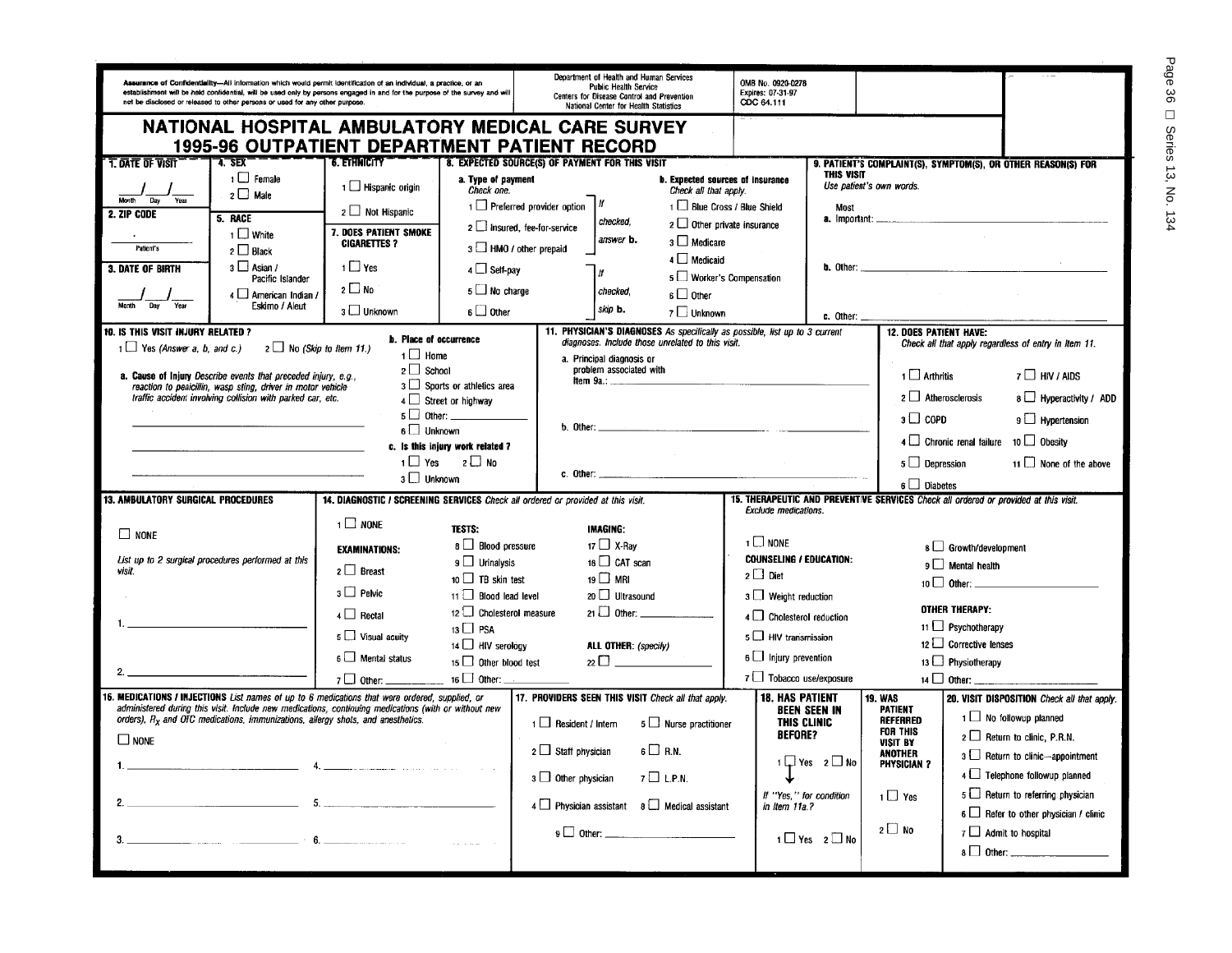|                                                                                                | Assurance of Confidentiality-All information which would permit identification of an individual, a practice, or an<br>establishment will be held confidential, will be used only by persons engaged in and for the purpose of the survey and will<br>not be disclosed or released to other persons or used for any other purpose. |                            |                         |                                                 |                                      | Department of Health and Human Services<br>Public Health Service<br>Centers for Disease Control and Prevention<br>National Center for Health Statistics |                                                           | OMB No. 0920-0278<br>Expires: 07-31-97<br>CDC 64.112 |                                                       |                                                   |                                                                             |
|------------------------------------------------------------------------------------------------|-----------------------------------------------------------------------------------------------------------------------------------------------------------------------------------------------------------------------------------------------------------------------------------------------------------------------------------|----------------------------|-------------------------|-------------------------------------------------|--------------------------------------|---------------------------------------------------------------------------------------------------------------------------------------------------------|-----------------------------------------------------------|------------------------------------------------------|-------------------------------------------------------|---------------------------------------------------|-----------------------------------------------------------------------------|
| NATIONAL HOSPITAL AMBULATORY MEDICAL CARE SURVEY                                               |                                                                                                                                                                                                                                                                                                                                   |                            |                         |                                                 |                                      |                                                                                                                                                         |                                                           |                                                      |                                                       |                                                   |                                                                             |
| <b>1995-96 EMERGENCY DEPARTMENT PATIENT RECORD</b>                                             |                                                                                                                                                                                                                                                                                                                                   |                            |                         |                                                 |                                      |                                                                                                                                                         |                                                           |                                                      |                                                       |                                                   |                                                                             |
| 1. DATE OF VISIT                                                                               | 4. ZIP CODE                                                                                                                                                                                                                                                                                                                       | $6.$ SEX                   |                         |                                                 |                                      | 9. EXPECTED SOURCE(S) OF PAYMENT FOR THIS VISIT                                                                                                         |                                                           |                                                      |                                                       | THIS VISIT Use patient's own words.               | 10. PATIENT'S COMPLAINT(S), SYMPTOM(S), OR OTHER REASON(S) FOR              |
|                                                                                                |                                                                                                                                                                                                                                                                                                                                   | $\Box$ Female              |                         | a. Type of payment<br>Check one.                |                                      |                                                                                                                                                         | b. Expected sources of insurance<br>Check all that apply. |                                                      |                                                       |                                                   |                                                                             |
| Month<br>$\overline{Oay}$<br>Year                                                              | Patient's<br>5. RACE                                                                                                                                                                                                                                                                                                              | $2 \square$ Male           |                         |                                                 | $1$ $\Box$ Preferred provider option |                                                                                                                                                         |                                                           |                                                      | Most                                                  |                                                   |                                                                             |
| 2. TIME OF VISIT:                                                                              | $1$ White                                                                                                                                                                                                                                                                                                                         | 7. ETHNICITY               |                         |                                                 | $2 \Box$ Insured, fee-for-service    | checked.                                                                                                                                                | 1   Blue Cross / Blue Shield                              |                                                      |                                                       |                                                   |                                                                             |
| $\Box$ Military                                                                                |                                                                                                                                                                                                                                                                                                                                   |                            | $\Box$ Hispanic origin  |                                                 | $3$ $\Box$ HMO / other prepaid       | answer b.                                                                                                                                               | $2 \Box$ Other private insurance                          |                                                      |                                                       |                                                   |                                                                             |
| $\Box$ AM                                                                                      | $2 \Box$ Black                                                                                                                                                                                                                                                                                                                    | 2 Not Hispanic             | 8. DOES PATIENT SMOKE   |                                                 |                                      |                                                                                                                                                         | $3 \Box$ Medicare<br>$4 \Box$ Medicaid                    |                                                      |                                                       | <b>b.</b> Other: $\qquad \qquad$                  |                                                                             |
| l Ipm<br><b>3. DATE OF BIRTH</b>                                                               | 3 Asian / Pacific<br>Islander                                                                                                                                                                                                                                                                                                     | <b>CIGARETTES ?</b>        |                         | $4 \Box$ Self-pay                               |                                      |                                                                                                                                                         | 5 Worker's Compensation                                   |                                                      |                                                       |                                                   |                                                                             |
|                                                                                                | 4 American Indian /                                                                                                                                                                                                                                                                                                               |                            | $1$ Yes $2$ No          | $5 \Box$ No charge                              |                                      | checked,                                                                                                                                                | $6 \Box$ Other                                            |                                                      |                                                       |                                                   |                                                                             |
|                                                                                                | Eskimo / Aleut                                                                                                                                                                                                                                                                                                                    |                            | 3 □ Unknown             | a □ 0ther                                       |                                      | skip b.                                                                                                                                                 | $7 \Box$ Unknown                                          |                                                      | c. Other:                                             |                                                   |                                                                             |
| 11. IS THIS VISIT INJURY RELATED ?                                                             |                                                                                                                                                                                                                                                                                                                                   |                            |                         | c. Is this injury work                          |                                      | e. Is this injury violence related?                                                                                                                     |                                                           |                                                      |                                                       |                                                   | 12. PHYSICIAN'S DIAGNOSES As specifically as possible, list up to 3 current |
| $\Box$ Yes (Answer a through e.)                                                               | $2 \Box$ No (Skip to Item 12.)                                                                                                                                                                                                                                                                                                    |                            |                         | related?<br>$\overline{1}$ Yes                  |                                      | $1 \Box$ No.                                                                                                                                            | $3$ $\Box$ Yes (Suicide / suicide attempt)                |                                                      |                                                       | diagnoses. Include those unrelated to this visit. |                                                                             |
| a. Cause of Injury Describe events that                                                        |                                                                                                                                                                                                                                                                                                                                   | b. Place of occurrence     |                         | $2 \Box$ No                                     |                                      |                                                                                                                                                         | $2 \square$ Yes (Interpersonal violence / assault)        |                                                      |                                                       | a. Principal diagnosis                            |                                                                             |
| preceded injury, e.g., reaction to<br>penicillin, wasp sting, driver in motor                  |                                                                                                                                                                                                                                                                                                                                   |                            |                         | 3 □ Unknown                                     |                                      | caused the injury is the patient's:                                                                                                                     | If interpersonal violence / assault, person who           |                                                      |                                                       | or problem associated<br>with Item 10a:           |                                                                             |
| vehicle traffic accident involving                                                             | $1 \Box$ Home                                                                                                                                                                                                                                                                                                                     |                            |                         |                                                 |                                      | $1$ Spouse                                                                                                                                              | 6 Friend /acquaintance                                    |                                                      |                                                       |                                                   |                                                                             |
| collision with parked car, etc.                                                                | $2 \Box$ School                                                                                                                                                                                                                                                                                                                   |                            |                         | d. Did a firearm                                |                                      | $2 \Box$ Other intimate                                                                                                                                 | 7 Stranger                                                |                                                      |                                                       |                                                   |                                                                             |
|                                                                                                |                                                                                                                                                                                                                                                                                                                                   | 3 Sports or athletics area |                         | produce the injury?                             |                                      | partner<br>$3 \Box$ Parent                                                                                                                              | 8 Unknown                                                 |                                                      | <b>b.</b> Other:                                      |                                                   |                                                                             |
|                                                                                                |                                                                                                                                                                                                                                                                                                                                   | 4 Street or highway        |                         | $\overline{1}$ Yes                              |                                      | $4 \Box$ Other family                                                                                                                                   | $9$ $\Box$ Other:                                         |                                                      |                                                       |                                                   |                                                                             |
|                                                                                                |                                                                                                                                                                                                                                                                                                                                   | $5 \Box$ Other:            |                         | $2 \Box$ No                                     |                                      | $5 \Box$ Caretaker                                                                                                                                      |                                                           |                                                      | c. Other:                                             |                                                   |                                                                             |
|                                                                                                |                                                                                                                                                                                                                                                                                                                                   | 6 Unknown                  |                         |                                                 |                                      |                                                                                                                                                         |                                                           |                                                      |                                                       |                                                   |                                                                             |
| 13. IS THIS VISIT ALCOHOL                                                                      | <b>14. DOES PATIENT HAVE:</b>                                                                                                                                                                                                                                                                                                     |                            |                         |                                                 |                                      | 16. DIAGNOSTIC / SCREENING SERVICES Check all ordered or provided at this visit.                                                                        |                                                           |                                                      |                                                       | 17. PROCEDURES Check all provided at this visit.  |                                                                             |
| OR DRUG RELATED ?                                                                              | Check all that apply<br>regardless of entry in Item 12.                                                                                                                                                                                                                                                                           |                            | $1$ $\Box$ NONE         |                                                 |                                      |                                                                                                                                                         | IMAGING:                                                  |                                                      |                                                       | $1 \Box$ NONE                                     |                                                                             |
| 1 Neither                                                                                      | $1 \Box$ Depression                                                                                                                                                                                                                                                                                                               |                            |                         | $2 \Box$ Mental status exam $7 \Box$ Urinalysis |                                      |                                                                                                                                                         | 13 □ Chest X-Rav                                          |                                                      |                                                       | $2 \Box$ Endotracheal intubation                  | 7 Bladder catheter                                                          |
| $2 \Box$ Alcohol                                                                               |                                                                                                                                                                                                                                                                                                                                   |                            |                         |                                                 |                                      |                                                                                                                                                         | 14 Extremity X-Ray                                        |                                                      | $3 \Box$ CPR                                          |                                                   | 8 □ Wound care                                                              |
| $3 \Box$ Drug                                                                                  | $2$ HIV / AIDS                                                                                                                                                                                                                                                                                                                    |                            | $3 \Box$ Blood pressure |                                                 | 8 L. Pregnancy test                  |                                                                                                                                                         | 15 Other X-Rav                                            |                                                      | $4 \Box$ IV fluids                                    |                                                   | $9 \Box$ Eye/ENT care                                                       |
|                                                                                                | $3$ None of the above                                                                                                                                                                                                                                                                                                             |                            | $4\prod$ FKG            |                                                 | $9$ HIV serology                     |                                                                                                                                                         | 16 CAT scan                                               |                                                      |                                                       | 5 NG tube/gastric lavage                          | 10 □ Orthopedic care                                                        |
| $4 \Box$ Both                                                                                  | 15. URGENCY OF THIS VISIT                                                                                                                                                                                                                                                                                                         |                            | 5 Cardiac monitor       |                                                 |                                      | 10   Blood alcohol concentration                                                                                                                        | $17 \square$ MRI                                          |                                                      |                                                       |                                                   |                                                                             |
| 5 Unknown                                                                                      | Check one.                                                                                                                                                                                                                                                                                                                        |                            | $6 \Box$ Pulse oximetry |                                                 | 11 0ther blood test                  |                                                                                                                                                         | 18 Ultrasound                                             |                                                      | $6 \Box$ Lumbar puncture<br>$11$ $\Box$ OB / GYN care |                                                   |                                                                             |
|                                                                                                | $1$ Urgent / emergent                                                                                                                                                                                                                                                                                                             |                            |                         |                                                 |                                      |                                                                                                                                                         | 19 Other diagnostic                                       |                                                      |                                                       |                                                   |                                                                             |
|                                                                                                | $2 \Box$ Non-urgent                                                                                                                                                                                                                                                                                                               |                            |                         |                                                 |                                      |                                                                                                                                                         | imaging                                                   |                                                      |                                                       |                                                   |                                                                             |
| 18. MEDICATIONS / INJECTIONS List names of up to 6 medications that were ordered, supplied, or | administered during this visit. Include new medications, continuing medications (with or without new                                                                                                                                                                                                                              |                            |                         |                                                 |                                      | 19. VISIT DISPOSITION Check all that apply.                                                                                                             |                                                           |                                                      |                                                       |                                                   | 20. PROVIDERS SEEN THIS VISIT Check all that apply.                         |
|                                                                                                | orders), $Rx$ and OTC medications, immunizations, allergy shots, and anesthetics.                                                                                                                                                                                                                                                 |                            |                         |                                                 |                                      | 1   No followup planned                                                                                                                                 |                                                           | 6 Admit to hospital                                  |                                                       | $1 \square$ Resident / intern                     | $5$ Nurse practitioner                                                      |
| $\Box$ none                                                                                    |                                                                                                                                                                                                                                                                                                                                   |                            |                         |                                                 |                                      | $2 \Box$ Return to ED, P.R.N./<br>appointment                                                                                                           |                                                           | 7 3 Admit to ICU / CCU                               |                                                       | $2 \Box$ Staff physician                          | $6\Box$ RN                                                                  |
|                                                                                                |                                                                                                                                                                                                                                                                                                                                   |                            |                         |                                                 |                                      | $3 \Box$ Return to referring physician.<br>8 Transfer to other facility<br>$3 \Box$ Other physician                                                     |                                                           |                                                      | $7 \Box$ LPN                                          |                                                   |                                                                             |
|                                                                                                |                                                                                                                                                                                                                                                                                                                                   |                            |                         |                                                 |                                      | 4 Return to other physician /<br>$4 \Box$ Physician assistant<br>$9$ OOA / died in ED                                                                   |                                                           |                                                      | $8 \square$ Medical assistant                         |                                                   |                                                                             |
|                                                                                                |                                                                                                                                                                                                                                                                                                                                   |                            |                         |                                                 |                                      | clinic                                                                                                                                                  |                                                           |                                                      |                                                       |                                                   |                                                                             |
|                                                                                                |                                                                                                                                                                                                                                                                                                                                   |                            |                         |                                                 |                                      | $5$ $\Box$ Left before being seen                                                                                                                       |                                                           |                                                      |                                                       | $9 \Box$ Other:                                   |                                                                             |
|                                                                                                | 6.                                                                                                                                                                                                                                                                                                                                |                            |                         |                                                 |                                      |                                                                                                                                                         |                                                           |                                                      |                                                       |                                                   |                                                                             |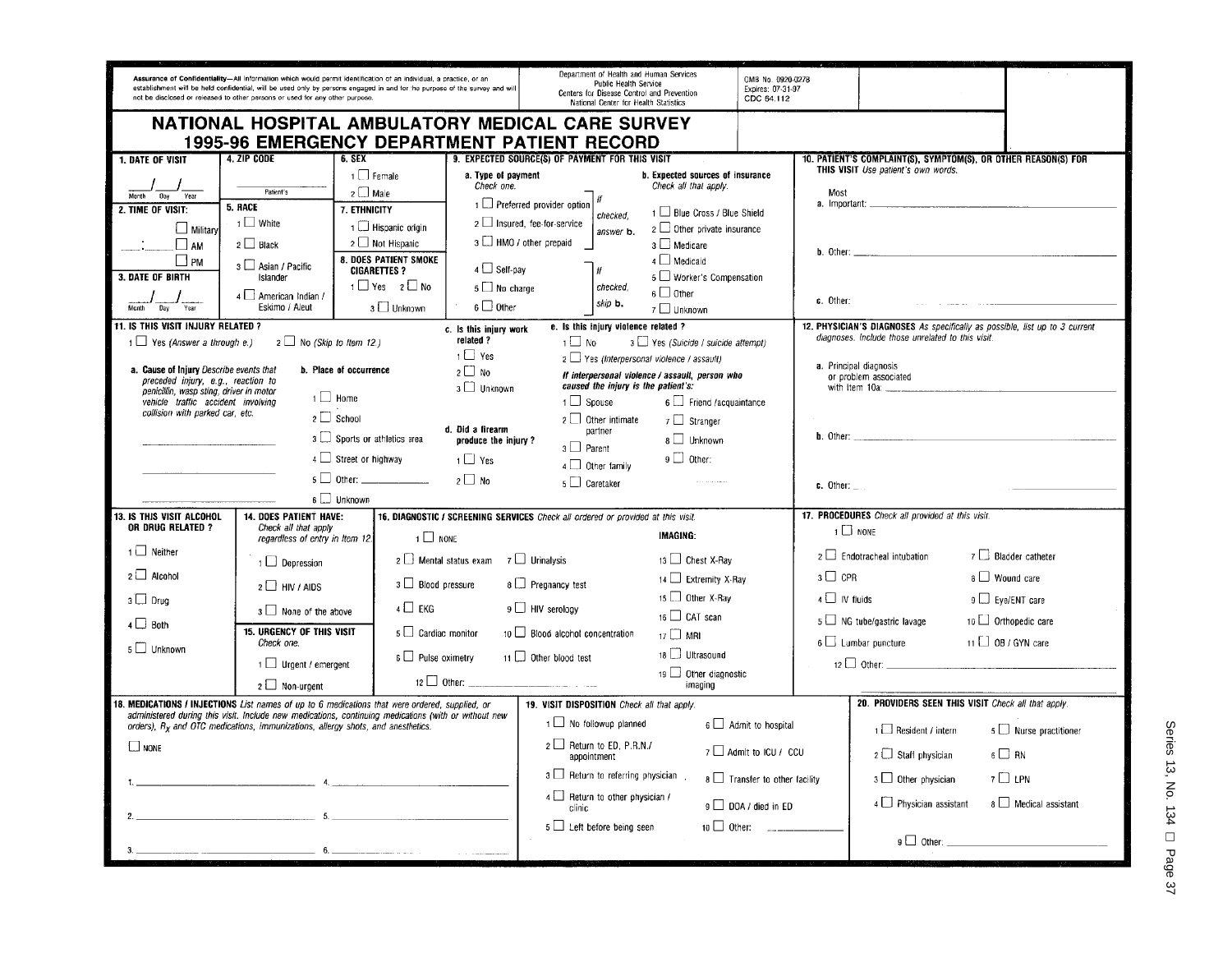## **Vital and Health Statistics series descriptions**

- SERIES 1. **Programs and Collection Procedures**—These reports describe the data collection programs of the National Center for Health Statistics. They include descriptions of the methods used to collect and process the data, definitions, and other material necessary for understanding the data.
- SERIES 2. **Data Evaluation and Methods Research**—These reports are studies of new statistical methods and include analytical techniques, objective evaluations of reliability of collected data, and contributions to statistical theory. These studies also include experimental tests of new survey methods and comparisons of U.S. methodology with those of other countries.
- SERIES 3. **Analytical and Epidemiological Studies**—These reports present analytical or interpretive studies based on vital and health statistics. These reports carry the analyses further than the expository types of reports in the other series.
- SERIES 4. **Documents and Committee Reports**—These are final reports of major committees concerned with vital and health statistics and documents such as recommended model vital registration laws and revised birth and death certificates.
- SERIES 5. **International Vital and Health Statistics Reports**—These reports are analytical or descriptive reports that compare U.S. vital and health statistics with those of other countries or present other international data of relevance to the health statistics system of the United States.
- SERIES 6. **Cognition and Survey Measurement**—These reports are from the National Laboratory for Collaborative Research in Cognition and Survey Measurement. They use methods of cognitive science to design, evaluate, and test survey instruments.
- SERIES 10. **Data From the National Health Interview Survey**—These reports contain statistics on illness; unintentional injuries; disability; use of hospital, medical, and other health services; and a wide range of special current health topics covering many aspects of health behaviors, health status, and health care utilization. They are based on data collected in a continuing national household interview survey.
- SERIES 11. **Data From the National Health Examination Survey, the National Health and Nutrition Examination Surveys, and the Hispanic Health and Nutrition Examination Survey**—Data from direct examination, testing, and measurement on representative samples of the civilian noninstitutionalized population provide the basis for (1) medically defined total prevalence of specific diseases or conditions in the United States and the distributions of the population with respect to physical, physiological, and psychological characteristics, and (2) analyses of trends and relationships among various measurements and between survey periods.
- SERIES 12. **Data From the Institutionalized Population Surveys** Discontinued in 1975. Reports from these surveys are included in Series 13.
- SERIES 13. **Data From the National Health Care Survey**—These reports contain statistics on health resources and the public's use of health care resources including ambulatory, hospital, and long-term care services based on data collected directly from health care providers and provider records.
- SERIES 14. **Data on Health Resources: Manpower and Facilities** Discontinued in 1990. Reports on the numbers, geographic distribution, and characteristics of health resources are now included in Series 13.
- SERIES 15. **Data From Special Surveys**—These reports contain statistics on health and health-related topics collected in special surveys that are not part of the continuing data systems of the National Center for Health Statistics.
- SERIES 16. **Compilations of Advance Data From Vital and Health Statistics**—Advance Data Reports provide early release of information from the National Center for Health Statistics' health and demographic surveys. They are compiled in the order in which they are published. Some of these releases may be followed by detailed reports in Series 10–13.
- SERIES 20. **Data on Mortality**—These reports contain statistics on mortality that are not included in regular, annual, or monthly reports. Special analyses by cause of death, age, other demographic variables, and geographic and trend analyses are included.
- SERIES 21. **Data on Natality, Marriage, and Divorce**—These reports contain statistics on natality, marriage, and divorce that are not included in regular, annual, or monthly reports. Special analyses by health and demographic variables and geographic and trend analyses are included.
- SERIES 22. **Data From the National Mortality and Natality Surveys**—Discontinued in 1975. Reports from these sample surveys, based on vital records, are now published in Series 20 or 21.
- SERIES 23. **Data From the National Survey of Family Growth**—These reports contain statistics on factors that affect birth rates, including contraception, infertility, cohabitation, marriage, divorce, and remarriage; adoption; use of medical care for family planning and infertility; and related maternal and infant health topics. These statistics are based on national surveys of women of childbearing age.
- SERIES 24. **Compilations of Data on Natality, Mortality, Marriage, Divorce, and Induced Terminations of Pregnancy**—These include advance reports of births, deaths, marriages, and divorces based on final data from the National Vital Statistics System that were published as supplements to the *Monthly Vital Statistics Report* (MVSR). These reports provide highlights and summaries of detailed data subsequently published in *Vital Statistics of the United States*. Other supplements to the MVSR published here provide selected findings based on final data from the National Vital Statistics System and may be followed by detailed reports in Series 20 or 21.

For answers to questions about this report or for a list of reports published in these series, contact:

> Data Dissemination Branch National Center for Health Statistics Centers for Disease Control and Prevention 6525 Belcrest Road, Room 1064 Hyattsville, MD 20782-2003

(301) 436–8500 E-mail: [nchsquery@cdc.gov](http://www.cdc.gov/nchswww/qscf/qscf.htm) Internet: [www.cdc.gov/nchswww](http://www.cdc.gov/nchswww)